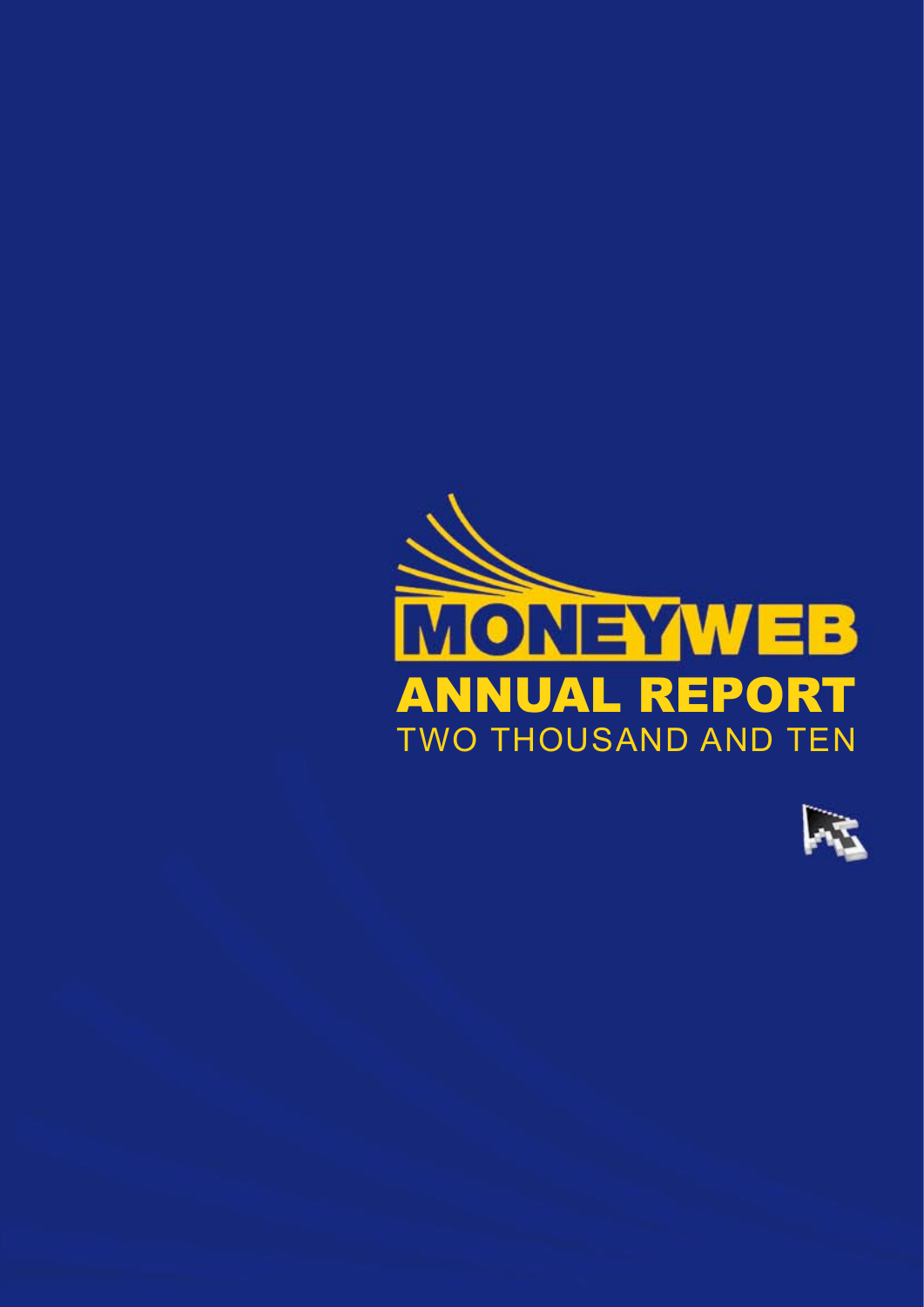## **Contents**

1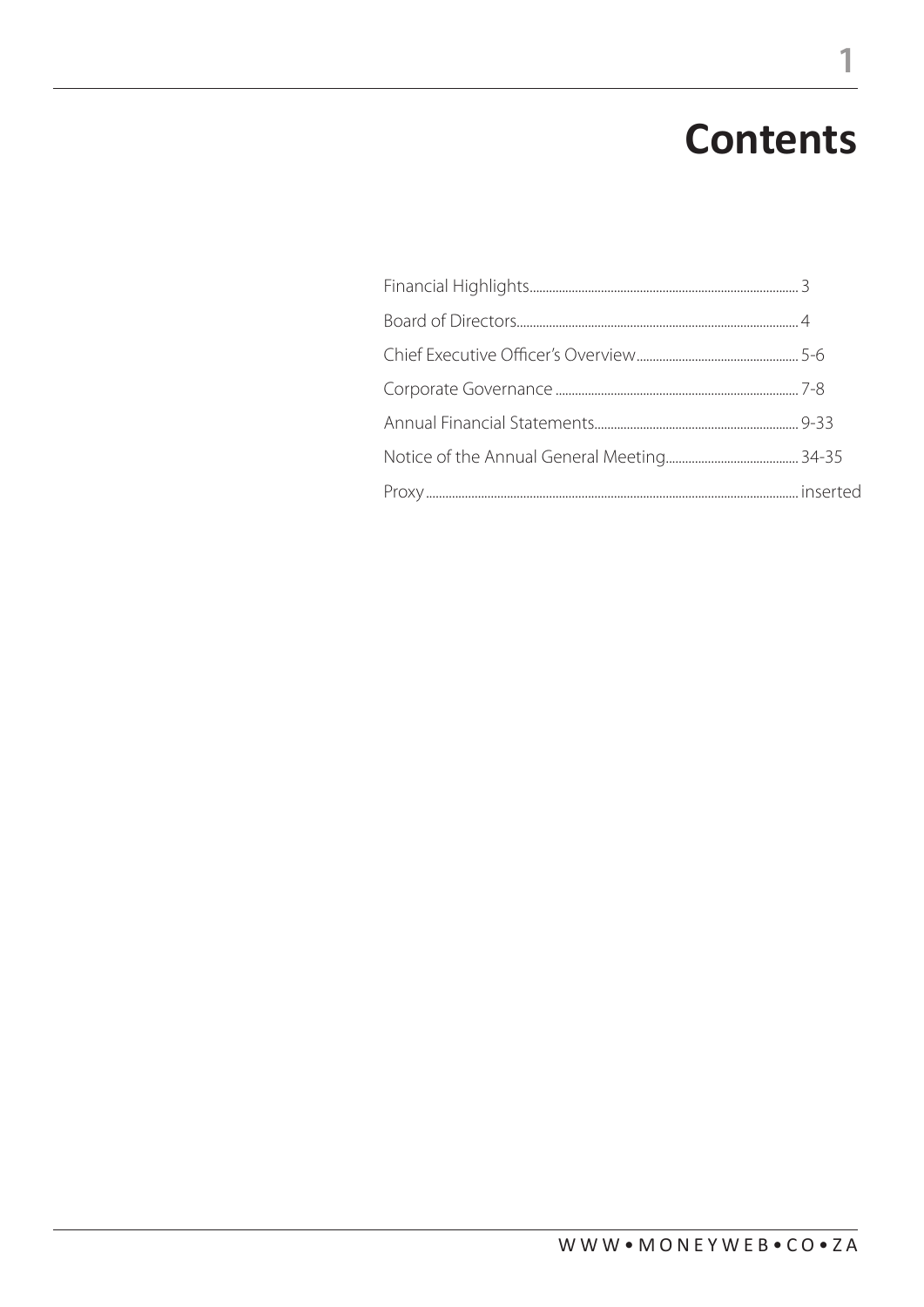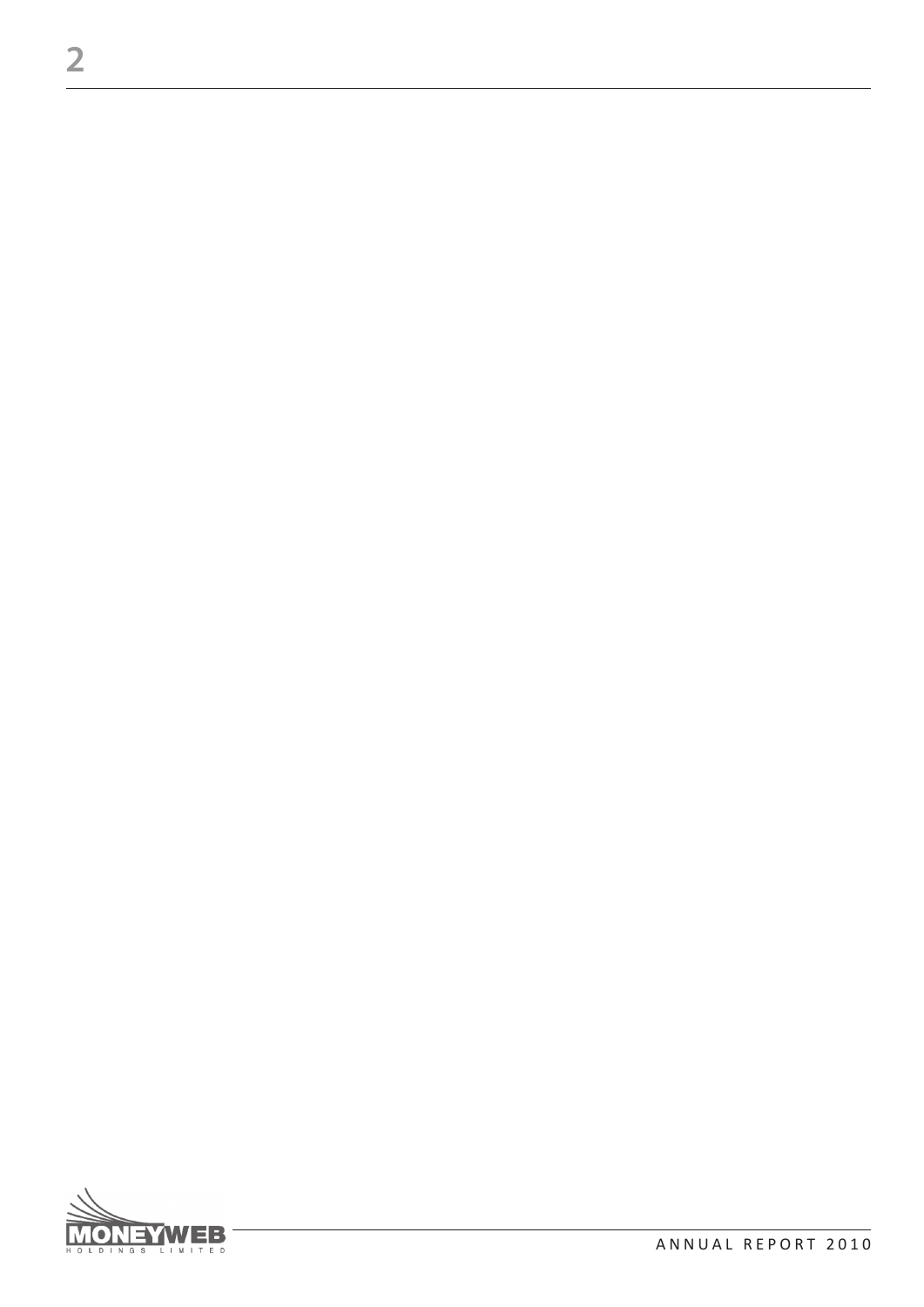# **Financial highlights**

| <b>R'000</b>                               | 2010    | 2009   |
|--------------------------------------------|---------|--------|
| Revenue                                    | 27 159  | 20 979 |
| EBITDA                                     | 3 9 4 1 | (199)  |
| Headline earnings/(loss)                   | 1635    | (146)  |
| Headline earnings/(loss) per share (cents) | 2.16    | (0.19) |
| Cash generated by operating activites      | 2 3 5 6 | 808    |





Newsletters 5% Content 95%

REVENUE SPLIT BY SOURCE 2009 REVENUE SPLIT BY SOURCE 2010



w w w • m o n e y w e b • c o • z a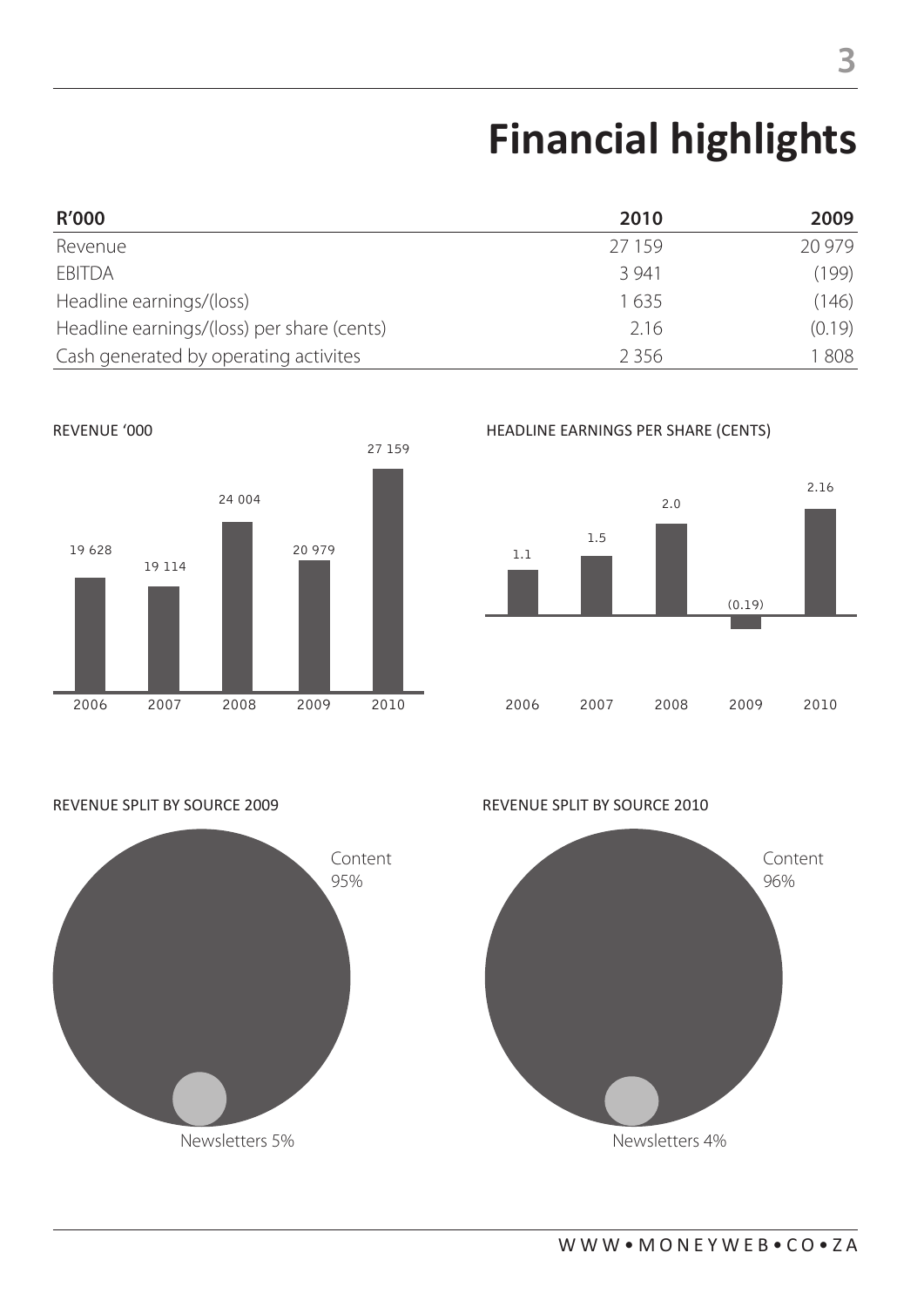## **Board of directors**

#### DR ANDREW SMITH ALEC HOGG LOUISE HOGG DANIE WESSELS **Executive chairman & CEO**

Andrew has held various senior leadership positions in a variety of web, professional services and technology firms in South Africa and abroad for over 15 years, and was appointed as Moneyweb's Executive Chairman on 25 May 2010. He was previously managing partner at Andersen's South African Business Consulting practice and was also a member of Andersen's EMEIA Advanced Technology leadership team. Andrew has been a partner at KPMG Consulting and Unisys, as well as a group executive and director at Datatec Limited. Andrew was a non executive director at Moneyweb between 1998-2000 and 2003-2010.

#### **Independent non executive director**

Edwin Jay qualified as an attorney at Routledges Incorporated and became a partner at that firm. He left in 1994 to form Jay Incorporated which specialised primarily in banking law. By the time Edwin withdrew from the position of managing partner, the firm had 20 legal professionals and a staff of 55. Edwin joined Moneyweb as its CEO on 1 January 2003 having served on its board as a non-executive director for the previous 2 years. He resigned as CEO on 16 February 2005 to return to practice as an attorney. He remains as a non executive director.



## **Executive director**

Founded Moneyweb in 1997. Widely travelled and a voracious reader, he is passionate about the media sector. He is editorin-chief of Moneyweb.

## **Non executive director**

Louise has been intimately involved in the development of Moneyweb since its inception, using experience gained in running the subscriber base at Racing Digest, which she helped found and build.

## **Financial director**

Danie started his studies in 1992 at RAU. He joined an audit firm in 1996 where he completed his articles. Wanting to break away from the audit environment and get more involved in the day-today running of a corporate, he joined the Moneyweb team in February 2001 as the company's bookkeeper. He became Financial Manager in December 2005 and was appointed Financial Director on 29 June 2009.

#### **Independent non executive director**

Trevor is the Executive Deputy Chairman of the Mail & Guardian Media Group (South Africa). He is also the founder, owner and executive chairman of Alpha Media Holdings, Zimbabwe which publishes NewsDay daily newspaper and two weeklies namely the Zimbabwe Independent and The Standard.

Alpha Media also owns Munn Marketing , a magazine and newspaper distribution company in Zimbabwe and Strand-Multiprint a commercial and newspaper printing company.

Ncube is currently the co-chair of the Africa Media Initiative (AMI) a pan African organization focusing on removing economic , political and legal constraints to a vibrant media

#### EDWIN JAY TREVOR NCUBE Lindikhaya Sipoyo

#### **Non executive director**

Lindikhaya comes from a six years stint heading the Information and Communications department in the Parliament of the Republic of South Africa, focusing in Provincial and Municipal Liaison. He is the current COO for Imbewu Mineral Resources, a diamond mining and exploration company, with resources in platinum and diamond, and has business relationships with leading mining houses in South Africa. He is also a director and shareholder of Miganu Property Development, a BBBEE consortium partner in the R 1,4bn GrowthPoint deal and the executive chairman of AltX-listed company Total Client Services (TCS).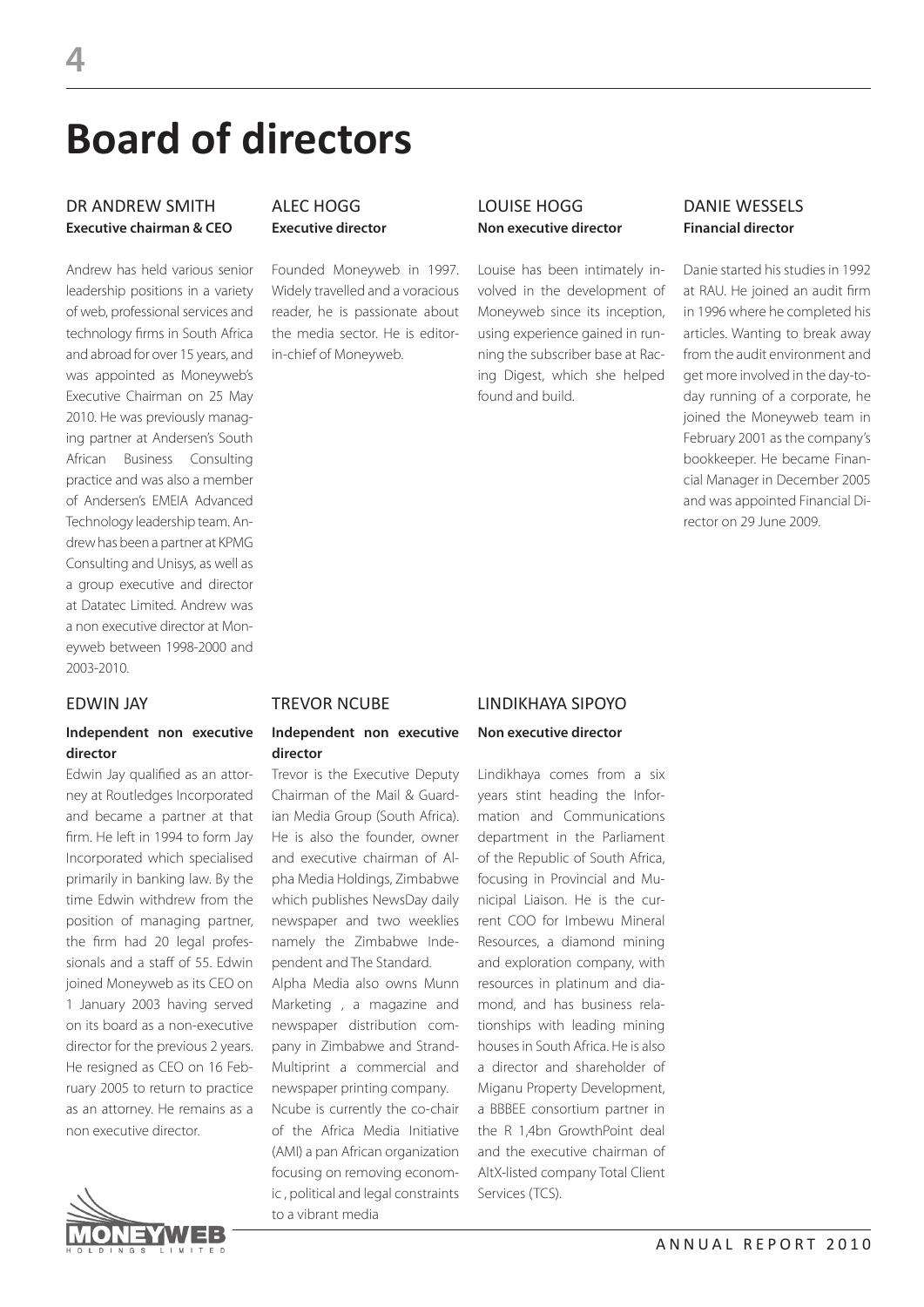## **Chief Executive Officer's overview**

Fiscal 2010 has been an important year of consolidation, focus and transition for Moneyweb. Not only have we seen continued progress in our financial results, our core platforms and operations all finished the year stronger and better placed.

Perhaps the most visible change has been Alec's decision to step down as CEO during the year. As Founder of the company, Alec has worn many hats over the past decade – always simultaneously – and has shepherded the business from its original genesis to market leader in its chosen market sectors. However, in ongoing dialogue with the Board, it became ever more clear that as our business continues to grow, as it has over the past few years, and as we look for further growth, not all of it in South Africa nor in our traditional market spaces, greater focus is needed in terms of overall business management and direction, as well editorial direction and platform delivery. To this end, we made changes to executive responsibilities within the group. As we have communicated earlier, Alec is now Editor-in-Chief across all our platforms and responsible for all new platform development, and I have taken over as Executive Chairman.

As favourable priced broadband availability continues to trickle into the South African market, we are seeing steady increases in our audience – not only in terms of unique home page visitors but also depth of audience or so-called stickiness, i.e. the amount of time and number of user page impressions per visit. These outcomes are critical to building forward-looking scaleability into our business model, both in terms of advertising and (eventually) transactive services. Provided we remain pathologically obsessed in remaining a core "*trusted friend*" to our audience, we expect both our audience size and *stickability* to continue to increase.

Pleasingly, our internationally focused website Mineweb.com, is not restricted by bandwidth limitations and continued to build on the momentum from previous years. We have steadily developed a toehold in a globally competitive market over the past year, both in terms of our audience and supportive advertisers .

#### **Financial results**

We have seen strong organic growth in both revenue and net profit for the year ended 31 March 2010, up by 29% and 28% respectively, with revenues at their highest level in our corporate history.

A net profit of R1.63m (2.15c per share) was achieved for the year despite the Board having decided to impair the carrying value of certain of the group's mini-sites related assets by R1.12m, which had the effect of reducing net profit by R0.81m.

Advertising revenues have shown good growth across all our core platforms, with our flagship websites **www.moneyweb.co.za** and www.mineweb.com and our three nationally broadcast business radio programmes continuing to show steady increases in audience numbers. Our strategic relationship with Google's Adsense also

continues to show good growth with annual receipts up by 60% in Rand terms. Pleasingly, the work done to reposition Mineweb is bearing fruit and it has made a positive contribution to earnings, having now solidly swung to profitability after years of loss making.

While the company's operating cash flow increased from R2.97m to R3.16m, there was a net reduction in our year end cash holdings of R2.1m due to significant investments in both tangible and intangible infrastructure. This provides us with a strong platform to pursue ongoing growth in both our Internet and broadcast offerings, as well as allowing us to develop our Financial Aggregator service to Moneyweb's community members. The balance sheet remains strong with year end cash holdings of R5.9m (2009: R8.0m) and zero debt.

#### **Operating results**

Despite the strong positions of market leadership our Internet, broadcast and newspaper platforms have built up over the past decade, we still continue to see ongoing growth among our core audience, allowing us to reach new highs.

Google Analytics recorded a core audience of 230,334 unique home page visitors to the network of Moneyweb sites in March 2010, a 10% increase year-on-year. Our email newsletter base has risen to over 88,000 unique members.

Our partnership with SABC Radio - on SAFM, RSG and Lotus FM - is working well and we continue to serve strong, loyal audiences on each channel. With over 683,000 daily listeners, we remain the strong market leader in radio business programming. Although our March 2010 audience numbers show an approximate 12% yearon-year decline, almost all our competitors have seen the same numerical fall off. We believe this is a consequence of the sampling methods used.

Our relocation to Melrose Arch and the significant upgrades and improvements we have made to our broadcast capabilities have allowed us to strengthen our programming capabilities both on radio and multimedia online. These assets provide us with the ability to extend our audio and video capabilities immediately onto our digital platforms, and as we look to the future in a South Africa with true broadband availability, this provides us with an excellent platform to delivery ever richer, more interactive multimedia offerings to our Internet titles.

We launched our *financial aggregator* moneywebmarket.co.za in beta release during October 2009 and allowed consumers the opportunity to gain real time quotes for car and household insurance on a price comparison basis from nine insurance vendors. We gained much insight and are now working towards a new release both in terms of technology capability and customer support. Both these elements are now being further enhanced and we expect these improvements to be embedded in the next release later in 2010.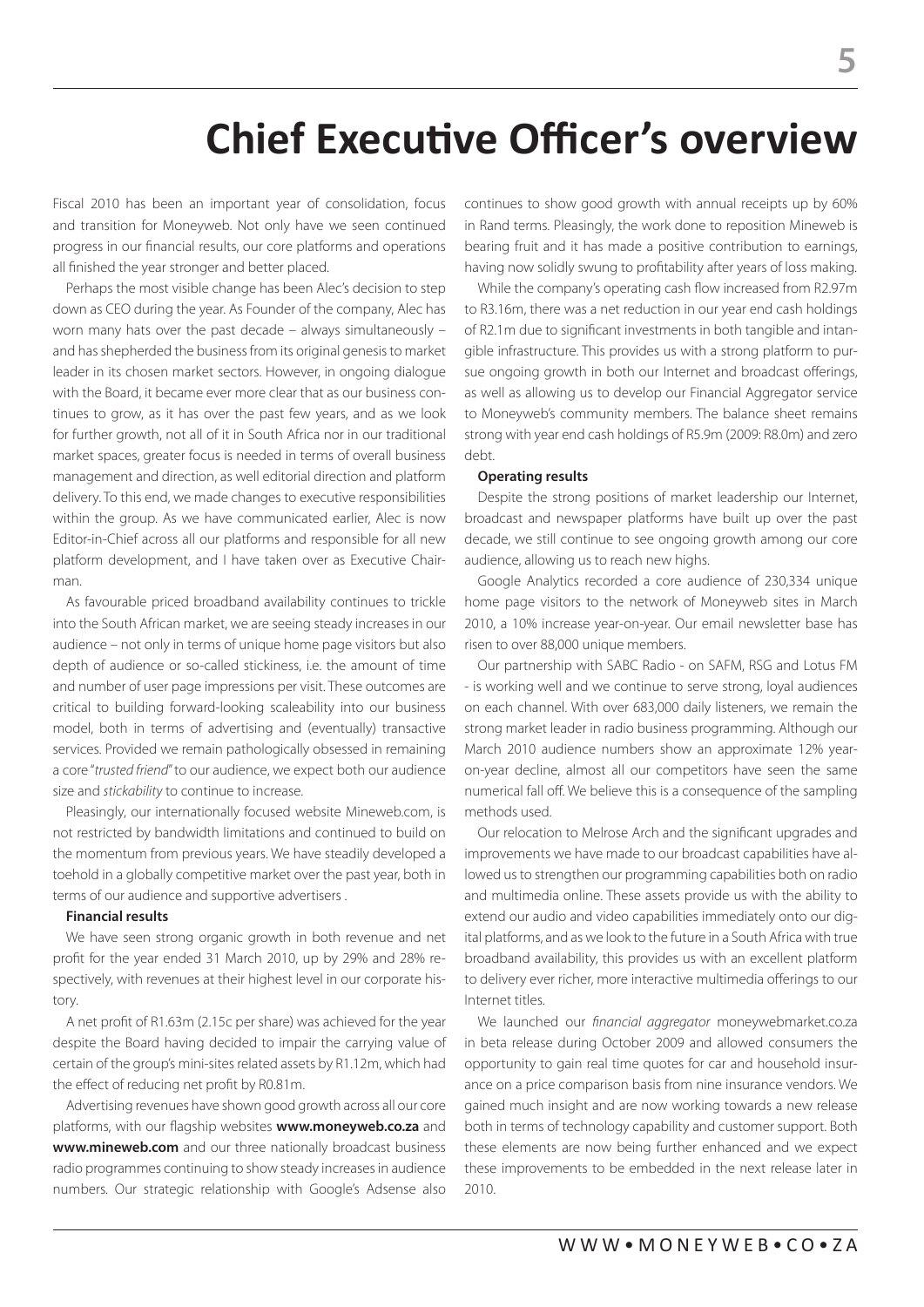We have been pleased with the results from the re-design work done on our websites. These elements have improved both the user experience and our capacity to generate further advertising revenues.

#### **Prospects**

We enter the new year confident that the forward momentum we built up on our core platforms will continue. Although the general state of the economic recovery remains soft, we believe that our platforms will continue to prove valuable to our audiences and advertisers. Moreover, as broadband penetration rates continue to widen in South Africa, we believe our audience size will both increase and deepen across our network thereby directly leveraging our business model. Our strategic partnership with Google Adsense is important here.

We expect a strong contribution from Mineweb in the year ahead and have built a very capable editorial and sales team that serves key mining centres around the world. Over 85% of Mineweb's advertising revenues are now generated outside of South Africa.

Our mini-sites strategy is making good progress and we expect these trends to continue. Moneywebtax, Marketingweb and Racingweb all now make modest profits, whilst Realestateweb and Politicsweb – which have both seen rapid growth in unique visitors – continue to be in the *build* phases of their development. Notwithstanding, the board has taken the prudent decision to impair the carrying value of certain financial assets relating to Realestateweb and Politicsweb. Sportingweb was closed down during the year having failed to meet our internal investment criteria.

We have also gently launched Moneyweb.com into the global market place, focusing principally on the foreign investor market with its emerging market focus. Its launch is at a very embryonic stage and we continue to monitor it closely.

We continue to work on our transaction-based revenues on both our *financial aggregator* and *whitelabel* horseracing tote on Racingweb, both of which are revenue generating but which still need to be transitioned to allow them to scale.

#### **Post balance sheet events**

Although not having an impact on our audited financial results for the year ended 31 March 2010, post year end we sealed an important strategic partnership with Caxton Publishers & Printers Ltd to build, manage and operate an online presence for Caxtonowned local newspapers. As part of the transaction, Caxton and its associates subscribed for R20.9m in newly issued shares – and now own just under 35% of Moneyweb's issued share capital .

The deal builds on a partnership that has been in place for seven and a half years during which Moneyweb has produced the business news section of Caxton's daily national newspaper, The Citizen, and allows us to leverage those competencies we have built up as a



converged Internet publishing company with the position that Caxton's community newspapers enjoy across the country. There will be considerable investment made by Moneyweb looking forward to build and develop these offerings.

#### **A final word**

I would like to thank the entire Moneyweb team for helping me in my transition to my new role. I am privileged to work with a group of people, whose energy and commitment to do the right thing seems to know no bounds. Despite the pressing deadlines and the courage needed to hold true, daily to our values, there is a great sense of teamwork and desire for excellence. I look forward to Fiscal 2011 with much enthusiasm.

Andrew Smith 14 September 2010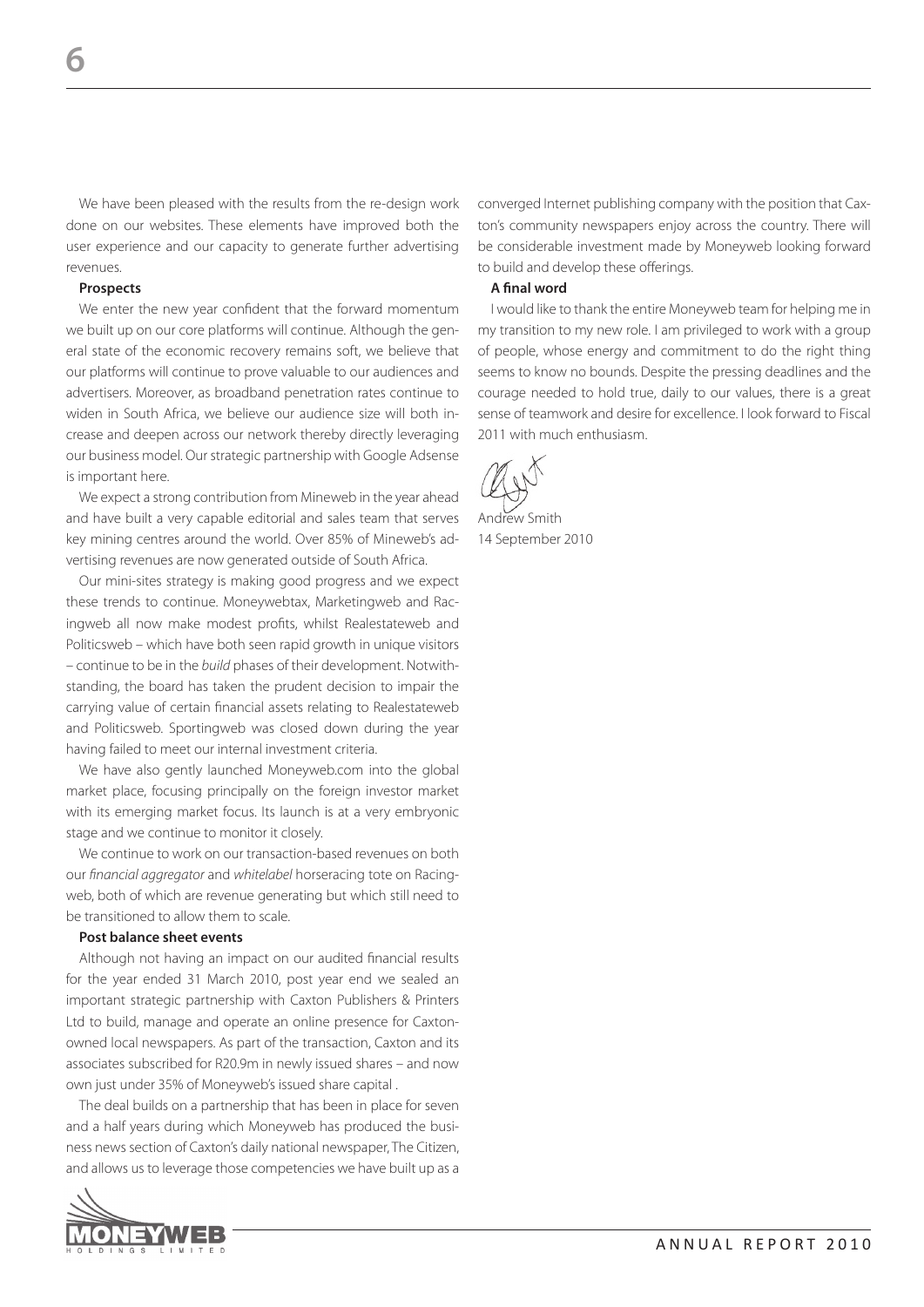## **Corporate governance**

The Moneyweb Group is committed to the principles of integrity and accountability in its dealings with all stakeholders.

The Board subscribes to the principles incorporated in the amended Code of Corporate Practices and Conduct, as set out in the King Report on Corporate Governance for South Africa 2002 (King II) and the JSE Limited Listing Requirements.

#### **The Board of Directors**

The Board is chaired by an executive director.

The Board includes three executive directors and four non-executive directors who have been carefully chosen for their wide range of business skills. The Board is responsible for formulating and implementing overall Group strategy and policies, planning of resources, monitoring of performance and maintaining standards of business conduct. The Board meets bi-annually for these purposes.

The following changes were made to the Board of Directors. Alec Hogg stepped down as CEO, Andrew Smith was appointed as executive chairman and CEO, Louise Hogg was appointed as non-executive director.

Certain functions of the Board are facilitated through the main sub-committees of the Board which include the Audit and Remuneration Committees. The Audit Committee meets three times annually and the Remuneration Committee meets annually. The Chairmen of these committees report directly to the Board. In addition, management of the various strategic business units meet weekly. All directors have access to the services and advice of the company secretary who provides the Board and individual directors with guidance regarding their duties and responsibilities.

#### **Board Attendance**

Two meetings were held in the year under review

|                | Attendee Designation           | Meeting held Meeting held<br>5 June 2009 28 Oct 2009 |  |
|----------------|--------------------------------|------------------------------------------------------|--|
|                | AB Hogg Executive director     |                                                      |  |
|                | LM Hogg Non-executive director |                                                      |  |
|                | D Wessels Financial director   |                                                      |  |
|                | A Smith Executive chairman     |                                                      |  |
| EA Jay         | Non-executive director         |                                                      |  |
| L Sipoyo       | Non-executive director         |                                                      |  |
| <b>T</b> Ncube | Non-executive director         |                                                      |  |

#### **Board appointment and evaluation**

Board appointments are conducted in a formal and transparent manner, by the board as a whole. Any appointments to the board are made taking into account the need for ensuring that the board provides a diverse range of skills, knowledge and expertise, the requisite independence, the necessity of achieving

the balance between skills and expertise and the professional and industry knowledge necessary to meet the Group's strategic objectives.

In general, directors need to be re-elected every three years on a rotation basis.

#### **Communication**

The Group acknowledges that it operates within a community and values a good working relationship with its stakeholders. The Group consistently strives to strengthen links through regular communication with all its stakeholders which conforms with the criteria of timeous, objective, relevant and transparent communication.

#### **Committees of the Board**

The Board has delegated certain of its responsibilities to subcommittees of the Board.

#### **Audit Committee**

The Audit Committee comprises the non-executive directors, Edwin Jay, Trevor Ncube (Chairman) and in terms of the JSE listing requirements, the Designated Advisers who attend as invitees only.

The terms of reference of the Audit Committee include:

- reviewing financial information
- assessment of the risk of fraudulent reporting
- review of the code of ethics
- compliance procedures
- appointment and evaluation of the external auditors
- determination of audit fees
- reporting to the Board
- setting the principles for recommending the use of the external auditors for non-audit purposes
- satisfying themselves as to the appropriateness of the expertise and experience of the financial director.

The Audit Committee met twice during the financial year, with all members present. The external auditors attended these meetings and had direct access to the chairman of the Audit Committee.

The Audit Committee has satisfied itself of the independence of the external auditors.

Following the expansion of the operations of the company as a result as a result of the joint venture entered into with Caxton and CTP Publishers and Printers Limited, reported on in the Directors' Report, the Audit Committee reviewed the requirements for the financial management of the company, and concluded that the current team needed to be strengthened. The finance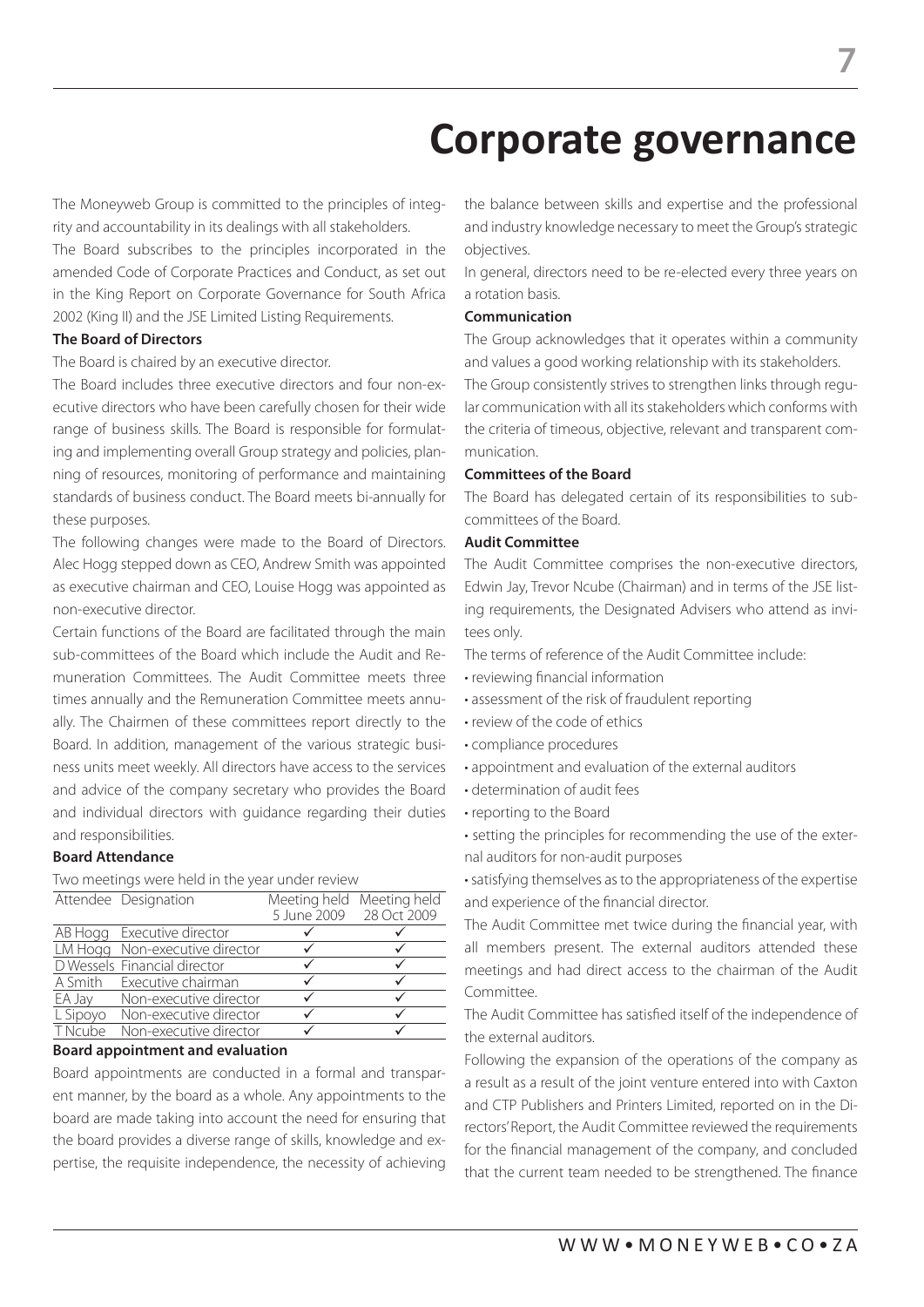department is currently being reviewed to ensure we have the requisite competencies and capabilities to meet the future requirements of the business.

|        | Attendee Designation           | Meeting | Meeting                   |
|--------|--------------------------------|---------|---------------------------|
|        |                                |         | 28 Sept 2009 22 June 2010 |
| EA Jay | Non-executive director         |         |                           |
|        | T Ncube Non-executive director |         |                           |
|        |                                |         |                           |

#### **Remuneration Committee**

The Remuneration Committee comprises of three directors: Andrew Smith (Chairman), Edwin Jay and Lindikhaya Sipoyo.

The terms of reference of the Remuneration Committee include:

- appointment/discharge of executive directors
- all matters relating to remuneration of employees
- all matters relating to conditions of service of employees
- staff participation in bonus scheme
- staff participation in share option scheme
- adherence to employment equity

|        | Attendee Designation            | Meeting   | Meeting   |
|--------|---------------------------------|-----------|-----------|
|        |                                 | 5 June 09 | 28 Oct 09 |
| EA Jay | Non-executive director          |           |           |
|        | A Smith Executive chairman      |           |           |
|        | L Sipoyo Non-executive director |           |           |

#### **Internal Control**

The directors are responsible for the Group's systems of internal financial and operational control and for ensuring that the Group maintains adequate records that disclose, with reasonable accuracy, the financial performance and position of the Group. To enable the directors to meet these responsibilities, the Board sets standards and management implements systems of internal control, comprising policies, standards, procedures, systems and information to assist in:

• safeguarding assets and reducing the risk of loss, error, fraud and other irregularities;

• ensuring the accuracy and completeness of accounting records; and

• the timely preparation of reliable financial statements and information in compliance with relevant legislation and International Financial Reporting Standards.

#### **Employee Participation**

The Group implements the increasing empowerment of its employees through participative structures on employee related matters, training, development and information sharing.

#### **Employment Equity**

The Group is committed to providing equal opportunities for its employees regardless of their ethnic origin or gender. Affirmative action strategies are in place to ensure that employee profiles will be more representative of the demographics of the region in which the Group conducts its business activities. An



aggressive intern training programme has been adopted as the most suitable manner to bring the staffing profile to an acceptable level.

#### **Code of Ethics**

The Group endorses a code of ethics which commits the Group to the highest standards of integrity, behaviour and ethics in all dealings with its stakeholders. An ethical decision-making model has been adopted, which engenders sound business decisions by encouraging staff members to take all relevant aspects into consideration.

Directors and employees who become aware of sensitive financial information cannot directly or indirectly deal in the relevant company's shares until the information is in the public arena.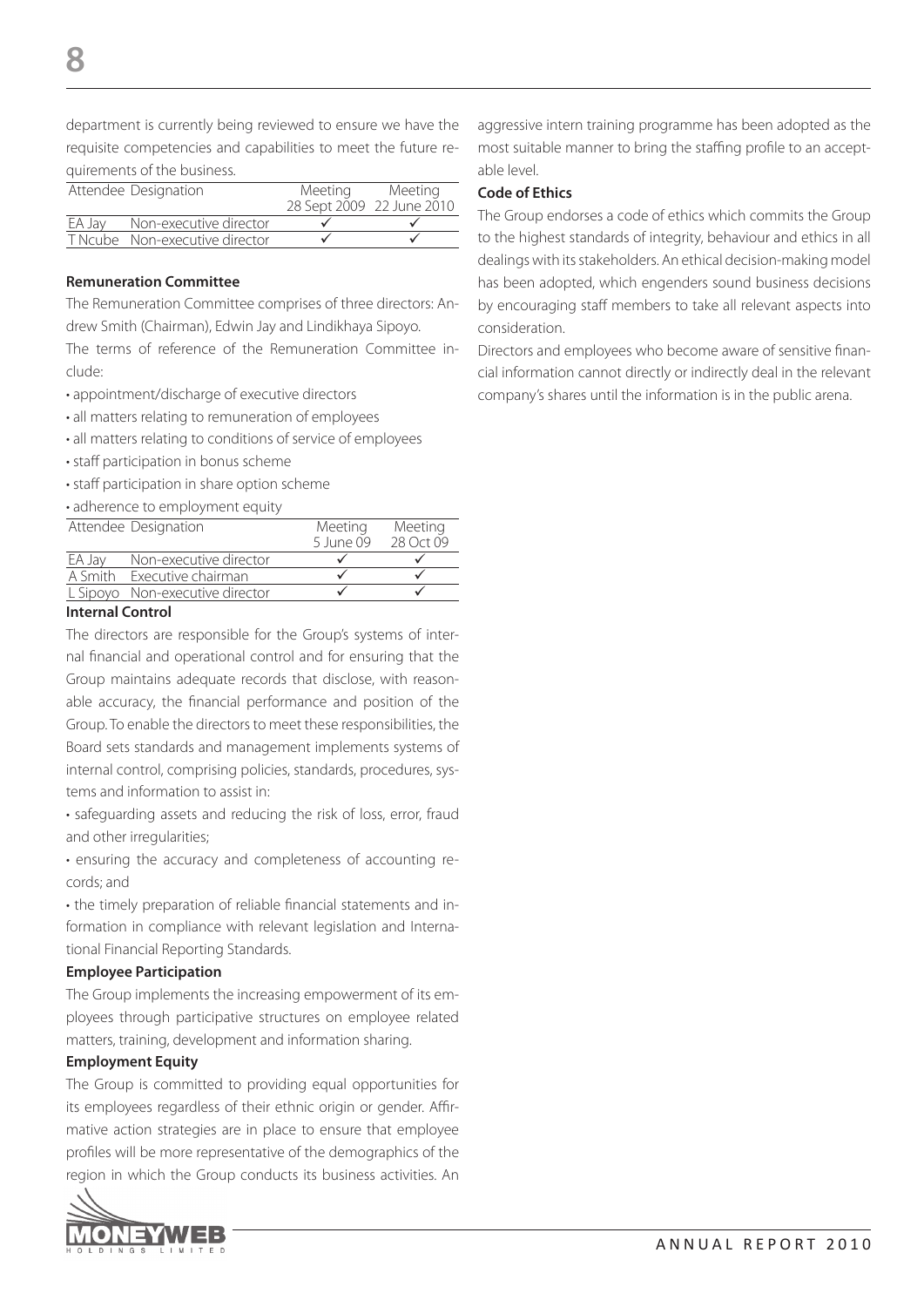# **Annual financial statements**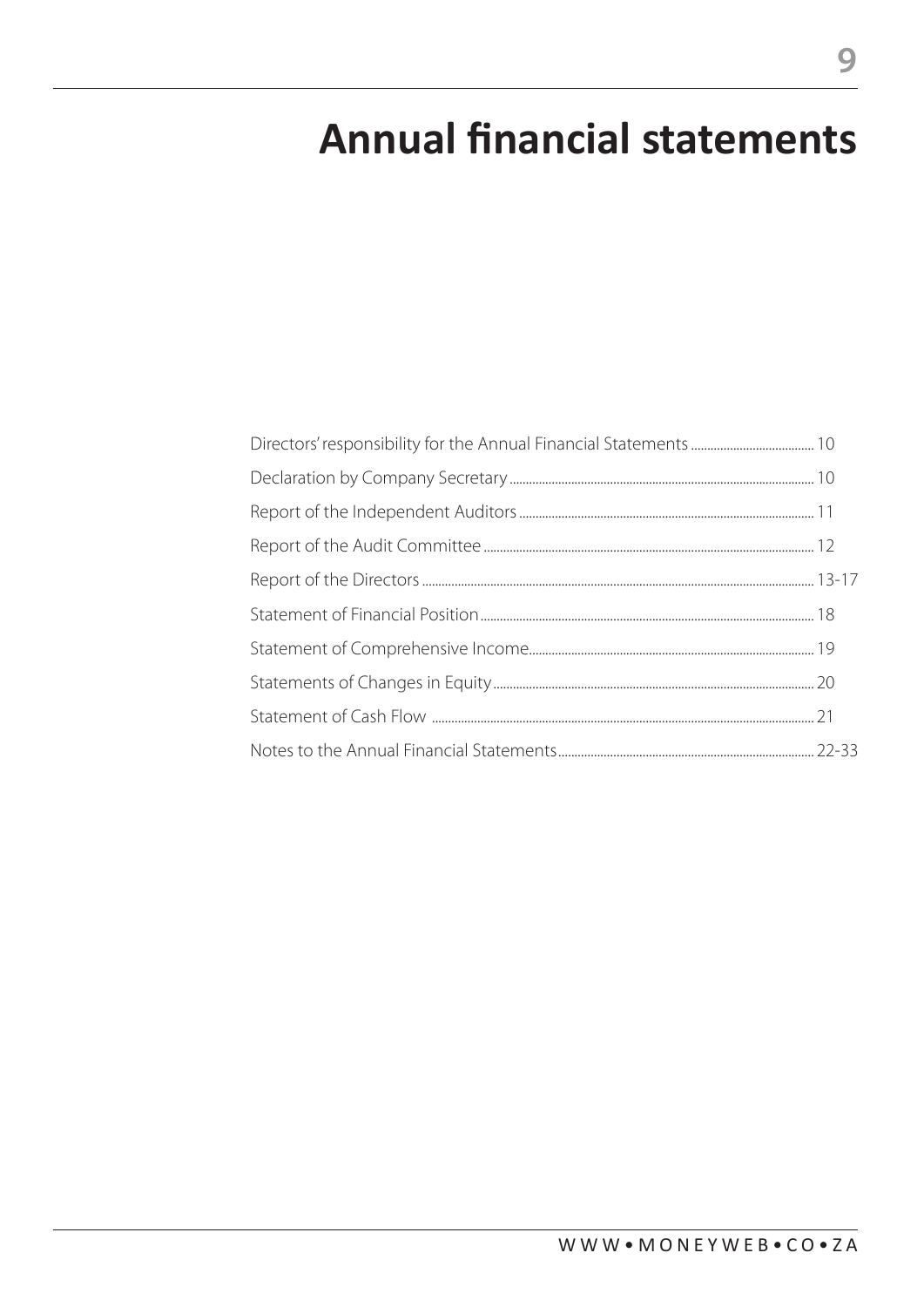## DIRECTORS' RESPONSIBILITY FOR THE ANNUAL FINANCIAL STATEMENTS

The directors are responsible for monitoring the preparation and integrity of the financial statements and related information included in this annual report.

In order for the Board to discharge its reponsibilities, management has developed and continues to maintain a system of internal control. The Board has ultimate responsibility for the system of internal control and reviews its operation, primarily through the Audit Committee.

The internal controls include a risk-based system of internal accounting and administrative controls designed to provide reasonable but not absolute assurance that assets are safeguarded and that transactions are executed and recorded in accordance with generally accepted business practices and the Group's policies and procedures. These controls are implemented by trained, skilled personnel with an appropriate segregation of duties, are monitored by management and include a comprehensive budgeting and reporting system operating within strict deadlines and an appropriate control framework.

The financial statements are prepared in accordance with International Financial Reporting Standards and the Companies Act and incorporate disclosure in line with the accounting philosophy of the Group. They are based on appropriate accounting policies consistently applied and supported by reasonable and prudent judgements and estimates.

The directors believe that the Group will be a going concern in the year ahead. For this reason they continue to adopt the going concern basis in preparing the Group annual financial statements.

The annual financial statements for the year ended 31 March 2010, set out on pages 13 to 33, were approved by the Board of directors.

Andrew Smith **Danie Wessels** Executive chairman Financial director 14 September 2010 14 September 2010

## DECLARATION BY COMPANY SECRETARY

In my capacity as Company Secretary, I hereby confirm, in terms of the Companies Act, 1973, that for the year ended 31 March 2010, the Company has lodged with the Registrar of Companies all such returns as are required of a public company in terms of this Act and that all such returns are true, correct and up to date.

Danie Wessels Company Secretary 14 September 2010

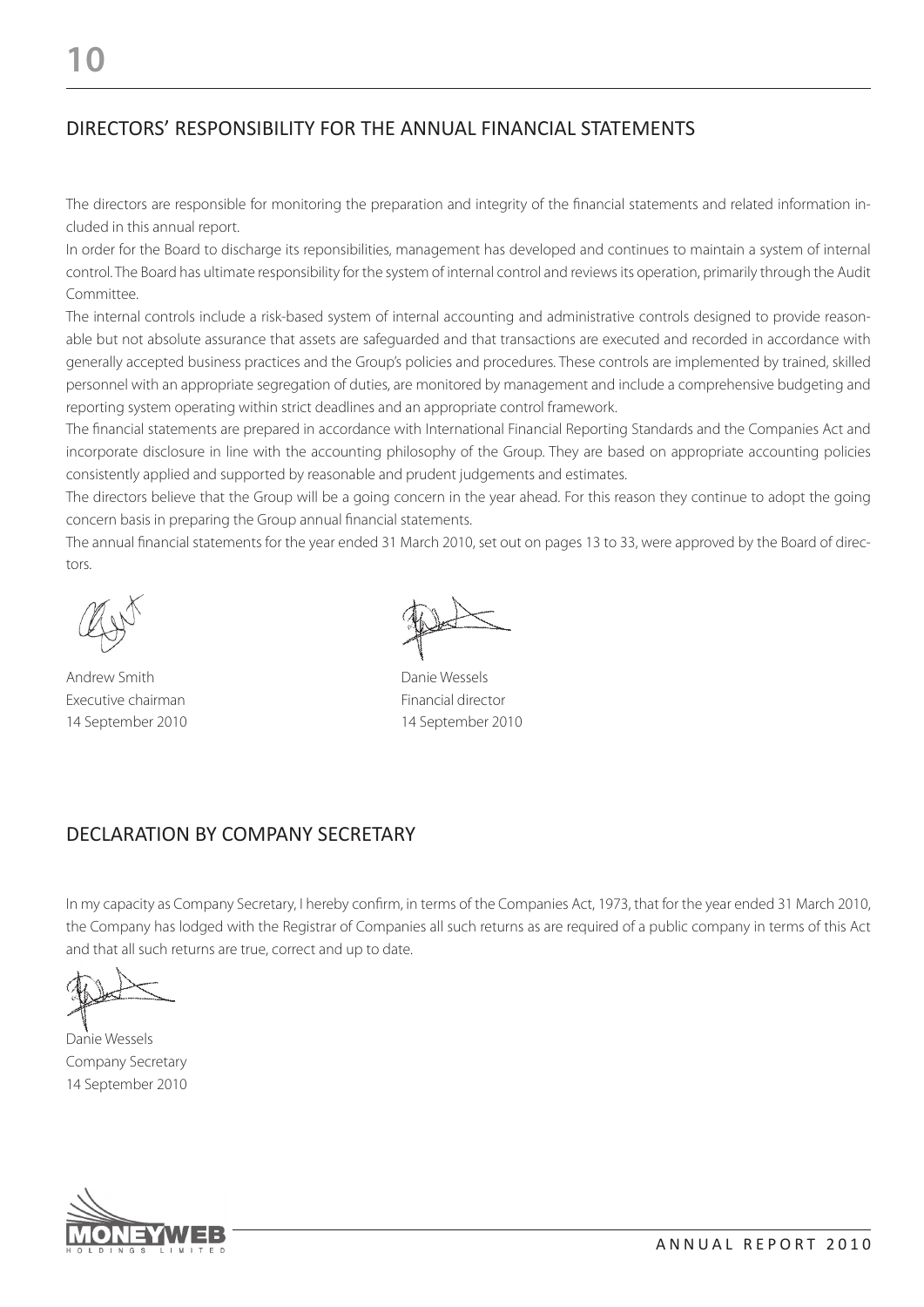## REPORT OF THE INDEPENDENT AUDITORS

To the members of MONEYWEB HOLDINGS LIMITED

We have audited the Group annual financial statements and annual financial statements of Moneyweb Holdings Limited, which comprise the consolidated and separate balance sheets as at 31 March 2010, and the consolidated and separate income statements, the consolidated and separate statement of changes in equity and consolidated and separate cash flow statements for the year then ended, and a summary of significant accounting policies and other explanatory notes, and the directors' report, as set out on pages 13 to 33.

#### **Directors' responsibility for the financial statements**

The company's directors are responsible for the preparation and fair presentation of these financial statements in accordance with International Financial Reporting Standards and in the manner required by the Companies Act of South Africa. This responsibility includes: designing, implementing and maintaining internal control relevant to the preparation and fair presentation of financial statements that are free from material misstatement, whether due to fraud or error; selecting and applying appropriate accounting policies; and making accounting estimates that are reasonable in the circumstances.

#### **Auditor's responsibility**

Our responsibility is to express an opinion on these financial statements based on our audit. We conducted our audit in accordance with International Standards on Auditing. Those standards require that we comply with ethical requirements and plan and perform the audit to obtain reasonable assurance whether the financial statements are free from material misstatement. An audit involves performing procedures to obtain audit evidence about the amounts and disclosures in the financial statements. The procedures selected depend on the auditor's judgement, including the assessment of the risks of material misstatement of the financial statements, whether due to fraud or error. In making those risk assessments, the auditor considers internal control relevant to the entity's preparation and fair presentation of the financial statements in order to design audit procedures that are appropriate in the circumstances, but not for the purpose of expressing an opinion on the effectiveness of the entity's internal control. An audit also includes evaluating the appropriateness of accounting policies used and the reasonableness of accounting estimates made by the directors, as well as evaluating the overall presentation of the financial statements.

We believe that the audit evidence we have obtained is sufficient and appropriate to provide a basis for our audit opinion.

#### **Opinion**

In our opinion, these financial statements present fairly, in all material respects, the consolidated and separate financial position of Moneyweb Holdings Limited as at 31 March 2010, and its consolidated and separate financial performance and consolidated and separate cash flows for the year then ended in accordance with International Financial Reporting Standards and in the manner required by the Companies Act of South africa.

Africa Inc

**BDO South Africa Incorporated** Registered Auditors per: NA Griffith Director Registered Auditor 14 September 2010 JOHANNESBURG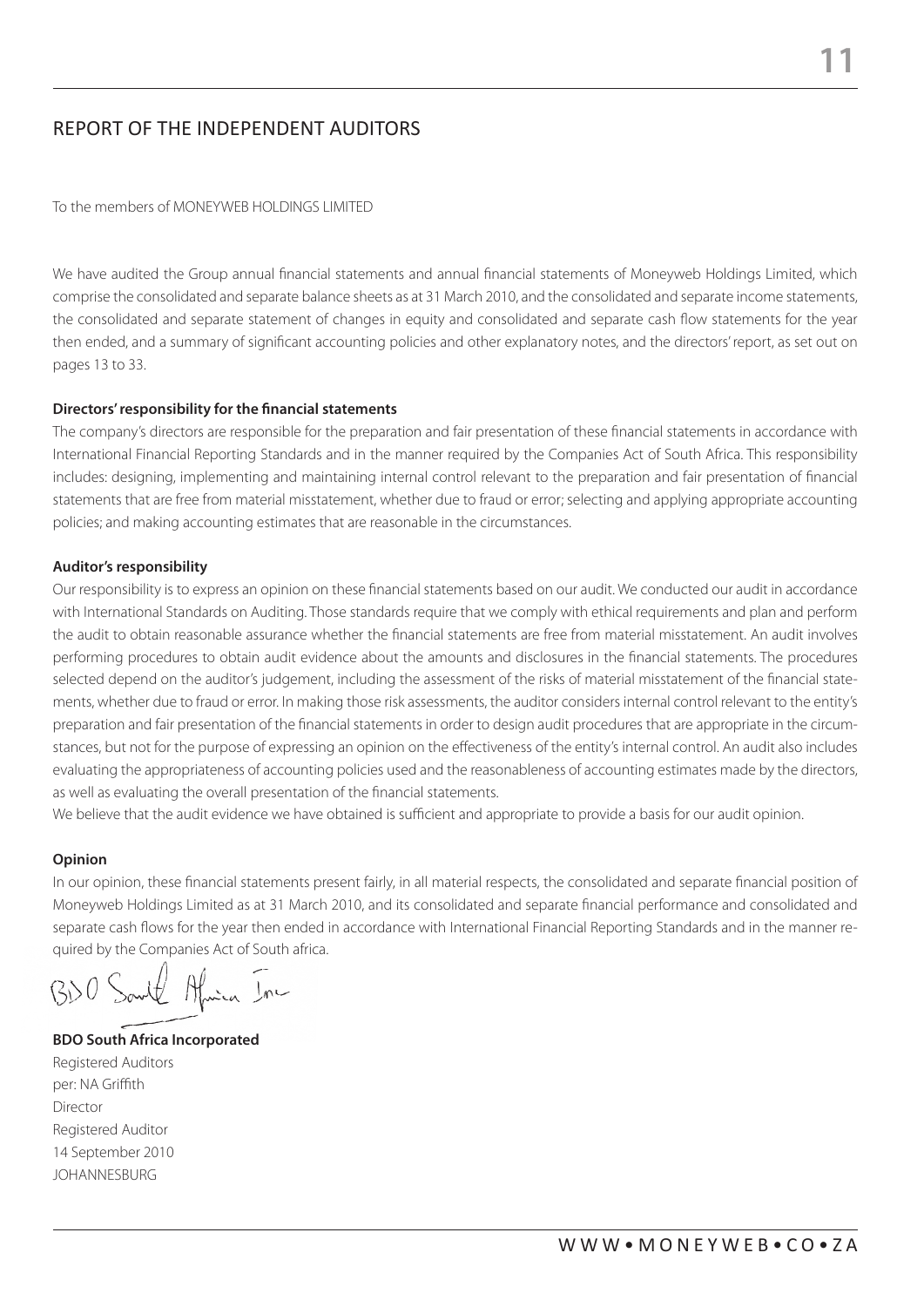## REPORT OF THE AUDIT COMMITTEE

The statutory responsibilities of the Group's Audit Committee are set out in section 270A(i)(f ) of the Companies Act (as amended by the CLAA). These responsibilities, together with compliance with the relevant requirements of the JSE and the King Code on Corporate Governance for South Africa, as amended from time to time, are incorporated in the committee's charter / terms of reference which was approved by the Board during 2010 and reviewed for relevance by the committee during the year ended review. A summary of the committee's charter / terms of reference is provided in the Corporate Governance section of this annual report).

The committee was formally re-appointed by the Board at the annual general meeting held on 28 October 2009 and has conducted its affairs in compliance with its charter / terms of reference, and has discharged all of the responsibilities set out therein as follows: • Details of the committee members are set out on page 10 of this annual report and the fees payable to them are included in the directors' remuneration set out on page 33 of this annual report.

• Met on two separate occasions during the financial year under review to consider, inter alia, the interim and year-end results of the group, as well as to consider regulatory and accounting standard compliance by the group.

• Met with the Designated Auditor to consider matters of importance and relevant to the finalisation of the group's financial statements and to the affairs of the company generally.

• Recommended the appointment of Gawie Marais as the registered independent auditor after satisfying itself through enquiry that Gawie Marais is independent as defined in terms of the CLAA (Companies Act - Chapter 3, Part D, sub-section 94(8)) and approved the Designated Auditor in terms of the provisions of the CLAA (Companies Act).

• Determined the fees to be paid to BDO South Africa Inc, and their terms of engagement.

• Ensured that the appointment of BDO South Africa Inc complies with the provisions of the CLAA (Companies Act) and any other legislation relating to the appointment of auditors.

• Approved a non-audit services policy, which complies with the provisions of the CLAA (Companies Act) pertaining to the nature and extent of any non-audit services which BDO South Africa Inc may provide to the company. BDO South Africa Inc did not provide any non-audit services to the company during the financial year under review and therefore it was not necessary for the Audit Committee to pre-approve any contracts for such services by the auditors.

• Considered, and satisfied itself of the appropriateness of the expertise and experience of the company's financial director.

• Considered, and satisfied itself of the independence of the external auditors.

• Following the expansion of the operations of the company as a result as a result of the joint venture entered into with Caxton and CTP Publishers and Printers Limited, reported on in the Directors' Report, the Audit Committee reviewed the requirements for the financial management of the company, and concluded that the current team needed to be strengthened. The finance department is currently being reviewed to ensure we have the requisite competencies and capabilities to meet the future requirements of the business.

To the best of its knowledge and based on the information and explanations provided by management and the internal audit function, as well as discussions with the independent external auditors on the results of their audit, the Audit Committee is satisfied that there was no material breakdown in internal accounting controls during the financial year under review. The Audit Committee has evaluated the financial statements of the group for the year ended 31 March 2010 and, to the best of its knowledge and belief, considers that the group complies, in all material respects, with the requirements of the Companies Act, IFRS and the Listings Requirements of the JSE. The Audit Committee accordingly recommended the financial statements to the board for approval.

Trevor Ncube Chairman of the Audit Committee 14 September 2010

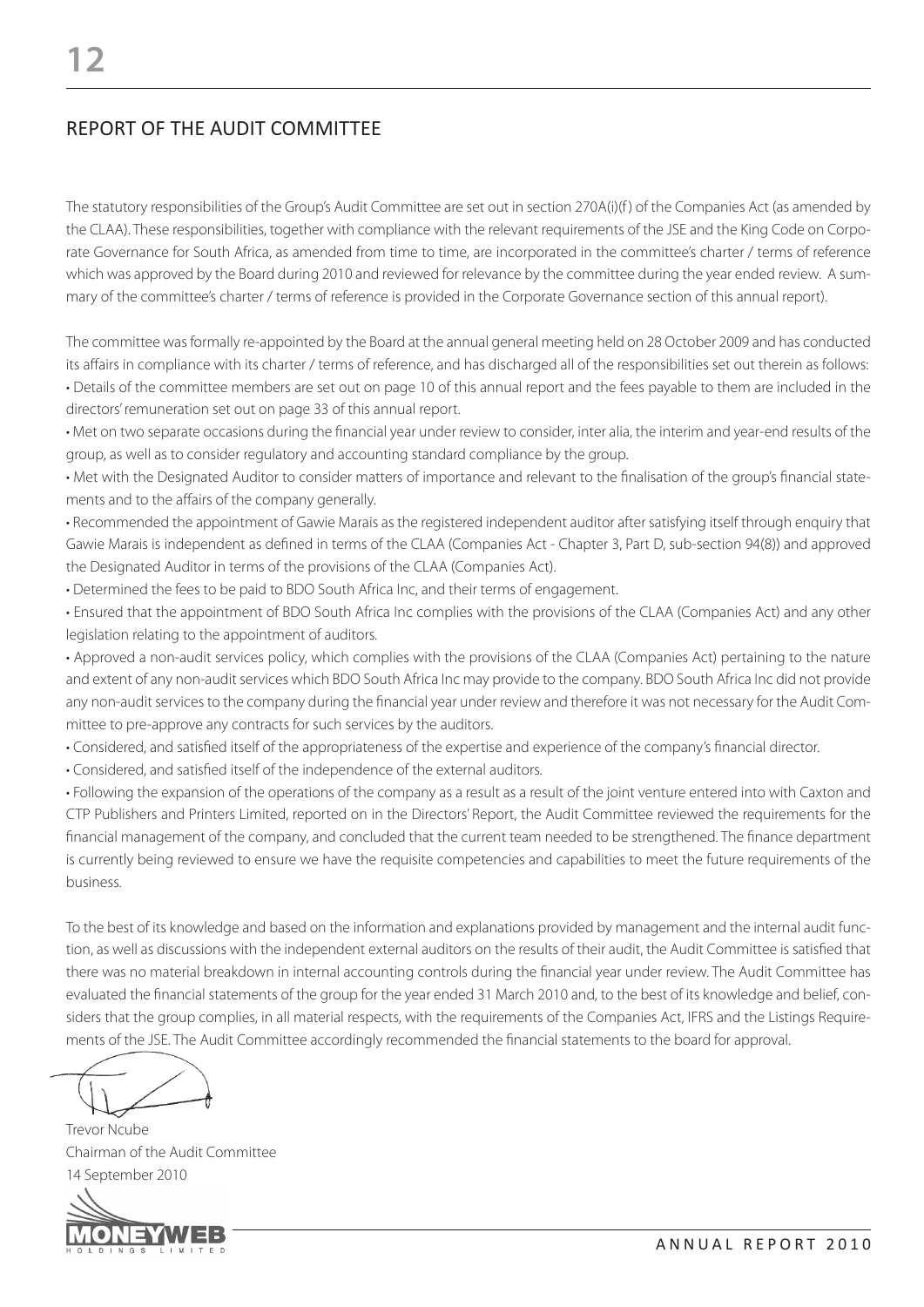## REPORT OF THE DIRECTORS

The directors present their report together with the audited annual financial statements of the Company and of the Group for the year ended 31 March 2010.

#### **Nature of Business**

Moneyweb Holdings Limited is the holding company of an integrated media company with interests in the electronic and print publishing fields. The Group's focus is on supplying independent high quality and credible information to targeted communities.

#### **Operating Results**

The headline earnings for the Group amounted to R1.635 million, an increase from the (R146,000) headline loss in the previous year. The Group achieved a headline earnings of 2.16c per share, an increase from the (0.19c) loss per share in the previous year.

#### **Dividend**

A cash dividend of 1.0 cents per share ("the dividend") was declared and was payable to shareholders recorded in the books of Moneyweb at the close of business on Friday, 30 July 2010.

#### **Share Capital**

The authorised and issued share capital remained unchanged during the year.

#### **Share Repurchase**

During the financial year the Group purchased 33,040 shares on the open market at a price of R17,000. The shares are being held as treasury shares by a wholly owned subsidiary of Moneyweb Holdings Limited.

#### **Cancellation of Treasury Shares**

No treasury shares were cancelled during the year.

#### **Share Incentive Scheme**

| Summary of the details and terms of the Company's share incentive scheme.                     |           |
|-----------------------------------------------------------------------------------------------|-----------|
| Maximum number of shares that may be allocated                                                | 7.697.180 |
| Number of share options previously allocated                                                  | 3,495,000 |
| Number of share options available for allocation                                              | 4,202,180 |
| No options were granted during the year and there were no outstanding options after year-end. |           |

#### **Share Incentive Trust**

782,394 issued shares remained in the share trust and have been accounted for as treasury shares.

#### **Post Balance Sheet Events**

30,800,000 new shares were issued to Caxton & CTP Publishers and Printers Limited and its related parties at 68c per share. There were no other material events after year-end and date of this report that require further disclosure.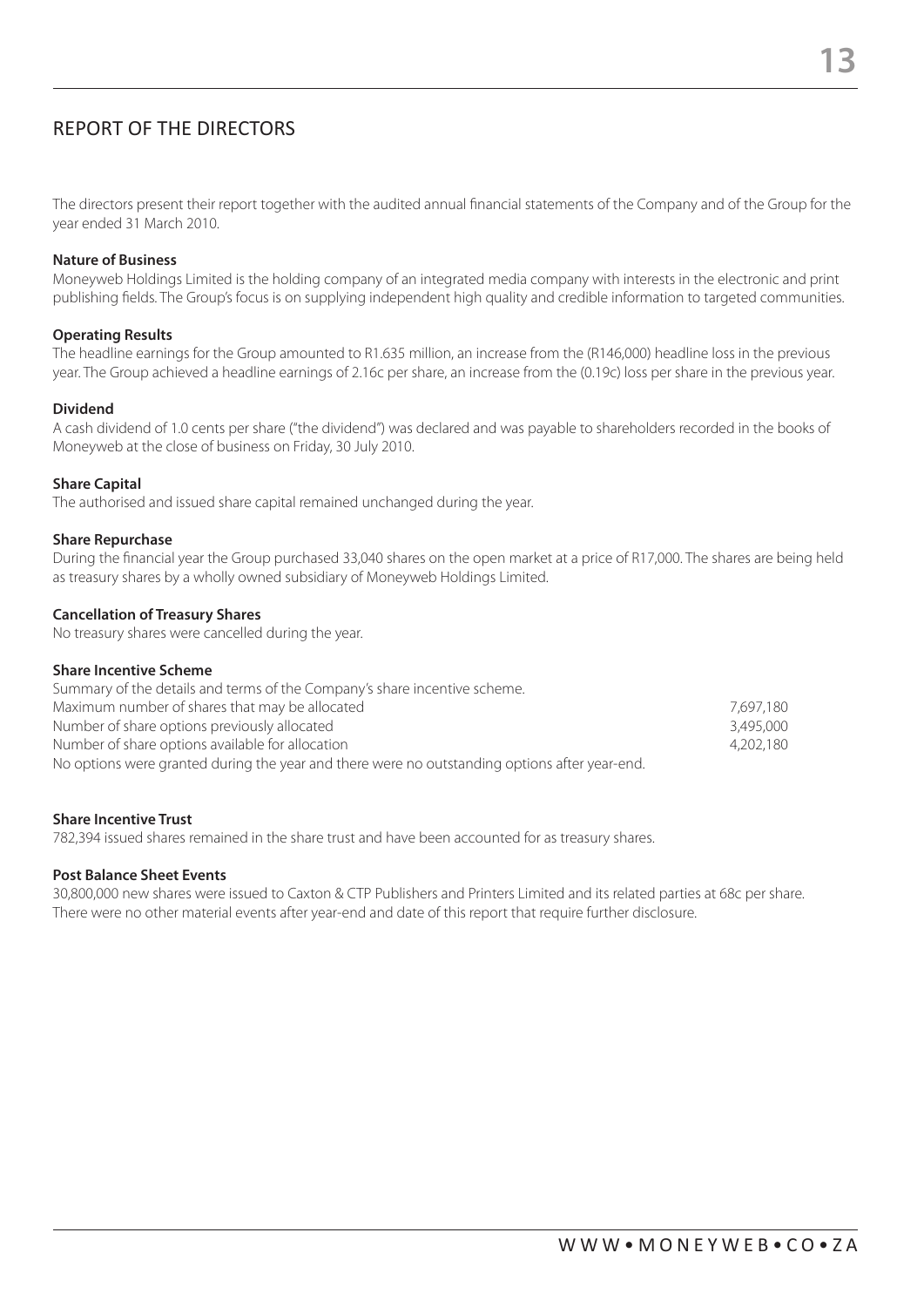#### **Directorate**

|           | The following acted as directors during the year: |
|-----------|---------------------------------------------------|
| AB Hogg   | Executive director                                |
| LM Hogg   | Non executive director                            |
| D Wessels | Financial director                                |
| EA Jay    | Independent non executive director                |
| T Ncube   | Independent non executive director                |
| L Sipoyo  | Non executive director                            |
| A Smith   | Executive chairman                                |
|           |                                                   |

\* Since year end, AB Hogg sold 1,000,000 shares and A Smith purchased an additional 27,183 shares in the company.

On 31 March 2010 the total beneficial shareholdings of the directors was 43,3% of the issued capital.

|                   | The Company Secretary is DG Wessels whose business and postal addresses are: |                          |              |
|-------------------|------------------------------------------------------------------------------|--------------------------|--------------|
| Business Address: | Second floor<br>20 The Piazza                                                | Postal Address: PO Box 8 | Melrose Arch |
|                   | Melrose Arch                                                                 |                          | 2076         |
|                   | 2196                                                                         |                          |              |

#### **Subsidiaries**

The following relates to the Company's interest in its subsidiaries:

|                                          | <b>Issued</b><br>Ordinary<br>Capital | Percentage<br><b>Holding</b> |                          | Cost of<br>Investment |          | Indebtedness by/(to)<br><b>Subsidiary</b> |              |
|------------------------------------------|--------------------------------------|------------------------------|--------------------------|-----------------------|----------|-------------------------------------------|--------------|
|                                          | 2010                                 | 2010                         | 2009                     | 2010                  | 2009     | 2010                                      | 2009         |
|                                          |                                      | $\%$                         | $\%$                     | R'000                 | R'000    | <b>R'000</b>                              | <b>R'000</b> |
| <b>Directly held</b>                     |                                      |                              |                          |                       |          |                                           |              |
| Moneyweb Investments (Pty) Ltd           | R <sub>100</sub>                     | 100                          | 100                      | 58,800                | 58,800   |                                           |              |
| Prescon Publishing Corporation (Pty) Ltd | R <sub>100</sub>                     | 100                          | 100                      | 6,443                 | 6,443    | 138                                       | 100          |
| Moneyweb Internet Publishing Limited*    | £100                                 | 100                          | 100                      | 1.748                 | 1,748    | (107)                                     | (107)        |
| Indirectly held                          |                                      |                              |                          |                       |          |                                           |              |
| Moneyweb (Pty) Ltd                       | R <sub>100</sub>                     | 100                          | 100                      |                       |          | 4,269                                     | 5,075        |
| Impairment                               |                                      | -                            | $\overline{\phantom{m}}$ | (39,607)              | (39,607) | $\qquad \qquad$                           |              |
|                                          |                                      |                              |                          | 27.384                | 27.384   | 4,300                                     | 5,068        |

#### *\* unlisted*

All subsidiaries, except Moneyweb Internet Publishing Limited which is incorporated in the United Kingdom, are incorporated in the Republic of South Africa.

The attributable interest of the Company in the aggregate net profits after taxation of its subsidiaries for the year amounted to R1,626,000 (2009: R 1,268,000). This amount excludes the net fair value adjustment on the treasury shares held by Moneyweb (Pty) Ltd which is eliminated on consolidation.

#### **Special Resolutions**

On 28 October 2009, the date of the last Annual General Meeting, shareholders granted directors a general authority to repurchase shares in Moneyweb Holdings Limited

No other special resolutions were passed during the year under review.

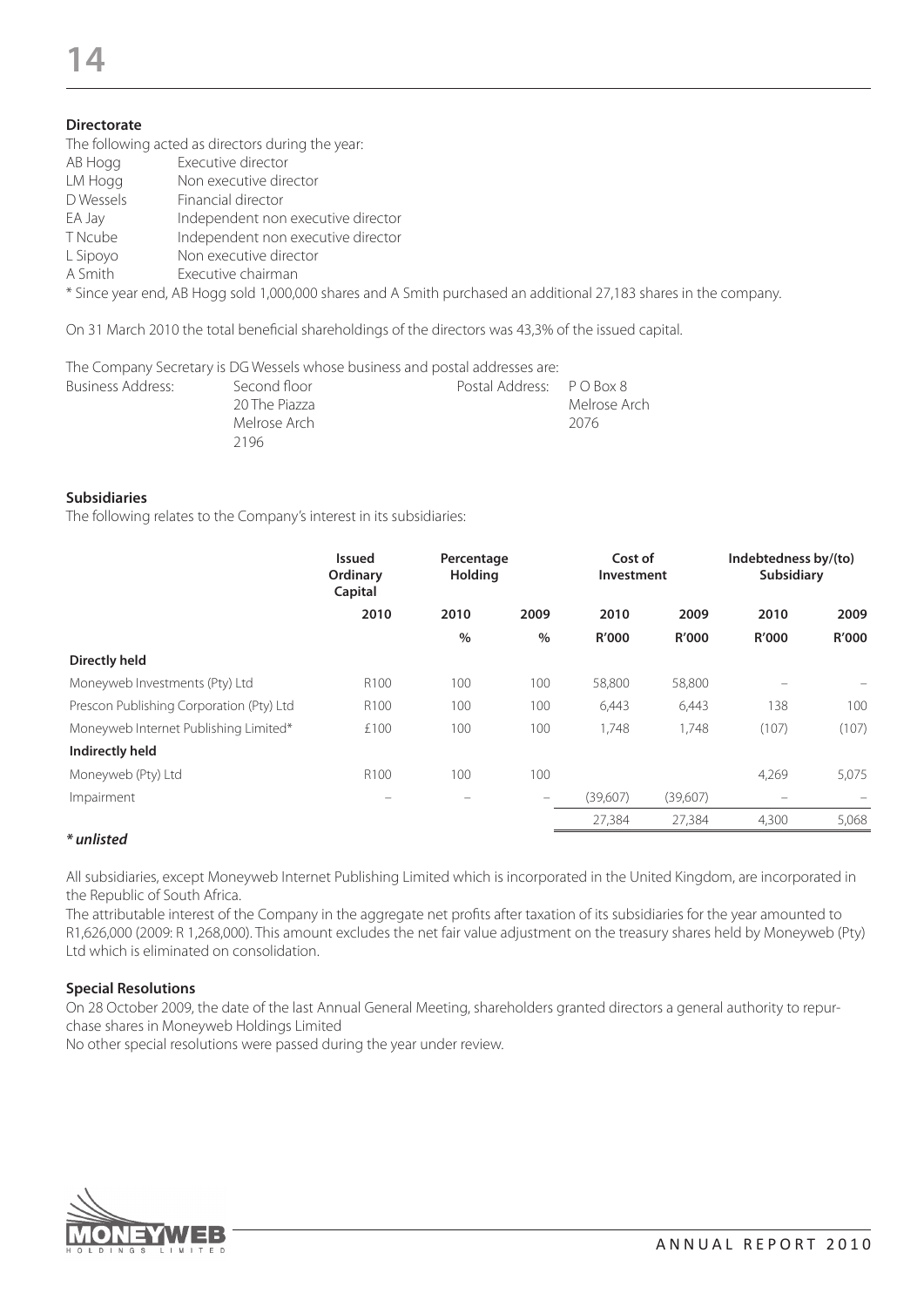### SHAREHOLDER INFORMATION

### SHAREHOLDER SPREAD ANALYSIS AS AT 31 MARCH 2010

| <b>Type of Shareholders</b> | Number of<br>shareholders | % of shareholders | Number of<br><b>Shares Held</b> | % of shares<br>in issue |
|-----------------------------|---------------------------|-------------------|---------------------------------|-------------------------|
| Public                      | 712                       | 98.1%             | 22,849,046                      | 29.7%                   |
| Non-public                  | 14                        | 1.9%              | 54.122.754                      | 70.3%                   |
|                             | 726                       | 100.0%            | 76,971,800                      | 100.0%                  |

### ANALYSIS OF NON-PUBLIC SHAREHOLDERS AS AT 31 MARCH 2010

| <b>Type of Shareholders</b>         | Number of<br>shareholders | % of shareholders | Number of<br><b>Shares Held</b> | % of shares<br>in issue |
|-------------------------------------|---------------------------|-------------------|---------------------------------|-------------------------|
| Directors of the company            | Q                         | $1.2\%$           | 33,354,276                      | 43.3%                   |
| Associates of the above             | $\Delta$                  | 0.6%              | 19.571.282                      | 25.4%                   |
| Trustee of employees' share schemes |                           | $0.1\%$           | 1.197.196                       | 1.6%                    |
|                                     | 14                        | $.9\%$            | 54,122,754                      | 70.3%                   |

### SIZE OF REGISTERED SHAREHOLDERS

| <b>Type of Shareholders</b> | Number of<br>shareholders | % of shareholders | Number of<br><b>Shares Held</b> | % of shares<br>in issue |
|-----------------------------|---------------------------|-------------------|---------------------------------|-------------------------|
| $1 - 1000$                  | 505                       | 69.6%             | 320,798                         | $0.4\%$                 |
| 1001-5000                   | 108                       | 14.9%             | 325,759                         | $0.4\%$                 |
| 5001-10000                  | 36                        | 5.0%              | 302,629                         | $0.4\%$                 |
| 10001-50000                 | 45                        | 6.2%              | 1,040,048                       | 1.4%                    |
| 50001-100000                | 6                         | 0.8%              | 500,830                         | $0.7\%$                 |
| 100001-500000               | 13                        | 1.8%              | 2,559,844                       | 3.3%                    |
| 500001-1000000              | 2                         | 0.3%              | 1,511,935                       | 2.0%                    |
| 1000001 and above           | 11                        | 1.4%              | 70,409,957                      | 91.4%                   |
|                             | 726                       | 100.0%            | 76,971,800                      | 100.0%                  |

## SHAREHOLDERS WITH A DIRECT OR INDIRECT BENEFICIAL HOLDING OF GREATER THAN 5% OF THE ISSUED SHARE CAPITAL OF THE COMPANY AT 31 MARCH 2010

|                                    | <b>Number of Shares Held</b> | % of shares in issue |
|------------------------------------|------------------------------|----------------------|
| ISINGQI INVESTMENT HOLDINGS        | 15,168,432                   | 19.7%                |
| CAXTON & CTP PUBLISHERS & PRINTERS | 4.601.454                    | 6.0%                 |
| <b>BUFF SHARES (PTY) LTD</b>       | 4.594.654                    | 6.0%                 |
| ALLAN GRAY BALANCED FUND           | 4.155.049                    | 5.4%                 |
| MVELAPHANDA HOLDINGS               | 4,152,000                    | 5,4%                 |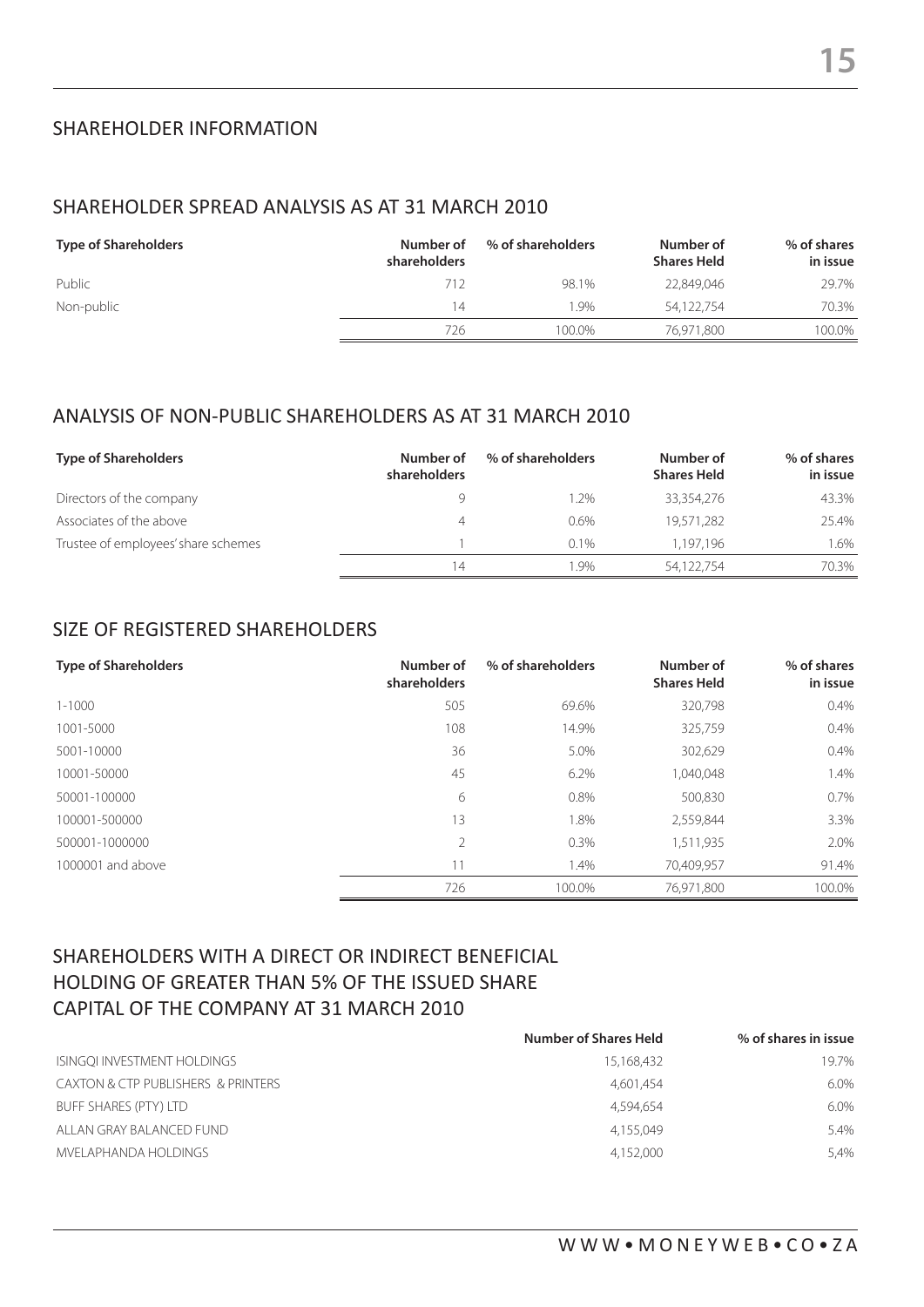## DIRECTORS' SHAREHOLDING

The following directors have a direct or indirect beneficial holding in the company

|               |                  | As at 31 March 2010  |                           |
|---------------|------------------|----------------------|---------------------------|
|               | Aggregate number |                      | <b>Nature of Interest</b> |
|               | of shares held   | % of shares in issue | <b>Beneficial direct</b>  |
| <b>Direct</b> |                  |                      |                           |
| AB Hogg       | 13,569,743       | 17.6%                | 13,569,743                |
| LM Hogg       | 18,766,373       | 24.4%                | 18,766,373                |
| A Smith       | 998,160          | $.3\%$               | 998,160                   |
| E A Jay       | 20,000           | $0.0\%$              | 20,000                    |
|               | 33,354,276       | 43.3%                | 33,354,276                |

|               | As at 31 March 2009 |                      |                           |  |  |
|---------------|---------------------|----------------------|---------------------------|--|--|
|               | Aggregate number    |                      | <b>Nature of Interest</b> |  |  |
|               | of shares held      | % of shares in issue | <b>Beneficial direct</b>  |  |  |
| <b>Direct</b> |                     |                      |                           |  |  |
| AB Hogg       | 18,771,788          | 24.4%                | 18,771,788                |  |  |
| LM Hogg       | 18,766,373          | 24.4%                | 18,766,373                |  |  |
| A Smith       | 288,160             | 0.3%                 | 288,160                   |  |  |
| E A Jay       | 20,000              | $0.0\%$              | 20,000                    |  |  |
|               | 37,846,321          | 49.1%                | 37,846,321                |  |  |

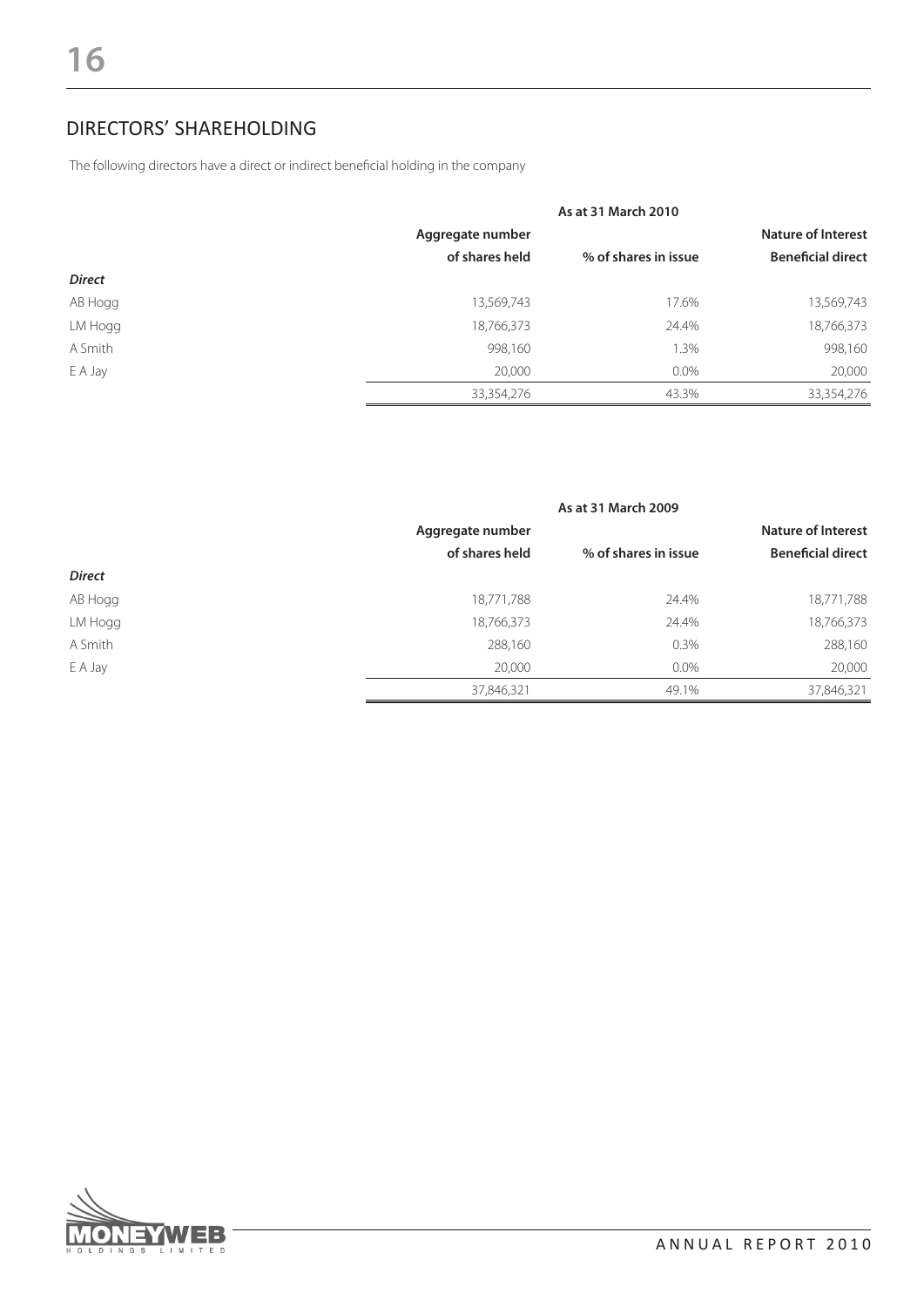## SHAREHOLDERS' DIARY

| Financial Year End     | 31 March 2010   |
|------------------------|-----------------|
| Annual General Meeting | 2 November 2010 |

### STOCK EXCHANGE PERFORMANCE

| Share Price Data                     |
|--------------------------------------|
| Period 1 April 2009 to 31 March 2010 |

| Opening price as at 1 April 2009  | 51c |
|-----------------------------------|-----|
| 12 Month High                     | 67c |
|                                   |     |
| 12 Month Low                      | 31c |
| Closing Price as at 31 March 2010 | 50c |

## SHARE PRICE HISTORY

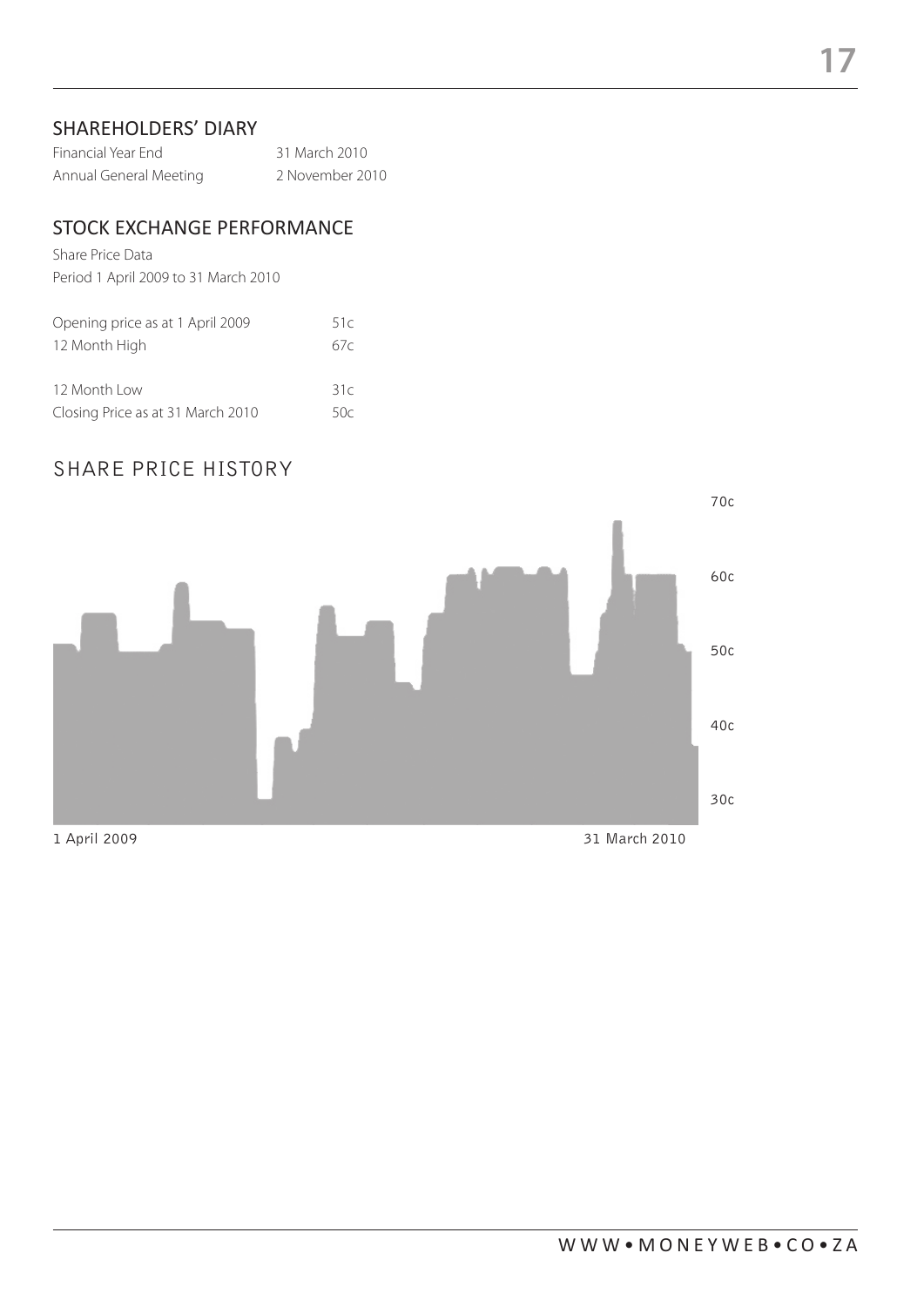### STATEMENT OF FINANCIAL POSITION AT 31 MARCH 2010

|                                 | <b>Notes</b>   | Group  |                | Company      |              |
|---------------------------------|----------------|--------|----------------|--------------|--------------|
|                                 |                | 2010   | 2009           | 2010         | 2009         |
|                                 |                | R'000  | <b>R'000</b>   | <b>R'000</b> | <b>R'000</b> |
| <b>ASSETS</b>                   |                |        |                |              |              |
| Non-current assets              |                |        |                |              |              |
| Tangible assets                 | $\mathbf{1}$   | 2,226  | 778            |              |              |
| Intangible assets               | $\overline{2}$ | 4,077  | 2,776          |              |              |
| Investment in subsidiaries      | 3              |        |                | 27,384       | 27,384       |
| Investment in joint ventures    | $\overline{4}$ | 1,108  | 863            | 800          | 800          |
| Other investments               | 5              | 14     | $\overline{7}$ |              |              |
| Deferred tax                    | 6              | 147    | 457            |              |              |
|                                 |                | 7,572  | 4,881          | 28,184       | 28,184       |
| Current assets                  |                |        |                |              |              |
| Amounts due from subsidiary     | 3              |        |                | 4,407        | 5,175        |
| Trade and other receivables     | 8              | 8,820  | 8,098          |              |              |
| Taxation                        |                |        |                |              | 51           |
| Cash and cash equivalents       | 9              | 5,935  | 8,030          | 13           | 7            |
|                                 |                | 14,755 | 16,128         | 4,420        | 5,233        |
| <b>Total Assets</b>             |                | 22,327 | 21,009         | 32,604       | 33,417       |
| <b>EQUITY AND LIABILITIES</b>   |                |        |                |              |              |
| Capital and reserves            |                |        |                |              |              |
| Share capital and premium       | 10             | 11,788 | 11,805         | 12,147       | 12,147       |
| Accumulated profit              |                | 3,194  | 2,842          | 20,301       | 21,144       |
| Ordinary shareholders' interest |                | 14,982 | 14,647         | 32,448       | 33,291       |
|                                 |                |        |                |              |              |
| Current liabilities             |                |        |                |              |              |
| Trade and other payables        | 11             | 2,520  | 2,598          | 27           | 19           |
| Amounts due to subsidiary       | 3              |        |                | 107          | 107          |
| Deferred revenue                | 13             | 3873   | 3190           |              |              |
| Taxation                        |                | 952    | 574            | 22           |              |
|                                 |                | 7,345  | 6,362          | 156          | 126          |
| Total Equity and Liabilities    |                | 22,327 | 21,009         | 32,604       | 33,417       |

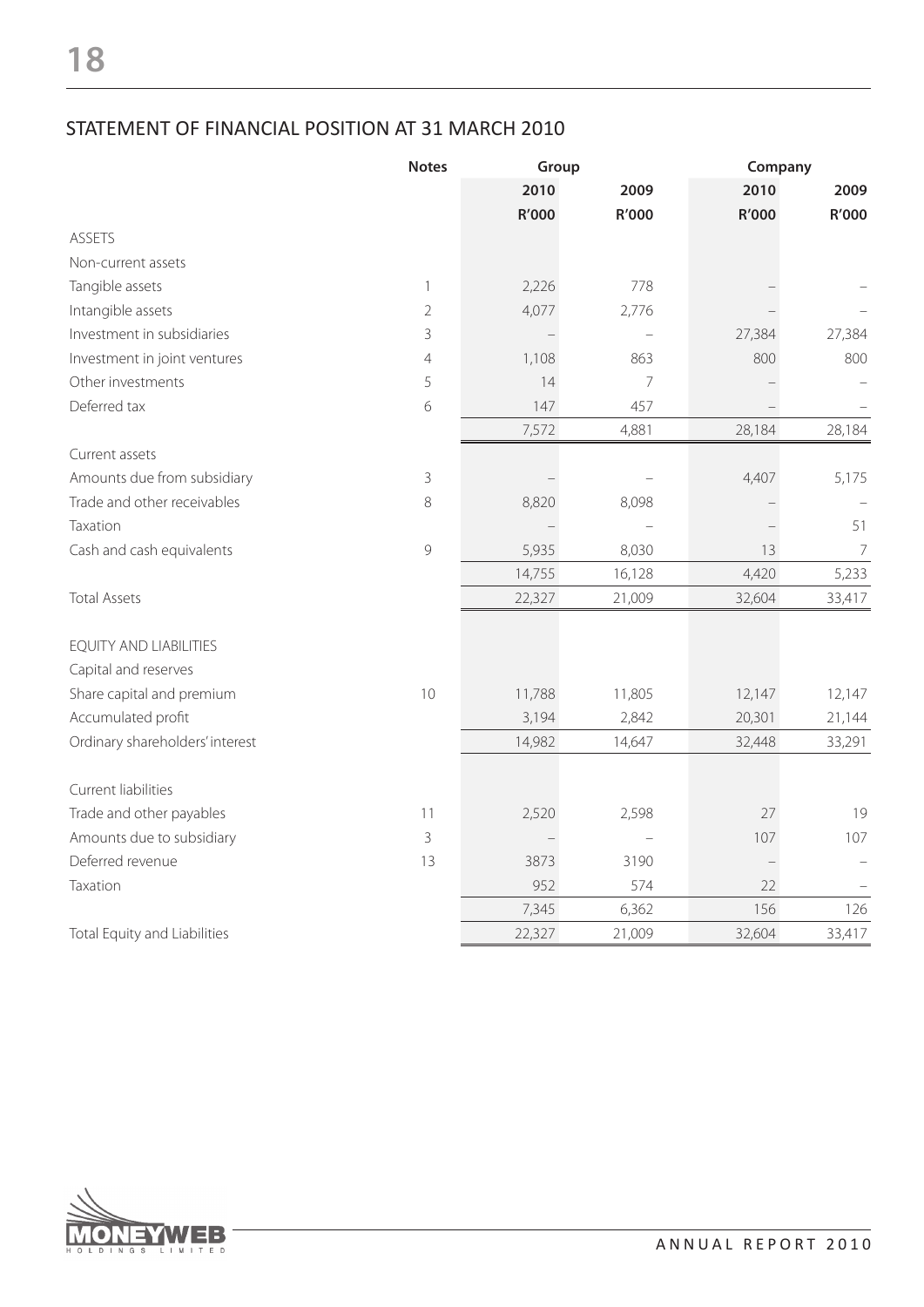## STATEMENT OF COMPREHENSIVE INCOME FOR THE YEAR ENDED 31 MARCH 2010

|                                                                                 | <b>Notes</b> | Group        |              | Company      |              |
|---------------------------------------------------------------------------------|--------------|--------------|--------------|--------------|--------------|
|                                                                                 |              | 2010         | 2009         | 2010         | 2009         |
|                                                                                 |              | <b>R'000</b> | <b>R'000</b> | <b>R'000</b> | <b>R'000</b> |
| <b>REVENUE</b>                                                                  |              | 27,159       | 20,979       | 76           | 72           |
| Advertising                                                                     |              | 26,159       | 19,897       |              |              |
| Newsletters                                                                     |              | 1,000        | 1,082        |              |              |
| PROFIT/(LOSS) BEFORE INVESTMENT INCOME,<br>FAIR VALUE ADJUSTMENT, DEPRECIATION, |              |              |              |              |              |
| AMORTISATION AND IMPAIRMENTS                                                    | 14           | 3,941        | (199)        |              |              |
| Depreciation and Amortisation                                                   |              | (962)        | (856)        |              |              |
| Investment income                                                               |              | 358          | 598          |              |              |
| Finance cost                                                                    |              | (34)         | (27)         |              |              |
| Fair value adjustment of investments                                            |              | 7            | (11)         |              |              |
| Impairment of financial asset                                                   |              | (1, 118)     |              |              |              |
| Profit on disposal of intangible assets                                         |              |              | 1,860        |              |              |
| Loss on disposal of tangible asset                                              |              | (9)          |              |              |              |
| NET PROFIT BEFORE TAXATION                                                      |              | 2,183        | 1,365        |              |              |
| Taxation                                                                        | 15           | (732)        | (741)        | (77)         | (174)        |
| Profit from joint ventures                                                      |              | 175          | 644          |              |              |
| NET PROFIT FOR THE YEAR                                                         |              | 1,626        | 1,268        | (77)         | (174)        |
| Other comprehensive income                                                      |              |              |              |              |              |
| Exchange differences on translation of<br>foreign operations                    |              | (516)        | (363)        |              |              |
| TOTAL COMPREHENSIVE INCOME                                                      |              | 1,110        | 905          | (77)         | (174)        |
| <b>EARNINGS PER SHARE (cents)</b>                                               | 17           | 2.15         | 1.67         |              |              |
| FULLY DILUTED EARNINGS PER SHARE (cents)                                        | 17           | 2.15         | 1.67         |              |              |
| DIVIDEND PER SHARE (cents)                                                      |              | 1.00         | 1.00         |              |              |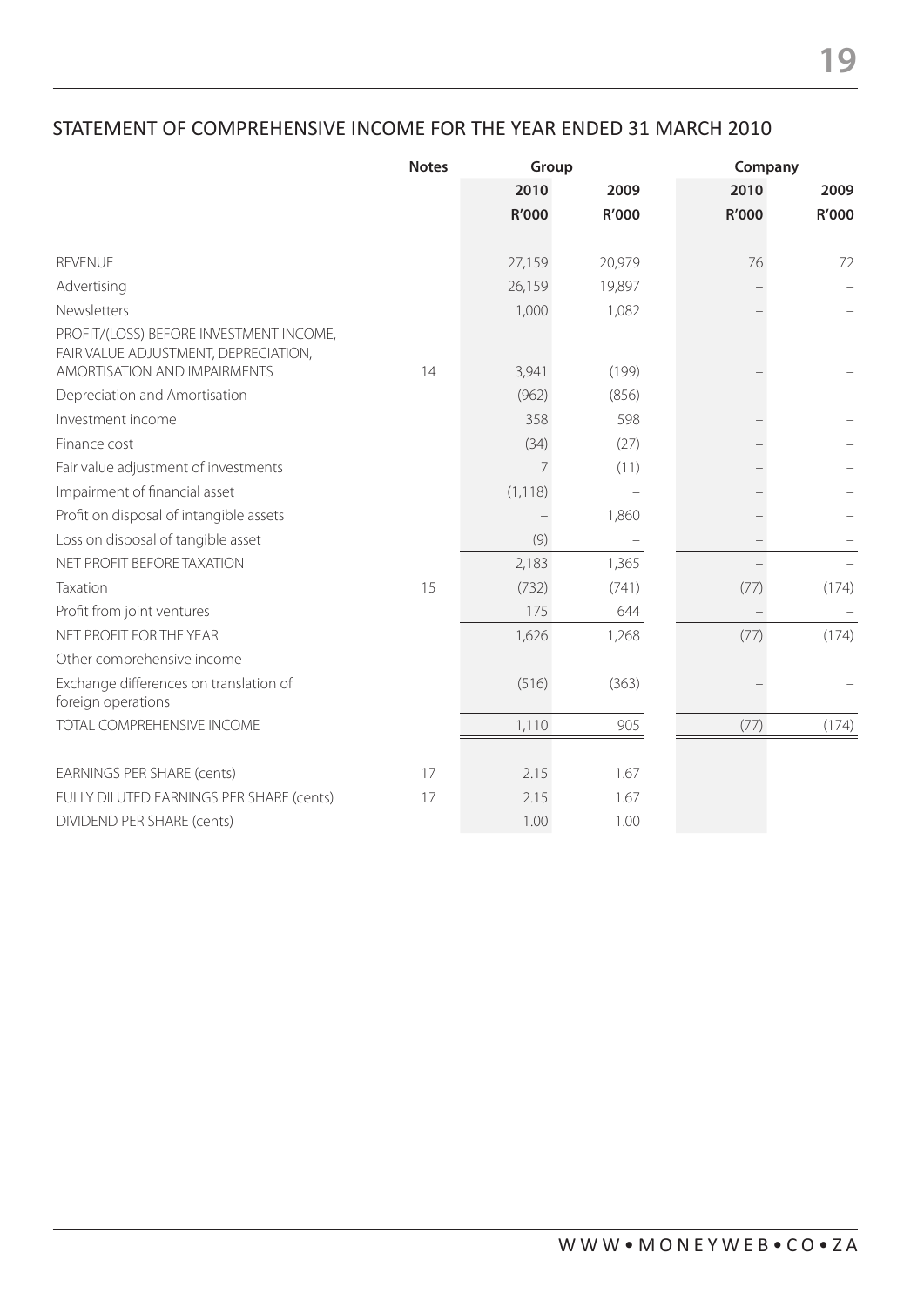## STATEMENTS OF CHANGES IN EQUITY FOR THE YEAR ENDED 31 MARCH 2010

| Group                                                          | Share capital | <b>Share</b><br>premium  | <b>Translation</b><br>of foreign<br>operations | Accumulated<br>profit | <b>Total</b> |
|----------------------------------------------------------------|---------------|--------------------------|------------------------------------------------|-----------------------|--------------|
|                                                                | <b>R'000</b>  | <b>R'000</b>             | <b>R'000</b>                                   | <b>R'000</b>          | <b>R'000</b> |
| <b>Balance at 1 April 2008</b>                                 | 76            | 11,856                   |                                                | 2,699                 | 14,631       |
| Total comprehensive income for the<br>year ended 31 March 2009 |               |                          | (363)                                          | 1,268                 | 905          |
| Ordinary dividend paid                                         |               |                          |                                                | (762)                 | (762)        |
| Treasury shares purchased                                      |               | (127)                    |                                                |                       | (127)        |
| Balance as at 1 April 2009                                     | 76            | 11,729                   | (363)                                          | 3,205                 | 14,647       |
| Total comprehensive income for the<br>year ended 31 March 2010 |               | $\overline{\phantom{0}}$ | (516)                                          | 1,626                 | 1,110        |
| Ordinary dividend paid                                         |               |                          |                                                | (758)                 | (758)        |
| Treasury shares purchased                                      |               | (17)                     |                                                |                       | (17)         |
| Balance as at 31 March 2010                                    | 76            | 11,712                   | (879)                                          | 4,073                 | 14,982       |

| Company                                                      |              | Share capital Share premium | <b>Translation</b><br>of foreign<br>operations | Accumulated<br>profit | <b>Total</b> |
|--------------------------------------------------------------|--------------|-----------------------------|------------------------------------------------|-----------------------|--------------|
|                                                              | <b>R'000</b> | R'000                       | <b>R'000</b>                                   | R'000                 | <b>R'000</b> |
| Balance as 1 April 2008                                      | 77           | 12,070                      |                                                | 22,080                | 34,227       |
| Total comprehensive loss for the year<br>ended 31 March 2009 |              |                             |                                                | (174)                 | (174)        |
| Ordinary dividend paid                                       |              |                             |                                                | (762)                 | (762)        |
| Balance as at 1 April 2009                                   | 77           | 12,070                      |                                                | 21,144                | 33,291       |
| Total comprehensive loss for the year<br>ended 31 March 2010 |              |                             |                                                | (77)                  | (77)         |
| Ordinary dividend paid                                       |              |                             |                                                | (766)                 | (766)        |
| Balance as at 31 March 2010                                  | 77           | 12,070                      |                                                | 20,301                | 32,448       |

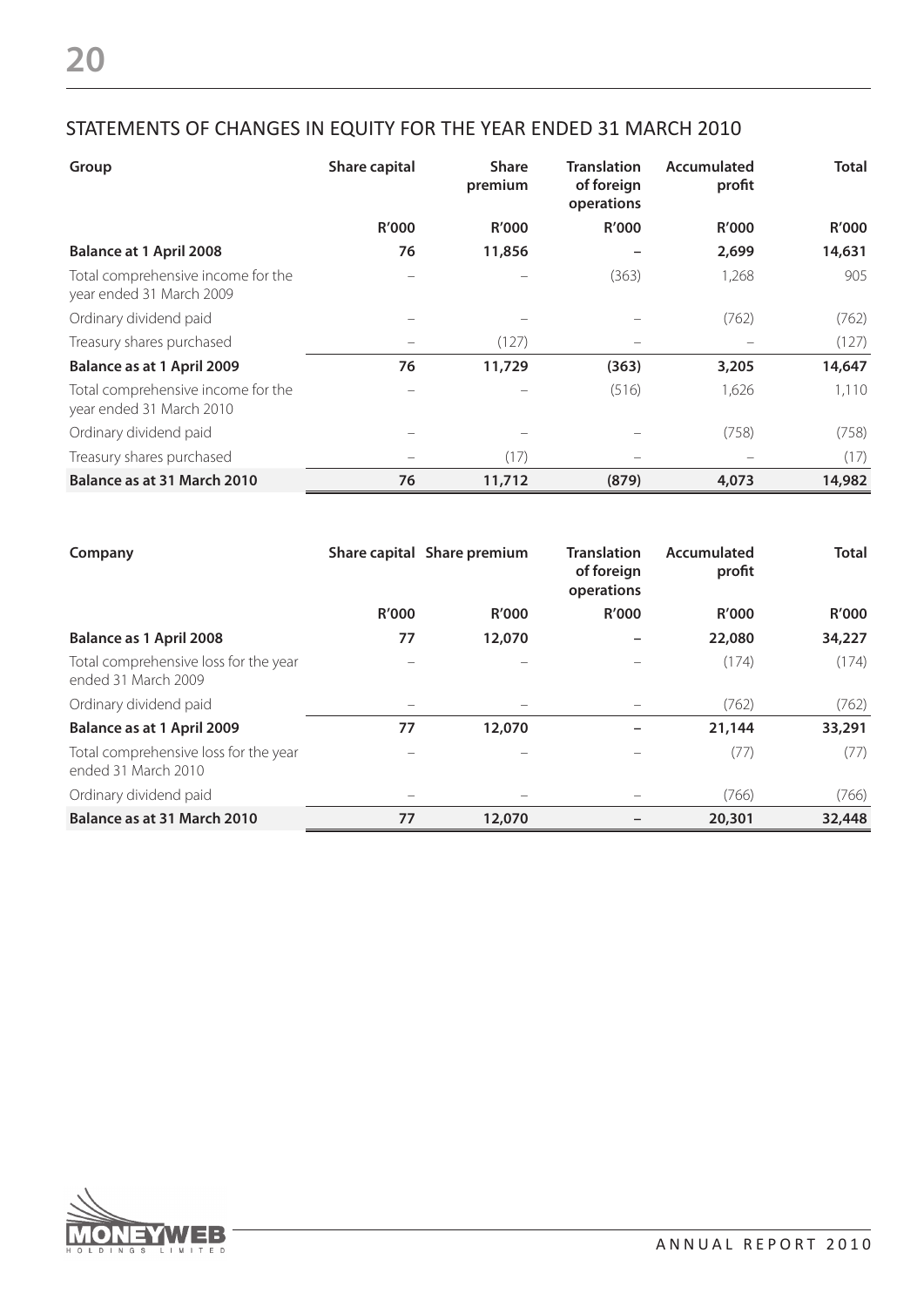## STATEMENT OF CASH FLOW FOR THE YEAR ENDED 31 MARCH 2010

|                                                           | <b>Notes</b>   | Group   |                | Company        |       |
|-----------------------------------------------------------|----------------|---------|----------------|----------------|-------|
|                                                           |                | 2010    | 2009           | 2010           | 2009  |
|                                                           |                | R'000   | <b>R'000</b>   | <b>R'000</b>   | R'000 |
| Cash flows from operating activities                      |                |         |                |                |       |
| Cash generated by operations                              | 20.1           | 3,156   | 2,969          |                |       |
| Movements in working capital                              | 20.2           | (800)   | (1, 161)       | $\overline{7}$ |       |
| Cash generated by operating activities                    |                | 2,356   | 1,808          | 7              |       |
| Investment income                                         |                | 364     | 587            |                |       |
| Finance cost                                              |                | (34)    | (27)           |                |       |
| Taxation paid                                             | 20.3           | (353)   | (633)          | (4)            | (167) |
| Dividend paid                                             |                | (758)   | (762)          | (765)          | (762) |
| Net cash flows from operating activities                  |                | 1,575   | 975            | (762)          | (929) |
| Cash flows from investing activities                      |                |         |                |                |       |
| Acquisition of intangible assets                          | $\overline{2}$ | (1,795) | (1,013)        |                |       |
| Acquisition of tangible assets                            |                | (1,948) | (217)          |                |       |
| Investment in joint ventures                              |                |         | (824)          |                | (800) |
| Loans repaid to subsidiaries                              |                |         |                |                | 1,721 |
| Proceeds on disposal of intangible assets                 |                |         | 1,860          |                |       |
| Proceeds on disposal of tangible assets                   |                |         | $\overline{4}$ |                |       |
| Repayment of loan receivable                              |                | 90      |                | 768            |       |
| Net cash (outflows) from investing activities             |                | (3,653) | (190)          | 768            | 921   |
| Cash flows from financing activities                      |                |         |                |                |       |
| Acquisition of treasury shares                            |                | (17)    | (127)          |                |       |
| Net cash outflows/(inflows) from financing activities     |                | (17)    | (127)          |                |       |
| Net movement in cash and cash equivalents<br>for the year |                | (2,095) | 658            | 6              | (8)   |
| Cash and cash equivalents at beginning of the year        |                | 8,030   | 7,372          | 7              | 15    |
| Cash and cash equivalents at end of year                  |                | 5,935   | 8,030          | 13             | 7     |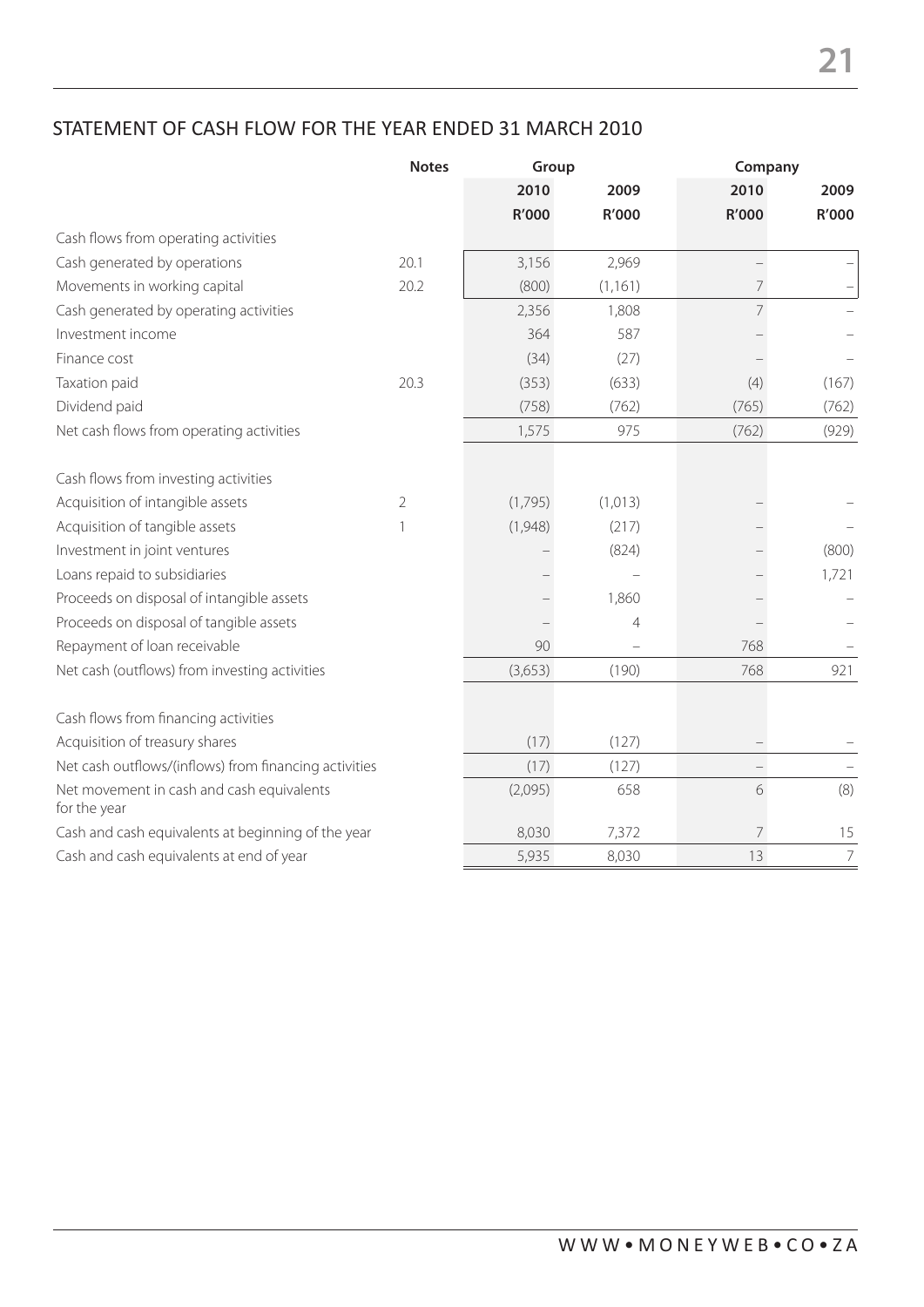## NOTES TO THE ANNUAL FINANCIAL STATEMENTS FOR THE YEAR ENDED 31 MARCH 2010

#### **Statement of compliance**

The consolidated financial statements at and for the year ended 31 March 2010 comprise the company and its subsidiaries (together referred to as the group) and the group's interest in joint ventures. The separate and consolidated financial statements have been prepared in accordance with International Financial Reporting Standards (IFRS) and the Companies Act of South Africa, 61 of 1973, as amended.

#### **BASIS OF PREPARATION**

The separate and consolidated financial statements are prepared on the historical basis except for certain financial instruments which are measured at fair value. The policies are consistent with the previous year.

#### **JUDGEMENTS, ESTIMATES AND ASSUMPTIONS**

The preparation of financial statements in conformity with IFRS requires management to make judgements, estimates and assumptions that affect the application of policies and the reported amounts of assets and liabilities and income and expenses.

Estimates are based on historical experience and various other factors that management believe are reasonable under the circumstances. Actual results may differ from these estimates. Revisions to estimates are recognised in the year in which the revision is made. The main areas where such judgements and estimates have been made are:

• Whether expenditure on intangible assets meets the criteria for recognition as an asset and the estimated useful life of the intangible asset;

- The useful lives and residual values of tangible assets;
- The amount of taxation and deferred taxation;
- The impairment of financial and non-financial assets.

#### **• Basis of consolidation**

#### **Investment in subsidiaries**

Subsidiaries are those entities over whose financial and operating policies the Group has the power to exercise control, so as to obtain benefits from their activities.

The Group financial statements incorporate the assets, liabilities and results of the operations of the Company and its subsidiaries. The results of subsidiaries acquired and disposed of during a financial year are included from the dates effective control was acquired to the dates effective control ceased.

#### **Transactions eliminated on consolidation**

Intra-group balances and transactions, and any unrealised gains arising from intra-group transactions, are eliminated in preparing the consolidated financial statements.

#### **Equity accounting**

Investments in joint ventures are accounted for by the equity method of accounting and are initially recognised at cost. The Group's share of its joint ventures post-acquisition profits or losses is recognised in the profit or loss; its share of post-acquisition movements in reserves is recognised in other comprehensive income. The cumulative postacquisition movements are adjusted against the carrying amount of the investment. When the Group's share of losses in a joint venture equals or exceeds its interest in the joint venture, including any other



unsecured receivables, the Group does not recognise further losses, unless it has incurred obligations or made payments on behalf of the joint venture. Unrealised gains on transactions between the Group and its joint ventures are eliminated to the extent of the Group's interest in the joint ventures. Unrealised losses are also eliminated unless the transaction provides evidence of an impairment of the asset transferred. Accounting policies have been changed where necessary to ensure consistency with the policies adopted by the Group. Dilution gains and losses in associates are recognised in the income statement.

#### **Company's separate financial statements**

In the company's financial statements, investments in subsidiaries are carried at cost less impairment, if any.

#### **• Tangible assets**

Tangible assets are stated at historical cost less accumulated depreciation and accumulated impairment losses. Depreciation is provided for on a straight line basis estimated to write each asset down to estimated residual value over the term of its useful life. The estimated residual values and useful lives as well as depreciation method are reassessed by the directors at each reporting date.

The principal annual rates used for this purpose are as follows:

| Furniture                      | 5 years  |
|--------------------------------|----------|
| Computer hardware and software | 3 years  |
| Lease hold improvements        | 5 years  |
| Office equipment               | 5 years  |
| Studio equipment               | 10 years |

Subsequent expenditure relating to a tangible asset is capitalised when it is probable that future economic benefits from the use of the asset will flow to the Group and costs can be reliably measured. All other subsequent expenditure is recognised as an expense in the period in which it is incurred.

Surpluses or deficits on the disposal of tangible assets are credited or charged to income as appropriate. The surplus or deficit is the difference between the net disposal proceeds and the carrying amount of the asset.

#### **• Website development costs**

Development costs include the direct costs of personnel, materials and services consumed in the setting up of the infrastructure for products and services to be offered by the Group. Development costs are recognised as an asset only when it is probable that the costs will give rise to future economic benefits and that the cost of the asset can be measured reliably. Development costs are amortised on the straight line basis over the estimated useful life of the website which is estimated at 7 years. The unamortised balance is reviewed on a regular basis and, if an impairment in value has occurred, it is written off in the period in which the circumstances have been determined.

Subsequent expenditure on website development costs after its completion is recognised as an expense when it is incurred unless it is probable that this expenditure will enable the asset to generate future economic benefits in excess of its originally assessed standard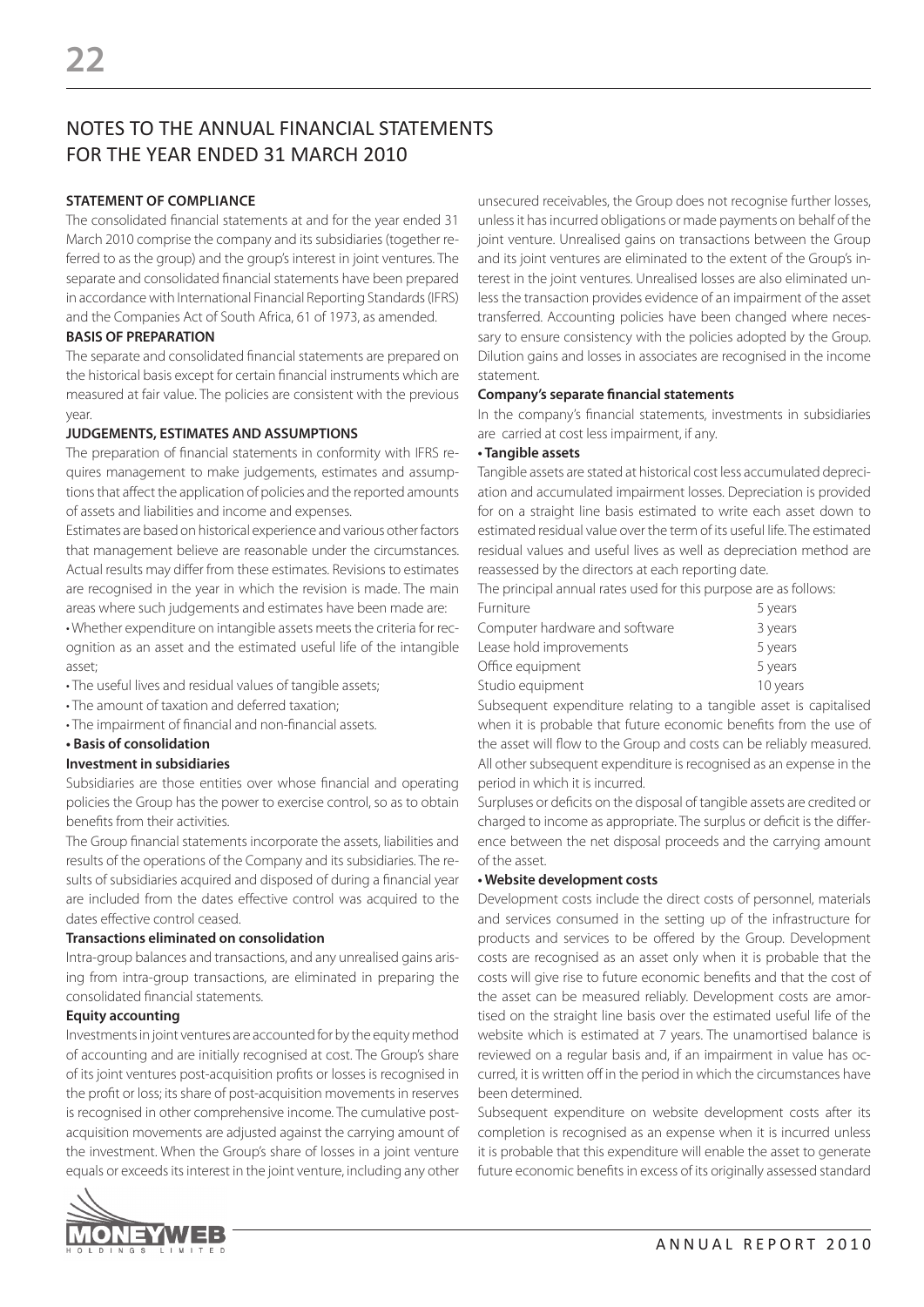of performance, and this expenditure can be measured and attributed to the asset reliably.

#### **• Impairment**

The carrying amounts of the Group's assets are reviewed at each balance sheet date to determine whether there is any indication of impairment. If there is any indication that an asset may be impaired, its recoverable amount is estimated. The recoverable amount is the higher of its fair value less cost to sell and its value in use.

In assessing value in use, the expected future cash flows from the asset are discounted to their present value using a pre-tax discount rate that reflects current market assessments of the time value of money and the risks specific to the asset.

An impairment loss is recognised whenever the carrying amount of an asset exceeds its recoverable amount.

A previously recognised impairment loss is reversed if the recoverable amount increases as a result of a change in the estimates used to determine the recoverable amount, but not to an amount higher than the carrying amount that would have been determined (net of depreciation) had no impairment loss been recognised in prior years. Any impairment losses are recognised in profit or loss in the period in which it arises.

#### **• Accounting for foreign currencies**

#### **Foreign currency transactions**

Foreign currency transactions are recorded in the functional currency by applying to the foreign currency amount the exchange rate between the functional currency and the foreign currency at the date of the transaction. Exchange rate differences arising on the settlement of monetary items at rates different from those at which they were initially recorded during the periods, are recognised in the income statement in the period in which they arise.

#### **Foreign operations**

The results and financial position of foreign operations that have a functional currency different to the group's presentation currency are translated into the presentation currency as follows:

• Assets and liabilities are translated at the closing rate on the balance sheet date;

• Income and expenses are translated at average exchange rates for the year to the extent that such average rates approximate actual rates;

• Differences arising on current inter group monetary assets and liabilities and financial assets measured at fair value through profit or loss, are recognised in profit or loss;

• Other resulting exchange differences, if any, are recognised in other comprehensive income.

#### **• Financial instruments**

Financial instruments on the balance sheet include amounts due from subsidiaries, cash and cash equivalents, other investments, trade and other receivables, and trade and other payables. Financial instruments are initially recognised when the group becomes party to the contractual arrangement of the instrument.

Financial assets (or portions thereof) are derecognised when the Group realises the rights to the benefits specified in the contract, the rights expire or the Group surrenders or otherwise loses control of the contractual rights that comprise the financial asset. On derecognition, the difference between the carrying amount of the financial asset and proceeds receivable, as well as any prior adjustments to reflect fair value that had been recognised in equity, is included in the profit or loss.

Financial liabilities (or portions thereof) are derecognised when the obligation specified in the contract is discharged or cancelled or has expired. On derecognition, the difference between the carrying amount of the financial liability, including related unamortised costs, and the amount paid for it is included in the profit or loss.

#### **Measurement**

Financial instruments are initially measured at fair value, which includes transaction costs except for those items measured at fair value through profit and loss. Subsequent to initial recognition these instruments are measured as set out below:

#### **Amounts due from subsidiaries**

Amounts due from subsidiaries are classified as loans and receivables and are measured at initial recognition at fair value and are subsequently measured at amortised cost using the effective interest method.

#### **Other investments**

Other investments comprise listed investments and are classified as carried at fair value through profit and loss. Fair value is calculated by reference to stock exchange quoted bid prices at close of business on balance sheet date.

#### **Trade and other receivables**

Receivables are measured at intial recognition at fair value, and are subsequently measured at amortised cost using the effective interest rate method. Appropriate allowances for estimated irrecoverable amounts are recognised in profit or loss when there is objective evidence that the asset is impaired.

Significant financial difficulties of the debtor, probability that the debtor will enter bankruptcy or financial reorganisation, and default or delinquency in payments (more than 90 days overdue) are considered indicators that the trade receivable may be impaired. The allowance recognised is measured as the difference between the asset's carrying amount and the present value of estimated future cash flows discounted at the effective interest rate computed at initial recognition.

The carrying amount of the asset is reduced through the use of an allowance account, and the amount of the loss is recognised in the income statement within operating expenses. When a receivable is uncollectable, it is written off against the allowance account for receivables. Subsequent recoveries of amounts previously written off are credited against operating expenses in the income statement. Trade and other receivables are classified as loans and receivables.

#### **Cash and cash equivalents**

Cash and cash equivalents have been classified as loans and receivables and are measured at amortised cost.

#### **Trade and other payables**

Trade and other payables are recognised at amortised cost.

#### **Gains and losses on subsequent measurement**

Gains and losses arising from a change in the fair value of financial instruments through profit and loss are included in net profit or loss in the period in which the change arises.

#### **Offset**

Financial assets and financial liabilities are offset and the net amount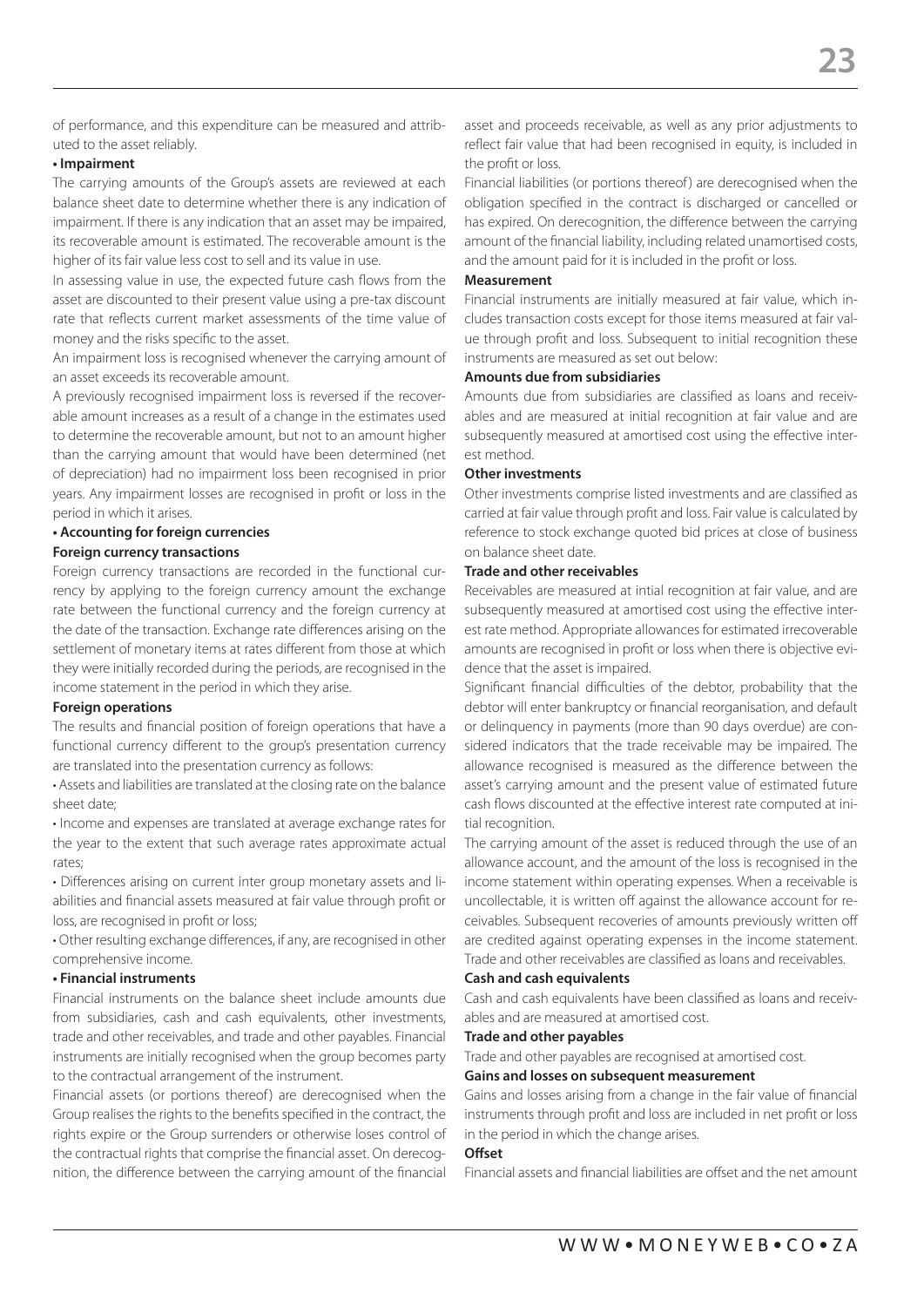reported in the balance sheet when the Group has a legally enforceable right to set off the recognised amounts, and intends either to settle on a net basis, or to realise the asset and settle the liability simultaneously.

#### **• Treasury shares**

Shares in the Company held by Group entities are classified as treasury shares. These shares are treated as a deduction from the number of shares in issue and the cost of shares is deducted from equity in the Statement of Changes in Equity. Dividends received on treasury shares are eliminated on consolidation.

#### **• Taxation**

Current tax comprises tax payable calculated on the basis of the expected taxable income for the year, using the tax rates substantively enacted at the balance sheet date, and any adjustment of tax payable for previous years.

Deferred tax is provided using the balance sheet liability method, on all temporary differences, other than those arising from the initial recognition of a transaction that is not a business combination and at the time of the transaction affects neither accounting profit nor taxable income.

Temporary differences are differences between the carrying amounts of assets and liabilities for financial reporting purposes and their tax base. The amount of deferred tax provided is based on the expected manner of realisation or settlement of the carrying amount of assets and liabilities using tax rates enacted or substantively enacted at the balance sheet date. Deferrred tax is charged to the profit or loss except to the extent that it relates to a transaction that is recognised in other comprehensive income, or a business combination that is an acquisition. The effect on deferred tax of any changes in tax rates is recognised in the profit or loss, except to the extent that it relates to items previously charged or credited directly in other comprehensive income.

A deferred tax asset is recognised to the extent that it is probable that future taxable profits will be available against which the associated unused tax losses and deductible temporary differences can be utilised. Deferred tax assets are reduced to the extent that it is no longer probable that the related tax benefit will be realised.

#### **• Provisions**

A provision is recognised when the Group has a present obligation (legal or constructive) as a result of a past event and it is probable that an outflow of resources embodying economic benefits will be required to settle the obligation, and a reliable estimate can be made of the amount of the obligation. Provisions are reviewed at each balance sheet date and are adjusted to reflect the current best estimate.

#### **• Deferred revenue**

Subscriptions and advertising revenues received in advance are recognised for revenue purposes once the service has been provided.

#### **• Revenue recognition**

Revenue is recognised at fair value and comprises the invoiced sales from trading operations and excludes value added tax. Revenue earned from advertisements is recognised on a monthly basis as they are placed. Revenue from newsletters and broadcasting is recognised as the service is provided. Commission on e-commerce



is recognised when the transaction is completed.

#### **• Cost of sales**

Cost of sales consists of agency commissions, sales commissions, content costs of services provided, production costs for advertising and broadcasting as well as the cost of mailing lists. The cost of sales of printed publications includes commissions, editorial, printing and distribution costs.

#### **• Investment income**

Interest is recognised on a time proportion basis, taking account of the principal outstanding and the effective interest rate over the period to maturity, when it is probable that such income will accrue to the Group. Dividends are recognised when the right to receive payment is established.

#### **• Leases**

Leases that transfer substantially all risks and rewards of ownership are classified as finance leases. The Group is not party to any finance leases. Leases where the lessor retains substantially all the risks and rewards of ownership are classified as operating leases.

Payments made under operating leases are recognised in the income statement on a straight-line basis over the term of the lease.

#### **• Employee benefits**

#### **Short term employee benefits**

The cost of all short term employee benefits is recognised during the period in which the employee renders the related service.

The provisions for employee entitlements to salaries and annual leave represent the amount which the Group has a present obligation to pay as a result of employees' services provided to the balance sheet date. The provisions have been calculated at undiscounted amounts based on current salary rates.

#### **• Cash and cash equivalents**

For the purpose of the cash flow statement, cash and cash equivalents comprise cash on hand and deposits held on call with banks, all of which are available for use by the Group unless otherwise stated.

#### **• Operating segments**

Under IFRS 8 Segment reporting has not been applied as the Group's focus is to provide financial reporting content that is distributed through various media. Its income is derived primarily from related advertising. The directors consider the Group to be a single segment business.

#### **NEW ACCOUNTING POLICIES AND INTERPRETATIONS**

Management considered all new accounting standards, interpretations and amendments to IFRS that were issued prior to 31 March 2010, but not yet effective on that date. The company adopted IAS1 - Presentation of Financial Standards. The standards that are applicable to the group, but that were not implemented early, are the following: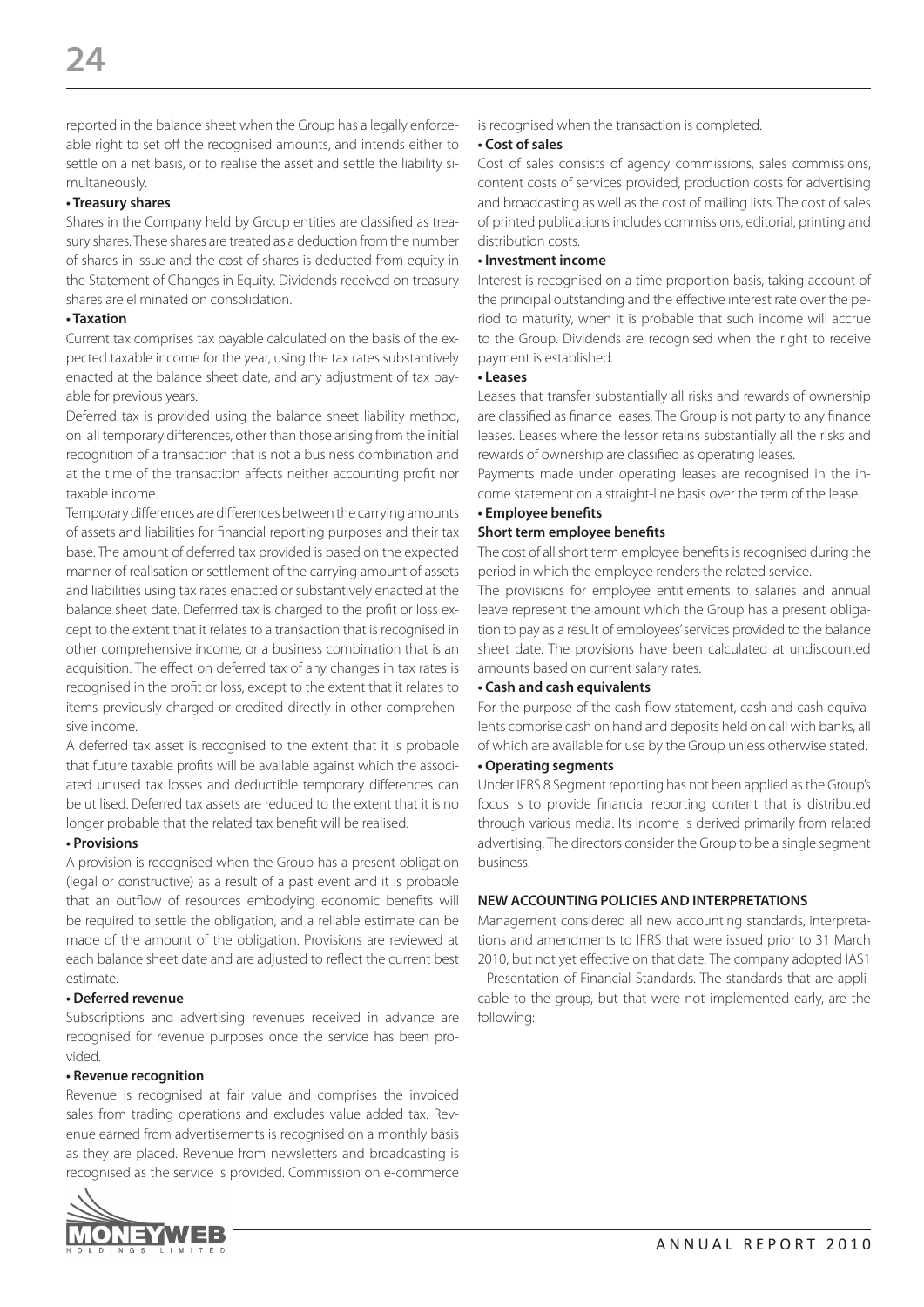| <b>Standards and interpretations</b><br><b>Details of amendment</b> |                                                                         |                                                                                                                                                                   | <b>Effective for annual periods</b><br>beginning on or after |
|---------------------------------------------------------------------|-------------------------------------------------------------------------|-------------------------------------------------------------------------------------------------------------------------------------------------------------------|--------------------------------------------------------------|
| IFRS <sub>1</sub>                                                   | First-time Adoption of<br>International Financial                       | Amendment relieves first-time adopters of IFRSs from providing the additional<br>disclosures introduced through Amendments to IFRS 7 in March 2009                | 1 July 2010                                                  |
|                                                                     | Reporting Standards                                                     | Amendment clarifies that changes in accounting policies in the year of adoption fall<br>outside of the scope of IAS 8                                             | 1 January 2011                                               |
|                                                                     |                                                                         | Amendment permits the use of revaluation carried out after the date of transition as<br>a basis for deemed cost                                                   |                                                              |
|                                                                     |                                                                         | Amendment permits the use of carrying amount under previous GAAP as deemed<br>cost for operations subject to rate regulation                                      |                                                              |
| IFRS 2                                                              | Share Based Payments                                                    | Clarification of scope of IFRS 2 and IFRS 3 revised                                                                                                               | 1 July 2009                                                  |
|                                                                     |                                                                         | Amendments relating to group cash-settled share-based payment transactions                                                                                        | 1 January 2010                                               |
|                                                                     |                                                                         | - clarity of the definition of the term "Group" and where in a group share based                                                                                  |                                                              |
| IFRS 3                                                              | <b>Business Combinations</b>                                            | payments must be accounted for.<br>Amendments to accounting for business combinations                                                                             | 1 July 2009                                                  |
|                                                                     |                                                                         | Amendments to transition requirements for contingent consideration from a                                                                                         | 1 January 2011                                               |
|                                                                     |                                                                         | business combination that occurred before the effective date of the revised IFRS                                                                                  |                                                              |
|                                                                     |                                                                         | Clarification on the measurement of non-controlling interests<br>Additional guidance provided on un-replaced and voluntarily replaced share-based                 |                                                              |
|                                                                     |                                                                         | payment awards                                                                                                                                                    |                                                              |
| IFRS 5                                                              | Non-current Assets Held for Sale                                        | Plan to sell the controlling interest in a subsidiary                                                                                                             | 1 July 2009                                                  |
|                                                                     | and Discontinued Operations                                             | Disclosures of non-current assets (or disposal groups) classified as held for sale or                                                                             | 1 January 2010                                               |
| IFRS <sub>7</sub>                                                   | Financial Instruments:                                                  | discontinued operations<br>Amendment clarifies the intended interaction between qualitative and quantitative                                                      | 1 January 2011                                               |
|                                                                     | <b>Disclosures</b>                                                      | disclosures of the nature and extent of risks arising from financial instruments and                                                                              |                                                              |
|                                                                     |                                                                         | removed some disclosure items which were seen to be superfluous or misleading                                                                                     |                                                              |
| IFRS 8                                                              | <b>Operating Segments</b>                                               | Disclosure of information about segment assets                                                                                                                    | 1 January 2010                                               |
| IFRS 9                                                              | Financial Instruments                                                   | New standard that forms the first part of a three-part project to replace IAS 39<br>Financial Instruments: Recognition and Measurement                            | 1 January 2013                                               |
| IAS <sub>1</sub>                                                    | Presentation of Financial                                               | Current/non-current classification of convertible instruments                                                                                                     | 1 January 2010                                               |
|                                                                     | Statements                                                              | Clarification of statement of changes in equity                                                                                                                   | 1 January 2011                                               |
| IAS <sub>7</sub>                                                    | <b>Statement of Cash Flows</b>                                          | Classification of expenditures on unrecognised assets                                                                                                             | 1 January 2010                                               |
| <b>IAS 10</b><br>IAS 17                                             | Events after the Reporting Period<br>Leases                             | Amendment resulting from the issue of IFRIC 17<br>Classification of leases of land and buildings                                                                  | 1 July 2009<br>1 January 2010                                |
| <b>IAS 21</b>                                                       | The Effects of Changes in                                               | Consequential amendments from changes to Business Combinations                                                                                                    | 1 July 2009                                                  |
|                                                                     | Foreign Exchange Rates                                                  | Consequential amendments from changes to IAS 27 Consolidated and Separate                                                                                         | 1 July 2010                                                  |
|                                                                     |                                                                         | Financial Statements (Clarification on the transition rules in respect of the disposal                                                                            |                                                              |
|                                                                     |                                                                         | or partial disposal of an interest in a foreign operation)                                                                                                        |                                                              |
| <b>IAS 24</b>                                                       | Related Party Disclosures                                               | Simplification of the disclosure requirements for government-related entities<br>Clarification of the definition of a related party                               | 1 January 2011                                               |
| IAS <sub>27</sub>                                                   | Consolidated and Separate Finan-                                        | Consequential amendments from changes to Business Combinations                                                                                                    | 1 July 2009                                                  |
|                                                                     | cial Statements                                                         | Measurement of subsidiary held for sale in separate financial statements                                                                                          | 1 January 2009                                               |
|                                                                     |                                                                         | Transition requirements for amendments arising as a result of IAS 27 Consolidated<br>and Separate Financial Statements                                            | 1 July 2010                                                  |
| <b>IAS 28</b>                                                       | Investments in Associates                                               | Consequential amendments from changes to Business Combinations                                                                                                    | 1 July 2009                                                  |
|                                                                     |                                                                         | Consequential amendments from changes to IAS 27 Consolidated and Separate                                                                                         | 1 July 2010                                                  |
|                                                                     |                                                                         | Financial Statements (Clarification on the transition rules in respect of the disposal                                                                            |                                                              |
| IAS <sub>31</sub>                                                   | Interests in Joint Ventures                                             | or partial disposal of an interest in a foreign operation)<br>Consequential amendments from changes to Business Combinations                                      | 1 July 2009                                                  |
|                                                                     |                                                                         | Consequential amendments from changes to IAS 27 Consolidated and Separate                                                                                         | 1 July 2010                                                  |
|                                                                     |                                                                         | Financial Statements (Clarification on the transition rules in respect of the disposal                                                                            |                                                              |
|                                                                     |                                                                         | or partial disposal of an interest in a foreign operation)                                                                                                        |                                                              |
| <b>IAS 32</b>                                                       | Financial Instruments:                                                  | Accounting for rights issues (including rights, options or warrants) that are                                                                                     | 1 February 2010                                              |
| <b>IAS 34</b>                                                       | Presentation<br>Interim Financial Reporting                             | denominated in a currency other than the functional currency of the issuer<br>Clarification of disclosure requirements around significant events and transactions | 1 January 2011                                               |
|                                                                     |                                                                         | including financial instruments                                                                                                                                   |                                                              |
| <b>IAS 36</b>                                                       | Impairment of Assets                                                    | Unit of accounting for goodwill impairment test                                                                                                                   | 1 January 2010                                               |
| <b>IAS 38</b>                                                       | Intangible Assets                                                       | Additional consequential amendments arising from revised IFRS 3                                                                                                   | 1 July 2009                                                  |
| <b>IAS 39</b>                                                       | Financial Instruments:                                                  | Measuring the fair value of an intangible asset acquired in a business combination<br>Clarifies two hedge accounting issues:                                      | 1 July 2009                                                  |
|                                                                     | Recognition and Measurement                                             | - Inflation in a financial hedged item                                                                                                                            |                                                              |
|                                                                     |                                                                         | - A one-sided risk in a hedged item                                                                                                                               |                                                              |
|                                                                     |                                                                         | Amendments for embedded derivatives when reclassifying financial instruments.                                                                                     | Annual periods ending on or                                  |
|                                                                     |                                                                         | Treating loan prepayment penalties as closely related embedded derivatives                                                                                        | after 30 June 2009                                           |
|                                                                     |                                                                         | Scope exemption for business combination contracts<br>Cash flow hedge accounting                                                                                  | 1 January 2010                                               |
| IFRIC 9                                                             | (amended) Reassessment of Em-                                           | Scope of IFRIC 9 and revised IFRS 3                                                                                                                               | 1 July 2009                                                  |
|                                                                     | bedded Derivatives                                                      |                                                                                                                                                                   |                                                              |
|                                                                     | IFRIC 13 Customer Loyalty Programmes                                    | Clarification on the intended meaning of the term "fair value" in respect of award<br>credits                                                                     | 1 January 2011                                               |
|                                                                     | IFRIC 16 (amended) Hedges of a Net                                      | Amendment to the restriction on the entity the entity that can hold hedging                                                                                       | 1 July 2009                                                  |
|                                                                     | Investment in a Foreign Operation                                       | instruments                                                                                                                                                       |                                                              |
|                                                                     | IFRIC 19 Extinguishing Financial Liabilities<br>with Equity Instruments | Interpretation                                                                                                                                                    | 1 April 2010                                                 |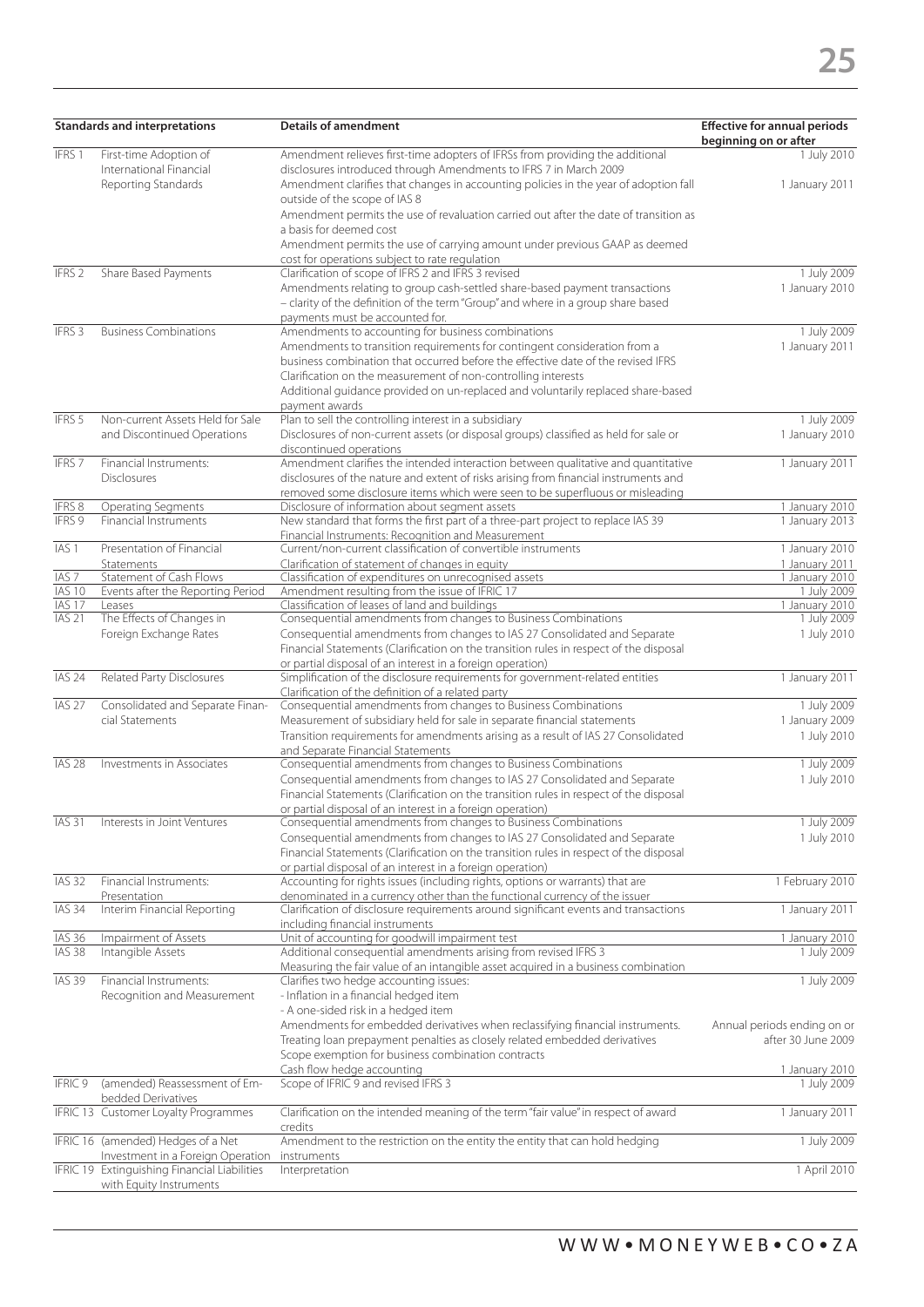## NOTES TO THE ANNUAL FINANCIAL STATEMENTS FOR THE YEAR ENDED 31 MARCH 2010

#### **1. Tangible Assets**

|                        |               | Group 2010                           |                             |  |  |
|------------------------|---------------|--------------------------------------|-----------------------------|--|--|
|                        | Cost<br>R'000 | Accumulated<br>Depreciation<br>R'000 | Carrying<br>Amount<br>R'000 |  |  |
| Furniture              | 483           | (82)                                 | 401                         |  |  |
| Computer hardware      | 714           | (422)                                | 292                         |  |  |
| Computer software      | 243           | (136)                                | 107                         |  |  |
| Leasehold improvements | 815           | (68)                                 | 747                         |  |  |
| Office equipment       | 490           | (153)                                | 337                         |  |  |
| Studio equipment       | .472          | (1, 130)                             | 342                         |  |  |
| Total                  | 4.217         | (1,927)                              | 2,226                       |  |  |

|                        | Cost<br>R'000 | Group 2009<br>Accumulated<br>Depreciation<br>R'000 | Carrying<br><b>Amount</b><br>R'000 |
|------------------------|---------------|----------------------------------------------------|------------------------------------|
| Furniture              | 221           | (214)                                              |                                    |
| Computer hardware      | 2,496         | (2,196)                                            | 300                                |
| Computer software      | 811           | (681)                                              | 130                                |
| Leasehold improvements | 73            | (67)                                               | 6                                  |
| Office equipment       | 303           | (235)                                              | 68                                 |
| Studio equipment       | 1.258         | (991)                                              | 267                                |
| Total                  | 5.162         | (4, 384)                                           | 778                                |

#### **Movement Summary 2010**

|                        | Group                       |                                  |                              |                          |                                |  |
|------------------------|-----------------------------|----------------------------------|------------------------------|--------------------------|--------------------------------|--|
|                        | Carrying                    |                                  |                              |                          | Carrying                       |  |
|                        | Amount 2009<br><b>R'000</b> | <b>Additions</b><br><b>R'000</b> | <b>Depreciation</b><br>R'000 | R'000                    | Disposals Amount 2010<br>R'000 |  |
| Furniture              |                             | 437                              | (43)                         |                          | 401                            |  |
| Computer hardware      | 300                         | 133                              | (139)                        | 2)                       | 292                            |  |
| Computer software      | 130                         | 4                                | (3)                          | (24)                     | 107                            |  |
| Leasehold improvements | 6                           | 815                              | (68)                         | (6)                      | 747                            |  |
| Office equipment       | 68                          | 345                              | (76)                         |                          | 337                            |  |
| Studio equipment       | 267                         | 214                              | 139)                         | $\overline{\phantom{a}}$ | 342                            |  |
| Total                  | 778                         | .948                             | (468)                        | (32                      | 2,226                          |  |

#### **Movement Summary 2009**

| Carrying                    |                                  |                       |       | Carrying                       |
|-----------------------------|----------------------------------|-----------------------|-------|--------------------------------|
| Amount 2008<br><b>R'000</b> | <b>Additions</b><br><b>R'000</b> | Depreciation<br>R'000 | R'000 | Disposals Amount 2009<br>R'000 |
|                             |                                  |                       |       |                                |
| 354                         | 104                              | (159)                 | (9)   | 300                            |
| 148                         | 5                                | (33)                  |       | 130                            |
|                             |                                  | (6)                   |       | 6                              |
| 107                         | $\overline{\phantom{a}}$         | (39)                  |       | 68                             |
| 40 <sup>°</sup>             | 98                               | (232)                 |       | 267                            |
| .036                        |                                  | (476)                 |       | 778                            |
|                             |                                  |                       |       |                                |

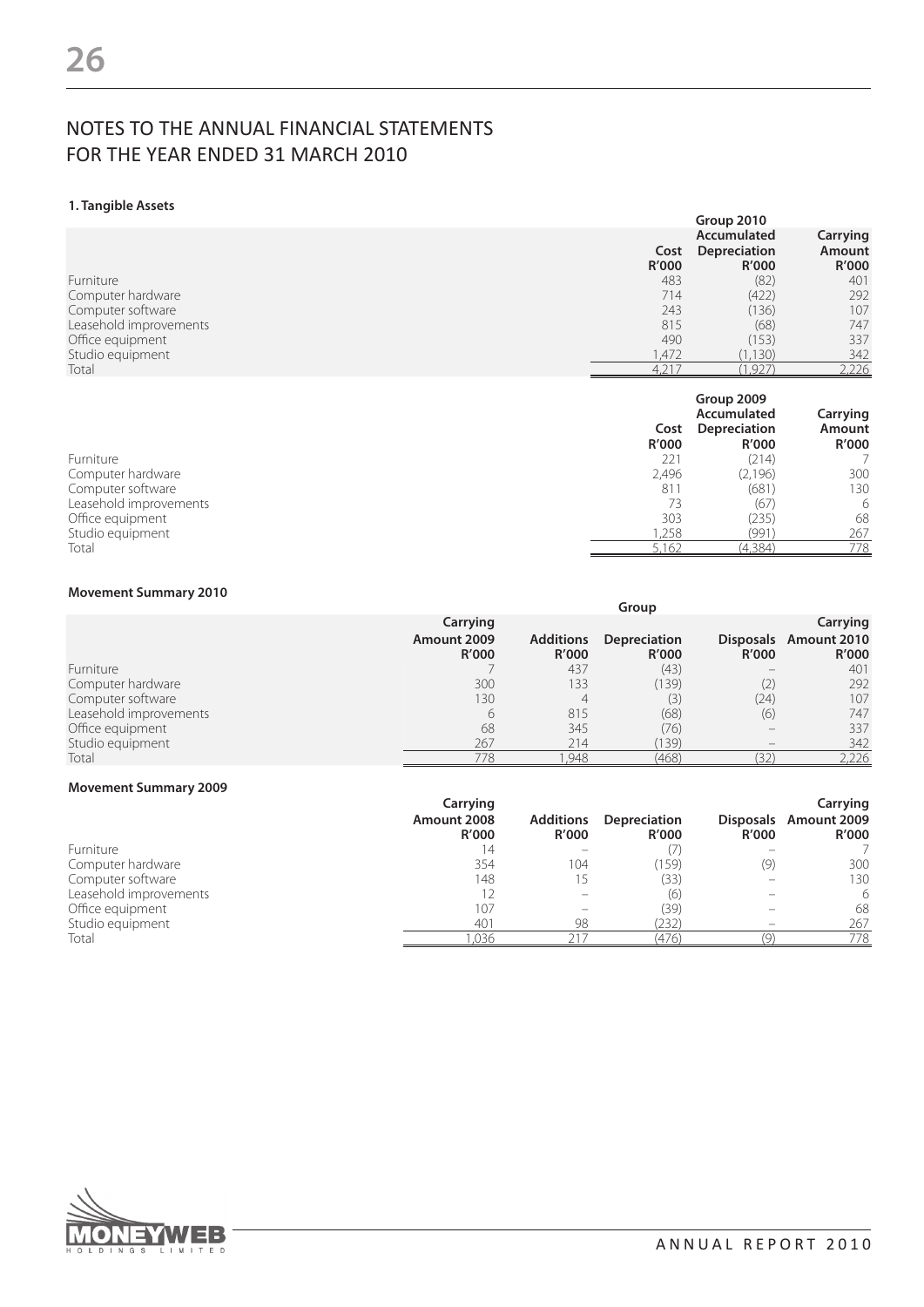#### **2. Intangible assets**

|                       |                         |                  |                                            | Group 2010                   |                         |
|-----------------------|-------------------------|------------------|--------------------------------------------|------------------------------|-------------------------|
|                       |                         |                  | Cost                                       | Accumulated                  | Carrying                |
|                       |                         |                  |                                            | amortisation                 | amount                  |
|                       |                         |                  | R'000                                      | R'000                        | R'000                   |
| Website               |                         |                  | 5,189                                      | (1.112)                      | 4,077                   |
|                       |                         |                  |                                            | Group 2009                   |                         |
|                       |                         |                  | Cost                                       | Accumulated                  | Carrying                |
|                       |                         |                  | R'000                                      | amortisation<br>R'000        | amount<br>R'000         |
| Website               |                         |                  | 3,394                                      | (618)                        | 2,776                   |
|                       |                         |                  |                                            |                              |                         |
| Movement Summary 2010 | Carrying<br>Amount 2009 | <b>Additions</b> | Group<br><b>Amortisation</b><br>charged to | Amortisation<br>charged to   | Carrying<br>Amount 2010 |
|                       |                         |                  |                                            | <b>Income Joint Ventures</b> |                         |
|                       |                         |                  | statement                                  |                              |                         |
| Website               | 2,776                   | 1,795            | (494)                                      |                              | 4,077                   |
|                       |                         |                  |                                            |                              |                         |
| Movement Summary 2009 |                         |                  | Group                                      |                              |                         |
|                       | Carrying                | <b>Additions</b> | Amortisation                               | Amortisation                 | Carrying                |
|                       | Amount 2008             |                  | charged to                                 | charged to                   | Amount 2009             |
|                       |                         |                  |                                            | <b>Income Joint Ventures</b> |                         |
|                       |                         |                  | statement                                  |                              |                         |
| Website               | 2,169                   | 1,013            | (376)                                      | (30)                         | 2,776                   |
|                       |                         |                  |                                            |                              |                         |

#### **3. Investment in subsidiaries**

|                                   |               | Company              |
|-----------------------------------|---------------|----------------------|
|                                   | 2010<br>R'000 | 2009<br><b>R'000</b> |
| Shares at cost less impairments   | 27.384        | ,7,384               |
| Amounts due from subsidiary       | 4.407         | 5.175                |
| Amounts due to subsidiary         | 107           | (107)                |
| Net amounts due from subsidiaries | 4.300         | 5,068                |

Loans to and from subsidiaries are unsecured, interest free and being fluctuating current accounts have no fixed terms for repayment.

#### **4. Investment in joint ventures**

The Group has a 50% holding in Tuscaloosa 45 (Pty) Ltd which is the publisher of the annual publication "SA at a Glance" as well as a 50% holding in Mineweb Canada (Pty) Ltd which is an online content provider of mining related articles. The Group also has a 33% holding in Make a Million (Pty) Ltd which is a share trading competition.The following amounts represents the Group's combined share of the assets and liabilities, sales and results of the joint ventures.<br>They are included in the balance sheet and income statement: **Group Gr** They are included in the balance sheet and income statement:

| $\overline{\phantom{a}}$ | 2010<br><b>R'000</b> | 2009<br>R'000 | 2010<br>R'000 | 2009<br><b>R'000</b> |
|--------------------------|----------------------|---------------|---------------|----------------------|
| Investment at cost       | 800                  | 800           | 800           | 800                  |
| Post-acquisition profit  | 308                  | 63            |               |                      |
|                          | 1.108                | 863           | 800           | 800                  |
| Assets                   |                      |               |               |                      |
| Non-current assets       | 254                  | 71            |               |                      |
| <b>Current Assets</b>    | 285                  | 1.257         |               |                      |
|                          | 539                  | 1,328         |               |                      |
| Liabilities              |                      |               |               |                      |
| Non-current liabilities  |                      |               |               |                      |
| Current liabilities      | 72                   | 664           |               |                      |
|                          |                      | 664           |               |                      |
|                          |                      |               |               |                      |
| Income                   | 1,513                | 1,638         |               |                      |
| Expenses                 | (1,338)              | (995)         |               |                      |
| Profit after income tax  | 175                  | 644           |               |                      |
|                          |                      |               |               |                      |

#### **5. Other Investments**

|                                        | Group |       |
|----------------------------------------|-------|-------|
|                                        | 2010  | 2009  |
| 5.1 Listed Investment                  | R'000 | R'000 |
| Old Mutual plc (1,000 ordinary shares) |       |       |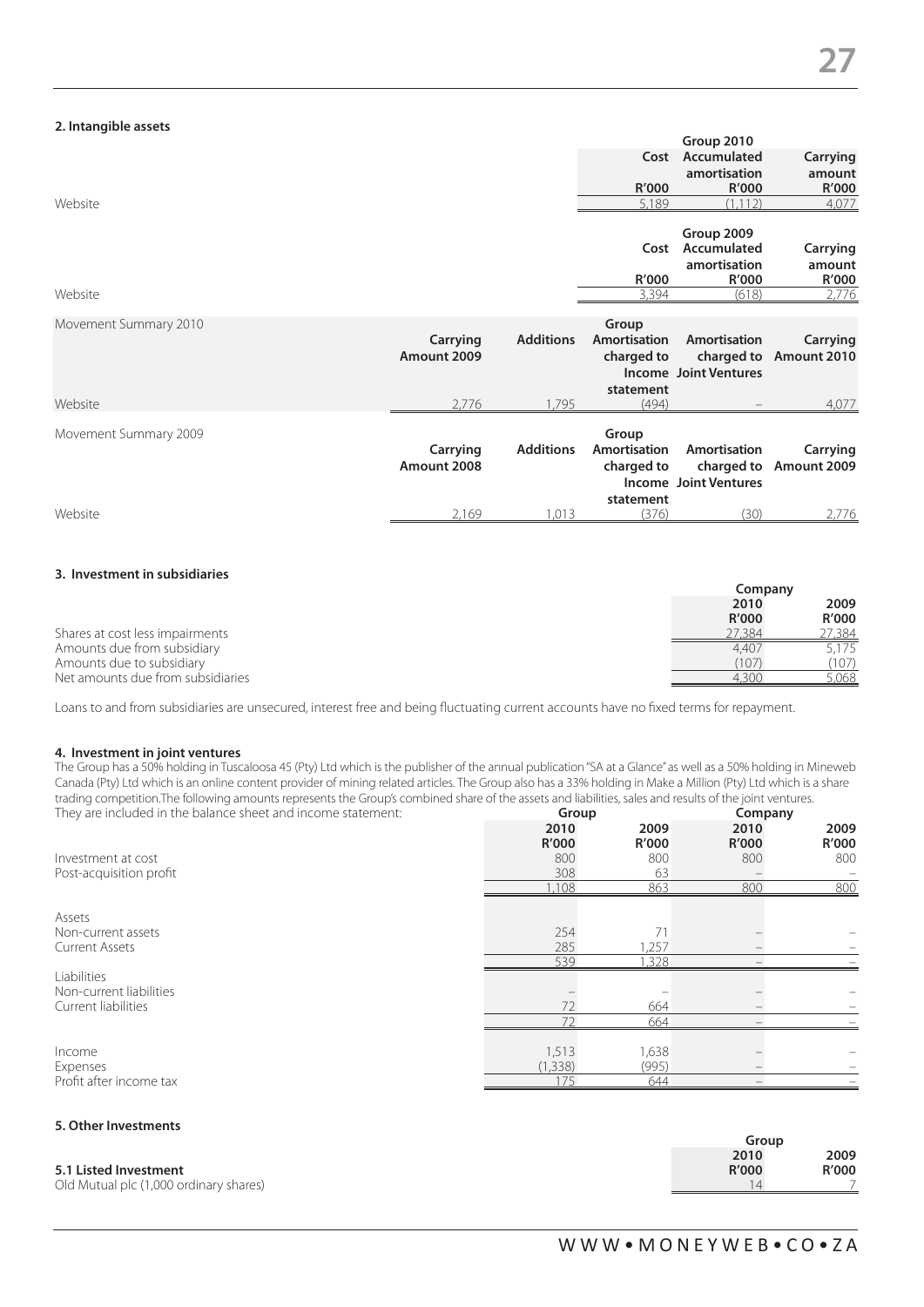| 6. Deferred taxation                                         |                   |            |                 |                                         |           | Group            |                      |
|--------------------------------------------------------------|-------------------|------------|-----------------|-----------------------------------------|-----------|------------------|----------------------|
| Deferred tax asset comprises:                                |                   |            |                 |                                         |           | 2010<br>R'000    | 2009<br>R'000        |
| Accelerated capital allowances<br>Income received in advance |                   |            |                 |                                         |           | (1,007)<br>1,100 | (353)<br>819         |
| Provisions and doubtful debts<br>Operating lease creditor    |                   |            |                 |                                         |           | 141<br>30        | 71                   |
| Other                                                        |                   |            |                 |                                         |           | (117)<br>147     | (80)<br>457          |
|                                                              |                   |            |                 |                                         |           |                  |                      |
| Deferred taxation movement                                   |                   |            |                 |                                         |           | 2010<br>R'000    | 2009<br><b>R'000</b> |
| At 1 April                                                   |                   |            |                 |                                         |           | 457              | 225                  |
| Prior year<br>Income statement charge                        |                   |            |                 |                                         |           | (300)<br>(10)    | 232                  |
| At 31 March                                                  |                   |            |                 |                                         |           | 147              | 457                  |
|                                                              | Accelerated       | Prior year | Income          | Provisions                              | Operating | Other            | Total                |
|                                                              | capital           | under      |                 | received in and doubtful lease creditor |           |                  |                      |
| At 1 April 2008                                              | allowances<br>129 | provision  | advance<br>(15) | debts<br>48                             |           | 53               | 225                  |
| Exchange differences<br>leases statesaste savas              | (107)             |            | 021             | าา                                      | (7)       | (122)            | つつつ                  |

| Income statement charge | 482   | $\overline{\phantom{a}}$ | 834                      | <u>_ _</u>               |                          | $\lambda$<br>--          | 232             |
|-------------------------|-------|--------------------------|--------------------------|--------------------------|--------------------------|--------------------------|-----------------|
| At 31 March 2009        | (353) | $\overline{\phantom{a}}$ | 819                      |                          | $\overline{\phantom{a}}$ | (80                      | 457             |
| Prior year              | -     | (300)                    | $\overline{\phantom{a}}$ | $\overline{\phantom{a}}$ | $\overline{\phantom{a}}$ | $\overline{\phantom{a}}$ | (300)           |
| Income statement charge | 354   | $\overline{\phantom{a}}$ | .28                      |                          | 30                       |                          | 10 <sup>°</sup> |
| At 31 March 2010        | 707   | 300                      | <sub>0</sub> C           |                          |                          |                          | $\Lambda^-$     |

#### **7. Financial assets by category**

The accounting policies for financial instruments have been applied to the line items below:

| Group<br>2010               | Loans and<br>receivables | Fair value<br>through<br>profit or<br>loss-held<br>for trading | Fair value<br>through<br>profit or loss<br>-designated | Held to<br>maturity | Available<br>for sale        | Total         |
|-----------------------------|--------------------------|----------------------------------------------------------------|--------------------------------------------------------|---------------------|------------------------------|---------------|
| Other investments           |                          |                                                                | 14                                                     |                     |                              | 14            |
| Trade and other receivables | 8,820                    |                                                                |                                                        |                     |                              | 8,820         |
| Cash and cash equivalents   | 5,935                    | $\qquad \qquad \blacksquare$                                   |                                                        |                     | $\qquad \qquad \blacksquare$ | 5,935         |
|                             | 14,755                   |                                                                | 14                                                     |                     |                              | 14,769        |
| Group<br>2009               | Loans and<br>receivables | Fair value<br>through<br>profit or<br>loss-held<br>for trading | Fair value<br>through<br>profit or loss<br>-designated | Held to<br>maturity | Available<br>for sale        | Total         |
| Other investments           |                          |                                                                |                                                        |                     |                              | 7             |
| Trade and other receivables | 8.098                    |                                                                |                                                        |                     |                              | 8,098         |
| Cash and cash equivalents   | 8,030                    |                                                                | -                                                      |                     | $\overline{\phantom{a}}$     | 8,030         |
|                             | 16,128                   |                                                                |                                                        |                     |                              | <u>16,135</u> |

The carrying value of all financial instruments approximates their fair value.

#### **8. Trade and other receivables Group**

| <u>o: Haac aha othch icccivamics</u> | $\sim$                  |       |
|--------------------------------------|-------------------------|-------|
|                                      | 2010                    | 2009  |
|                                      | R'000                   | R'000 |
| Trade receivables                    | 6,500                   | 5,725 |
| Prepayments                          | 808                     | 748   |
| Other receivables                    | $151^{\circ}$<br>$\sim$ | .625  |
|                                      | 8.820                   | 8,098 |

#### **Credit quality of trade and other receivables**

The directors are satisfied with the quality of accounts receivable that are neither past due nor impaired.

#### **Trade and other receivables past due but not impaired**

Trade and other receivables which are less than 3 months past due are not considered to be impaired. At 31 March 2010, R397,005 (2009: R284,291) were past due but not impaired.

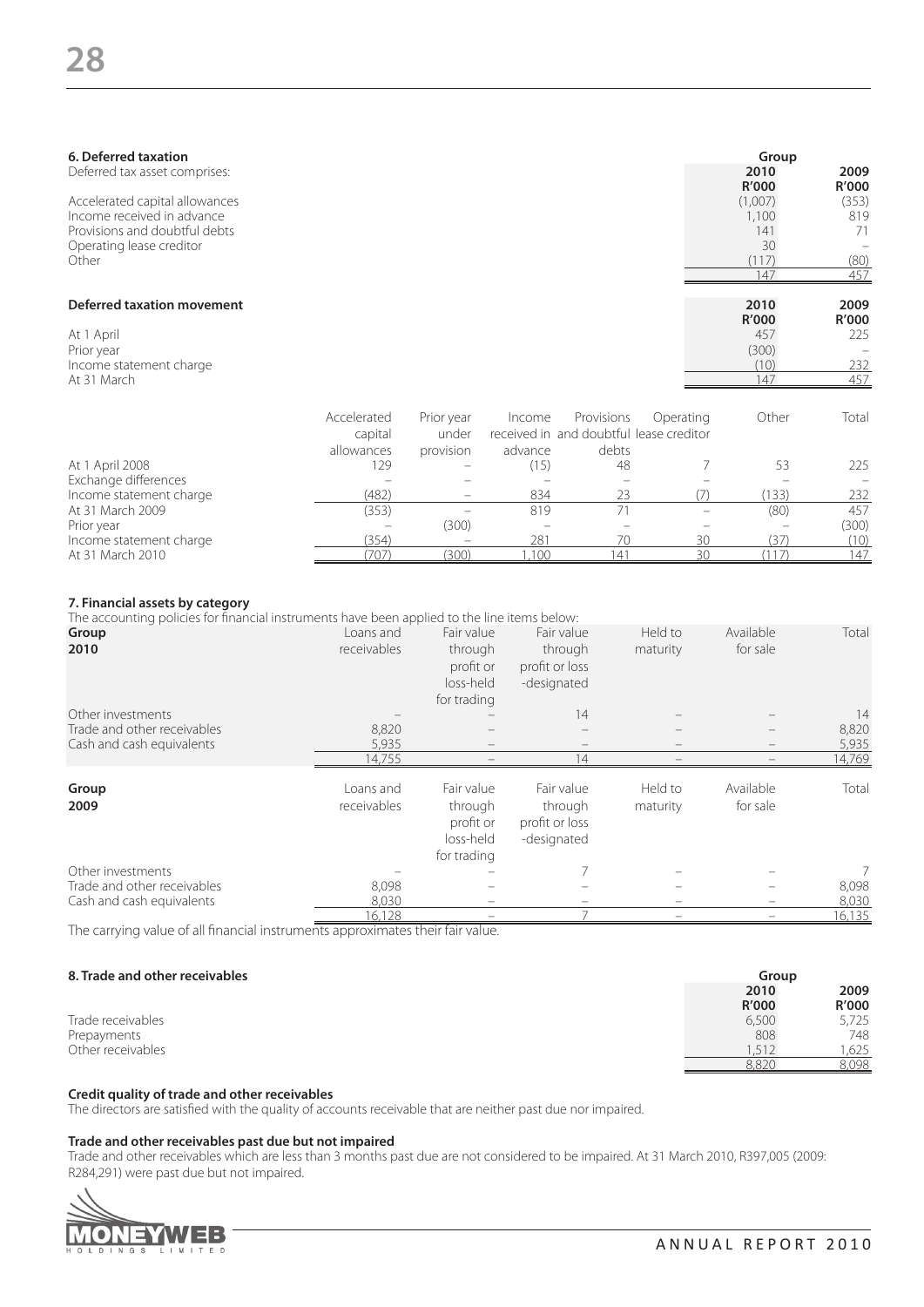The ageing of amounts past due but not impaired is as follows: **Group**

| $\tilde{\phantom{a}}$<br><u>. также</u> | 2010<br>R'000 | 2009<br>R'000 |
|-----------------------------------------|---------------|---------------|
| 1 month past due                        | 216           | 149           |
| 2 months past due                       | 120           | 72            |
| 3 months past due                       | 61            | 63            |

#### **Trade and other receivables impaired**

As of 31 March 2010, trade and other receivables of Rnil (2009: Rnil) and certain minisites of R1,117,951 (2009: Rnil) were written off in the income statement.

The amount of the provision was R502,360 (2009: R252,482)

The carrying amount of trade and other receivables are denominated in the following currencies: **Group**

| Rand                                                                      | 2010<br>R'000<br>8,820 | 2009<br><b>R'000</b><br>8,098 |
|---------------------------------------------------------------------------|------------------------|-------------------------------|
| Reconciliation of provision for impairment of trade and other receivables | Group                  |                               |
|                                                                           | 2010<br>R'000          | 2009<br><b>R'000</b>          |
| Opening balance                                                           | 252                    | 252                           |
| Additional provision made                                                 | 250                    |                               |
| Closing balance                                                           | 502                    | 252                           |

#### **9. Cash and cash equivalents**

|                                      | Group         |       |       | Company      |      |
|--------------------------------------|---------------|-------|-------|--------------|------|
|                                      | 2009<br>2010  |       |       | 2010         | 2009 |
|                                      | <b>R'000</b>  | R'000 | R'000 | <b>R'000</b> |      |
| Cash on hand and balances with banks | 855           |       |       |              |      |
| Short term money-market instruments  | 5.080         | 5.913 |       | -            |      |
|                                      | 5 935<br>---- | 8.030 |       |              |      |

#### **10. Share capital and premium**

|                                                                       | Group                |               |               | Company       |  |
|-----------------------------------------------------------------------|----------------------|---------------|---------------|---------------|--|
|                                                                       | 2010<br><b>R'000</b> | 2009<br>R'000 | 2010<br>R'000 | 2009<br>R'000 |  |
| Authorised<br>500 000 000 ordinary shares of R0,001 each              | 500                  | 500           | 500           | 500           |  |
| Share capital                                                         |                      |               |               |               |  |
| Balance carried forward                                               | 77                   | 77            | 77            | 77            |  |
| 76,971,800 (2009: 76,971,800) ordinary shares of R0,001 each          | 77                   | 77            | 77            | 77            |  |
| 414,802 (2009: 381,762) treasury shares held by subsidiary            |                      |               |               |               |  |
| 782,394 (2009: 782,394) treasury shares held by share incentive trust |                      | (1)           |               |               |  |
|                                                                       | 76                   | 76            | 77            | 77            |  |
| Share premium                                                         |                      |               |               |               |  |
| Balance carried forward                                               | 12.070               | 12.070        | 12.070        | 12,070        |  |
| 414,802 (2009: 381,762) treasury shares held by subsidiary            | (143)                | (127)         |               |               |  |
| 782,394 (2009: 782,394) treasury shares held by share incentive trust | (213)                | (213)         |               |               |  |
| Balance at end of year                                                | 11.712               | 11.729        | 12,070        | 12,070        |  |
| Total share capital and premium                                       | 11,788               | 11,805        | 12,147        | 12,147        |  |

#### **11.Trade and other payables**

|                   |       | Group        |              | Company                  |  |
|-------------------|-------|--------------|--------------|--------------------------|--|
|                   | 2010  | 2009<br>2010 | 2009         |                          |  |
|                   | R'000 | R'000        | <b>R'000</b> | R'000                    |  |
| Trade payables    | 767   | .621         |              | 19                       |  |
| Accruals          | 1.147 | 264          |              | -                        |  |
| Sundry creditors  | 62    | 60           |              | $\overline{\phantom{a}}$ |  |
| Other             | 438   | 438          |              |                          |  |
| Accrued leave pay | 106   | 215          |              |                          |  |
|                   | 2,520 | 2,598        | つつ           | 1Q                       |  |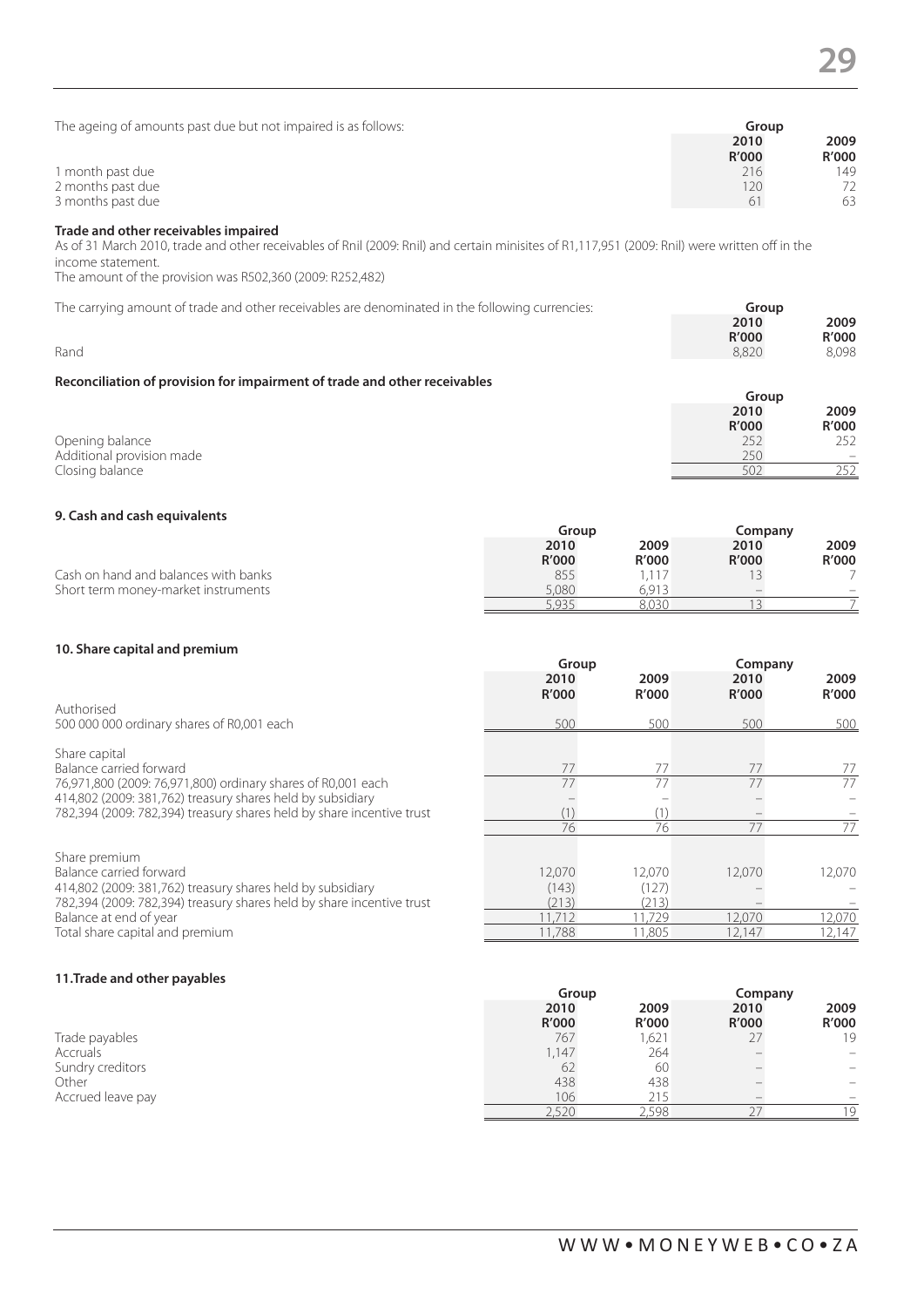#### **12. Financial liabilities by category**

The accounting policies for financial instruments have been applied to the line items below:

| 13. Deferred revenue     |                             |                          | Group<br>2010<br>R'000           | 2009<br>R'000 |
|--------------------------|-----------------------------|--------------------------|----------------------------------|---------------|
|                          | 2,598                       |                          |                                  | 2,598         |
| Trade and other payables | 2,598                       | for trading              | -                                | 2,598         |
|                          | amortised<br>cost           | profit or<br>loss-held   | profit or loss<br>-designated    |               |
| 2009                     | liabilities at              | through                  | through                          |               |
| Group                    | Financial                   | Fair value               | Fair value                       | Total         |
|                          | 2,520                       |                          |                                  | 2,520         |
| Trade and other payables | cost<br>2,520               | loss-held<br>for trading | -designated<br>$\qquad \qquad -$ | 2,520         |
| 2010                     | liabilities at<br>amortised | through<br>profit or     | through<br>profit or loss        |               |
| Group                    | Financial                   | Fair value               | Fair value                       | Total         |

| Annual subscriptions to newsletters | D4    |       |
|-------------------------------------|-------|-------|
| Advertising contracts               | 3 8U0 | 3.101 |

#### **14. Net profit before taxation**

|                                                            | Group         |               |               | Company       |  |
|------------------------------------------------------------|---------------|---------------|---------------|---------------|--|
|                                                            | 2010<br>R'000 | 2009<br>R'000 | 2010<br>R'000 | 2009<br>R'000 |  |
| Net profit before taxation is stated after charging:       |               |               |               |               |  |
| Cost of sales                                              | 11,867        | 10,031        |               |               |  |
| Auditors' remuneration                                     | 265           | 253           |               |               |  |
| - for services as auditors                                 | 265           | 253           |               |               |  |
| Depreciation                                               | 468           | 476           |               |               |  |
| Furniture                                                  | 43            |               |               |               |  |
| Computer hardware                                          | 139           | 159           |               |               |  |
| Computer software                                          |               | 33            |               |               |  |
| Leasehold improvements                                     | 68            | 6             |               |               |  |
| Office equipment                                           | 76            | 39            |               |               |  |
| Motor vehicles                                             |               |               |               |               |  |
| Studio equipment                                           | 139           | 232           |               |               |  |
| Amortisation                                               | 494           | 376           |               |               |  |
| Net foreign exchange losses on trade and other receivables | 464           | 479           | 27            |               |  |
| Operating lease charges - property                         | 969           | 554           |               |               |  |
| Staff costs (including freelance journalists)              | 8,562         | 7,707         |               |               |  |
| Loss on disposal of tangible asset                         |               |               |               |               |  |
| Interest received                                          | (358)         | (598)         |               |               |  |
| Impairment of trade and other receivables                  | 250           |               |               |               |  |

#### **15. Income tax expense**

|                            | Group |       |                              | Company |  |
|----------------------------|-------|-------|------------------------------|---------|--|
|                            | 2010  | 2009  | 2010                         | 2009    |  |
|                            | R'000 | R'000 | <b>R'000</b>                 | R'000   |  |
| South African normal tax   | 345   | 799   | $\qquad \qquad \blacksquare$ |         |  |
| - current                  | 345   | 790   |                              |         |  |
| - prior year               |       | q     |                              |         |  |
| Deferred                   | 310   | (232) |                              |         |  |
| - current                  | 10    | (232) |                              |         |  |
| - prior year               | 300   |       |                              |         |  |
| Secondary Tax on Companies |       | 174   | 77                           | 174     |  |
| - current                  | 77    | 77    | 77                           | 77      |  |
| - prior year               |       | 97    |                              | 97      |  |
| Total normal tax           | 732   | 741   | $\rightarrow$                | 174     |  |
|                            |       |       |                              |         |  |



3,873 3,190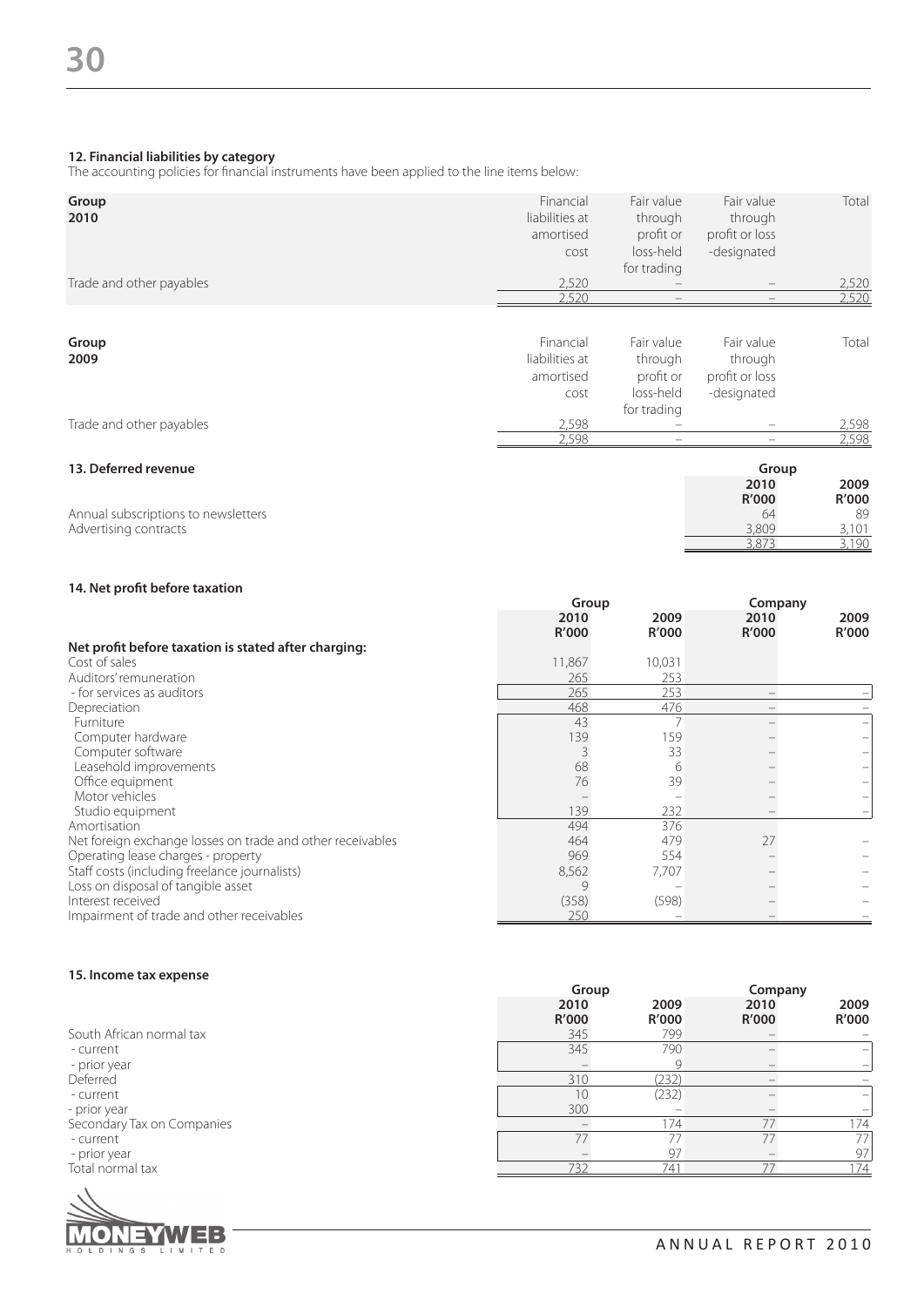| 16. Reconciliation of tax rate | $\%$ | $\frac{0}{0}$ | $\%$ | $\%$ |
|--------------------------------|------|---------------|------|------|
| Standard tax rate              | 28   | 28            | 28   | 28   |
| Adjusted for:                  |      |               |      |      |
| Disallowed expenses            | 2.8  | 9.7           |      |      |
| Secondary Tax on Companies     | 3.5  | 5.6           |      |      |
| Foreign tax differences        |      | (5.1)         |      |      |
| Unutilised losses              | 0.5  | 0.5           |      |      |
| Prior year underprovision      |      | 11.2          |      |      |
| Other                          |      | 4.4           |      |      |
| Effective tax rate             |      | 54.3          |      | 28   |

Should all available reserves be declared as a dividend, the company will incur Secondary Tax on Companies (STC) of approximately R320,000 (2009: R290,000)

#### **17. Earnings per share and headline earnings per share**

The calculation of earnings per share is based on net profit of R1,626,000 (2009: R1,268,000) and a weighted average number of issued shares of 75,777,262 (2009: 76,036,716).

There are no dilutive instruments in issue and therefore diluted earnings per share has not been calculated.

The calculation of headline earnings per share is based on the net profit before profit on disposal of tangible and intangible assets of R1,635,000 (2009 loss: (R146,000)) and the weighted average number of issued shares of 75,777,262 (2009: 76,036,716).

The calculation of fully diluted headline earnings per share is based on net loss profit on disposal of tangible and intangible assets of R1,635,000 (2009 loss: (R146,000)) and the fully diluted weighted average number of share of 75,777,262 (2009: 76,036,716).

|                                                          | Group         |               |
|----------------------------------------------------------|---------------|---------------|
|                                                          | 2010<br>R'000 | 2009<br>R'000 |
| Reconciliation of headline earnings:                     |               |               |
| Net profit for the year                                  | 1,626         | 1,268         |
| Profit on disposal of intangible assets                  |               | (1,414)       |
| Loss on disposal of tangible assets                      |               |               |
| HEADLINE EARNINGS/(LOSS) FOR THE YEAR                    | 1,635         | (146)         |
|                                                          |               |               |
| Earnings per share (cents)                               | 2.15          | 1.67          |
| Fully diluted earnings per share (cents)                 | 2.15          | 1.67          |
| Headline earnings/(loss) per share (cents)               | 2.16          | (0.19)        |
| Fully diluted headline earnings/(loss) per share (cents) | 2.16          | (0.19)        |

#### **18. Risk management**

The Group is not party to any financial derivative contracts nor to any hedging arrangements. The risks to which it is exposed in the conduct of its operations, and the management thereof, are:

#### **Currency risk management**

The Group has limited currency risk as a result of purchases, sales and bank balances in foreign currencies. The currencies in which the Group primarily deals are Pounds Sterling, US Dollars, Australian Dollars and Canadian Dollars. The Group's exposure to changes in the rate of exchange is not significant.

#### **Interest rate management**

The Group does not have any interest bearing borrowings or long-term debt financing arrangements. Given the large net cash holdings of the Group, it is exposed to the effects of fluctuating deposit interest rates. Whilst it is policy to remain as liquid as possible to take advantage of acquisition opportunities, certain funds have been invested in term deposits / investments to minimise the effects of fluctuating interest rates and to achieve a satisfactory return for shareholders.

The Group's exposure to interest rate changes on average working balances throughout the year is not significant.

#### **Credit risk management**

The Group has no significant concentration of credit risk. Financial assets, which potentially subject the Group to concentrations of credit risk, consist principally of cash, deposits and trade receivables. The Group's cash equivalents and short-term deposits are placed with high quality financial institutions. Trade receivables are presented net of the provision for doubtful receivables. Credit risk with respect to trade receivables is reduced due to the large number of customers comprising the Group's customer base and their dispersion across different industries and geographical areas. Accordingly the Group has no significant concentration of credit risk.

#### **Liquidity risk management**

The Group has minimal exposure to liquidity risk as it has no borrowings and maintains sufficient cash balances to meet all obligations as they fall due. All trade and other payables are payable within 12 months.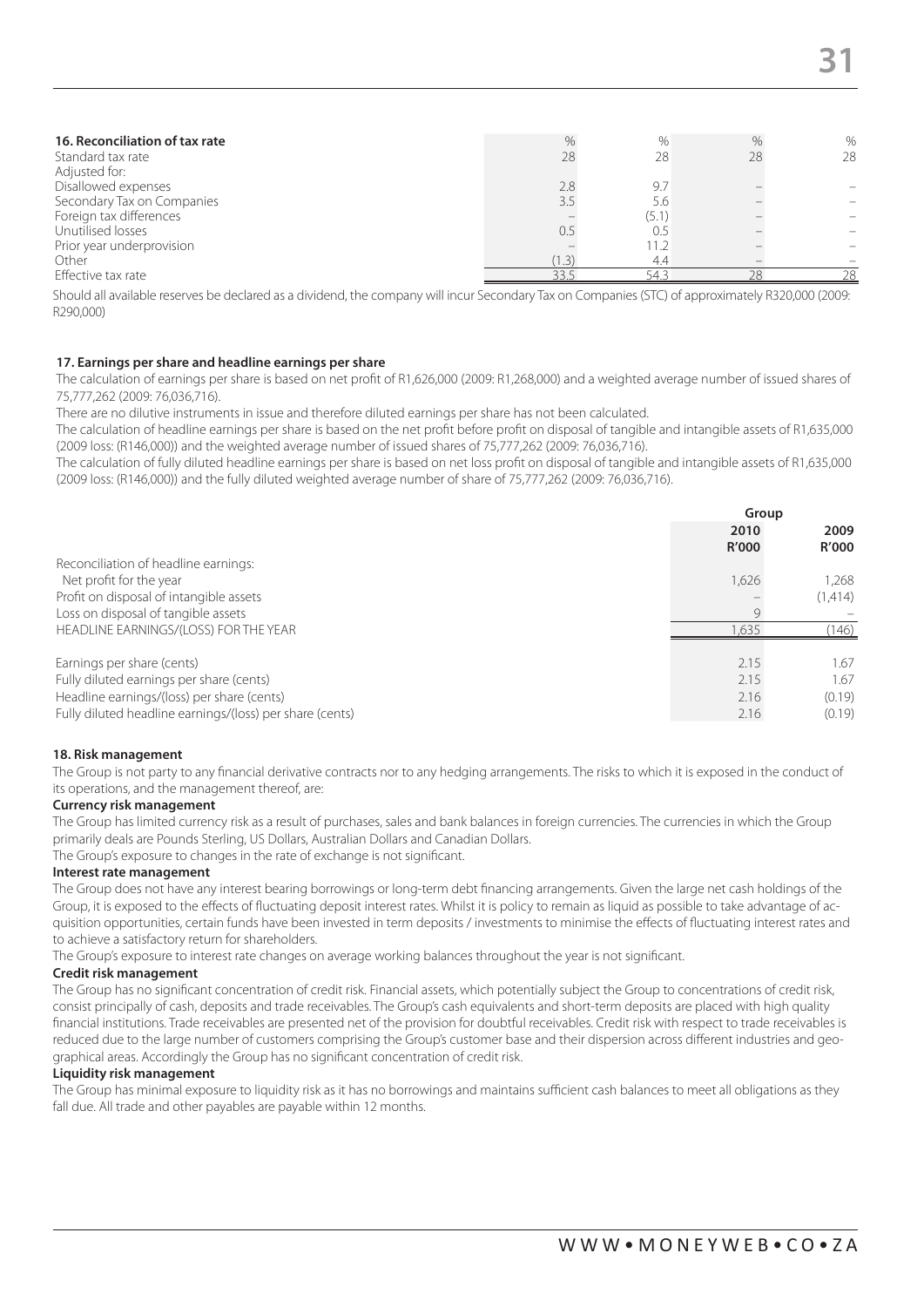#### **19. Related party transactions**

Related party transactions exist within the Group. All purchasing and selling transactions with related parties are concluded at arm's length. Details of subsidiaries are given in the directors' report.

#### **Key management**

All members of key management are executive directors of the company.

The following persons held the position of directors of Moneyweb Holdings Limited during the past financial year, unless otherwise stated: AB Hogg (CEO), EA Jay\*, LM Hogg, T Ncube\*, A Smith (Chairman), L Sipoyo\* and D Wessels. (\* Non-executive director) Directors' emoluments are disclosed in note 21.

#### **Directors' shareholdings**

The aggregate number of shares held by directors of the Company and their director-related entities are disclosed in the Shareholder Information section on page 15.

#### **Amounts due to and receivable from related parties in the Group**

These amounts are set out in the respective notes to the financial statements.

#### **Ownership interests**

The ownership interests in subsidiaries are set out in the directors' report.

#### **Transactions with group entities**

| Management fees received by Holding Company |      |      |
|---------------------------------------------|------|------|
|                                             | 2010 | 2009 |
| Moneyweb (Pty) Ltd                          | 38   | 36   |
| Prescon Publishing Corporation (Pty) Ltd    | 38   | 36   |
| Moneyweb Internet Publishing Limited        |      |      |
|                                             |      |      |

#### **20. Cash Flow Statements**

The following convention applies to figures other than adjustments: Outflows of cash are represented by figures in brackets. Inflows of cash are represented without brackets.

|                                                              | Group         |               |
|--------------------------------------------------------------|---------------|---------------|
|                                                              | 2010<br>R'000 | 2009<br>R'000 |
| 20.1 Cash generated by operations                            |               |               |
| Operating profit/(loss) before depreciation and amortisation | 3,941         | (199)         |
| Adjustments:                                                 |               |               |
| Profit/loss from joint ventures                              | 175           | 644           |
| Profit on disposal of tangible assets                        | (9)           |               |
| Impairment of financial asset                                | (1, 118)      |               |
| Movement in deferred revenue                                 | 683           | 2,887         |
| Translation of foreign operations                            | (516)         | (363)         |
|                                                              | 3.156         | 2.969         |

#### **20.2 Movements in working capital**

|                                                   | Group        |        | Company |       |
|---------------------------------------------------|--------------|--------|---------|-------|
|                                                   | 2010         | 2009   | 2010    | 2009  |
|                                                   | <b>R'000</b> | R'000  | R'000   | R'000 |
| (Increase) in trade and other receivables         |              | 1.458) |         |       |
| Increase / (Decrease) in trade and other payables | 78           | 297    |         |       |
|                                                   | (800)        | 161    |         |       |

#### **20.3 Taxation paid Group Company 2010 2009 2010 2009 R'000 R'000 R'000 R'000** Amounts owing at the beginning of the year (574) (466) 51 58<br>Amounts charged per Income Statement (174) (174) (174) (174) (174) Amounts charged per Income Statement (732) (741) (174) (174) (174) (174) (174) (174) (174) (174) (174) (174) (<br>Amounts owing at the end of the year (51) (1890) (1890) (1890) (1890) (1890) (1890) (1890) (1890) (1890) (189 Amounts owing at the end of the year (51)<br>
Amounts paid (353) (633) (633) (41 (167) Amounts paid (167) (633) (633) (633) (633) (633) (4) (167)

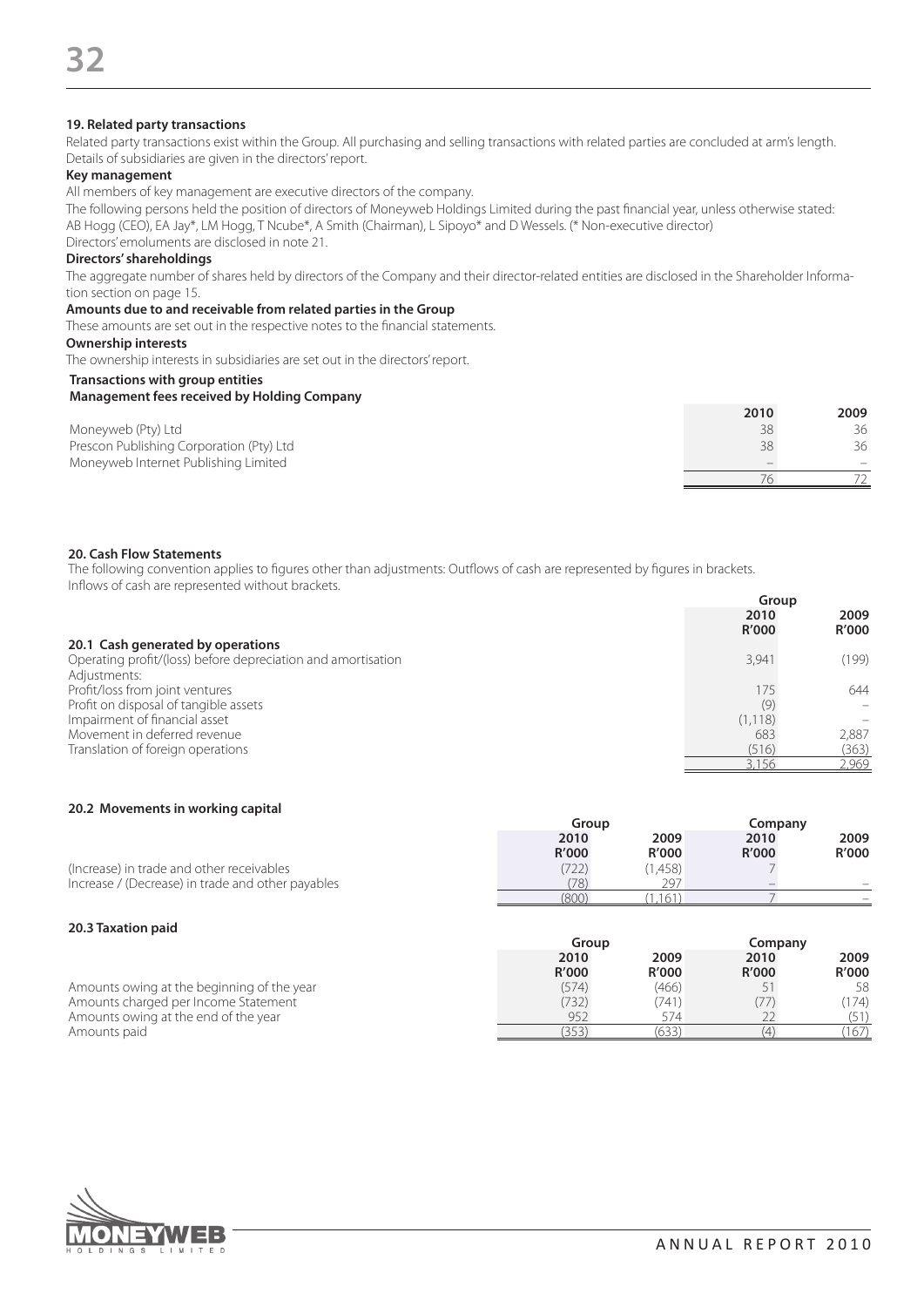#### **21. Operating Lease**

The subsidiaries have an operating lease agreement for offices. The lease contains a renewal option and an escalation clause. Lease terms do not contain restrictions on the Company's activities concerning dividends, additional debt or futher leasing. The lease agreement expires on 31 August 2014. The following rentals are committed to for the future.

|                                                    | 2010<br>R'000 | 2009<br><b>R'000</b> |
|----------------------------------------------------|---------------|----------------------|
| Within one year<br>- Premises<br>Two to five years | 1,126         | 764                  |
| - Premises                                         | 4.558         | 2,966                |

#### **22. Directors' emoluments**

|           | Paid to March 2010 (R'000) by the subsidiary |                   |                   |                             |                                                        |                 |
|-----------|----------------------------------------------|-------------------|-------------------|-----------------------------|--------------------------------------------------------|-----------------|
|           | <b>For Services</b><br>As director           | Other<br>services | <b>Salary</b>     | <b>Bonus and</b><br>related | <b>Medical Aid</b><br><b>Performance Contributions</b> | <b>Total</b>    |
|           |                                              |                   |                   | payments                    |                                                        |                 |
| AB Hogg   | -                                            |                   | 832               | 86                          | 32                                                     | 950             |
| LM Hogg   | -                                            |                   | 546               | 41                          | $\overline{\phantom{a}}$                               | 587             |
| D Wessels | $\overline{\phantom{a}}$                     |                   | 176               | 36                          | 46                                                     | 258             |
| EA Jay    | 10                                           |                   | $\qquad \qquad -$ | $\qquad \qquad -$           | $\overline{\phantom{a}}$                               | 10 <sup>°</sup> |
| L Sipoyo  | 10                                           |                   | -                 |                             | $\qquad \qquad$                                        | 10              |
| T Ncube   | 10                                           |                   | -                 |                             | $\overline{\phantom{a}}$                               | 10              |
| A Smith   | 15                                           | $\qquad \qquad -$ | 227               | $\qquad \qquad -$           | $\qquad \qquad \blacksquare$                           | 242             |
|           | 45                                           |                   | ,691              | 163                         | 78                                                     | 2,067           |

|          | Paid to March 2009 (R'000) by the subsidiary |                   |                          |                                         |                                                        |              |
|----------|----------------------------------------------|-------------------|--------------------------|-----------------------------------------|--------------------------------------------------------|--------------|
|          | <b>For Services</b><br>As director           | Other<br>services | Salary                   | <b>Bonus and</b><br>related<br>payments | <b>Medical Aid</b><br><b>Performance Contributions</b> | <b>Total</b> |
| AB Hogg  |                                              |                   | 764                      | 23                                      | 18                                                     | 805          |
| LM Hogg  | $\overline{\phantom{a}}$                     |                   | 496                      |                                         | -                                                      | 507          |
| EA Jay   | 8                                            |                   | $\overline{\phantom{a}}$ |                                         |                                                        | 8            |
| L Sipoyo | 8                                            | -                 |                          |                                         | -                                                      | 8            |
| T Ncube  |                                              |                   | $\overline{\phantom{a}}$ |                                         | -                                                      | 3            |
| A Smith  | 8                                            | 161               |                          |                                         |                                                        | 169          |
|          | つつ                                           | 161               | .260                     | 34                                      | 18                                                     | ,500         |

No other directors received any benefit during the period under review.

#### **23. Capital Management**

The Company manages its shareholders' equity as capital. The Group's objective when managing capital is to safeguard its ability to continue as a going concern in order to provide returns to shareholders in the form of dividends and capital appreciation.

In order to maintain or adjust the capital structure the Group may adjust the amount of dividends paid to shareholders. A general authority needs to be obtained from shareholders on an annual basis to place the authorised but unissued ordinary shares under control of the directors as well as giving the directors the authority to issue shares for cash, as and when suitable opportunities arise.

For the year under review, dividends amounting to R757 772 (2009: R761,894) were paid and shares to the value of Rnil (2009: Rnil) were issued. The Group also sold treasury shares to the value of Rnil (2009: Rnil) and also repurchased its own shares to the value of R17,000 (2009: R127,246). Refer to the statement of changes in equity for further details regarding the Group's capital.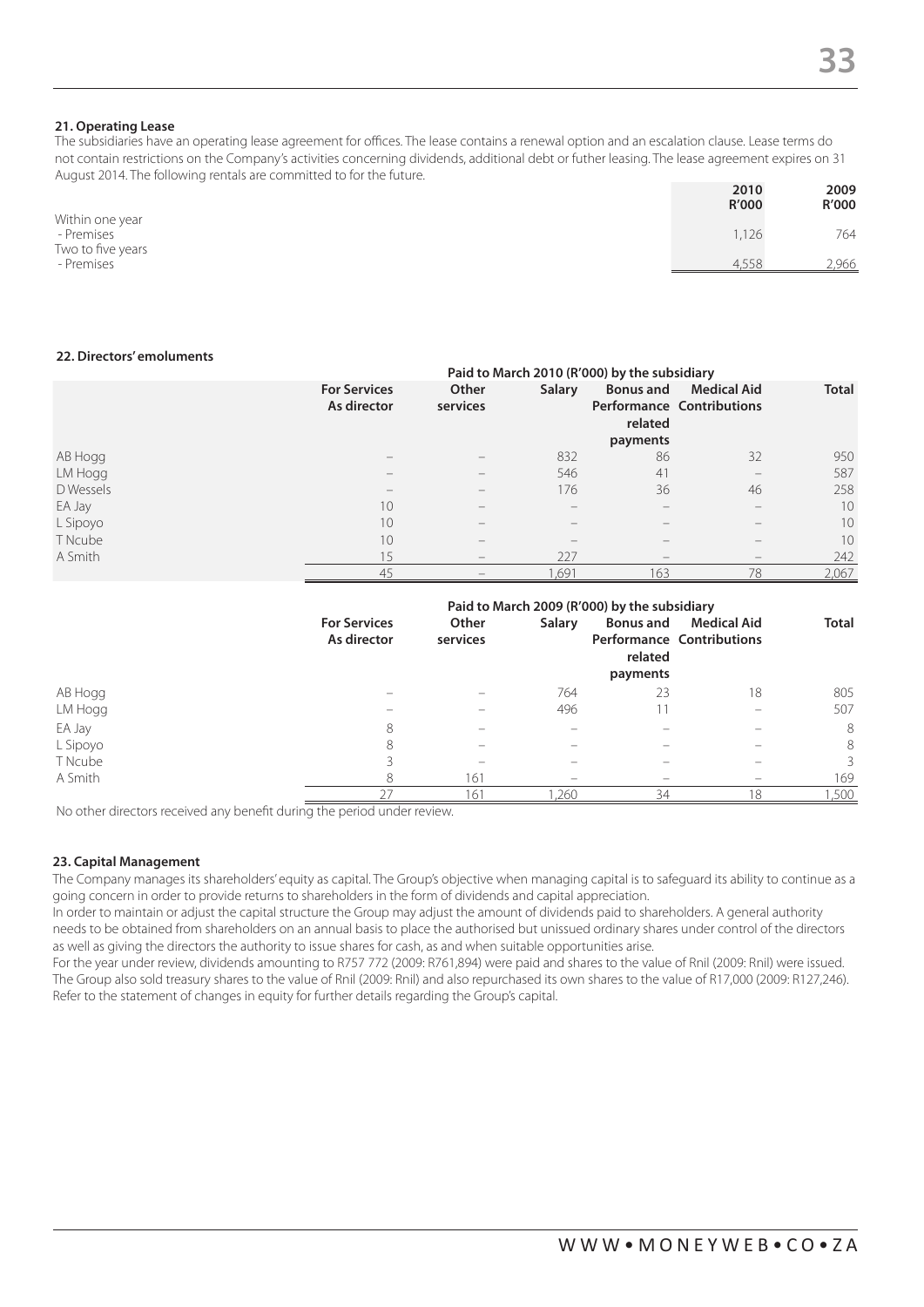## **Notice of the Annual General Meeting**

#### **MONEYWEB HOLDINGS LIMITED**

Registration number 1998/025067/06 (Incorporated in the Republic of South Africa) JSE code: MNY ISIN:ZAE000025409 ("Moneyweb" or "the Company")

Notice is hereby given that the Annual General Meeting of shareholders of Moneyweb will be held in the boardroom of the Company, Second Floor, 20 The Piazza, Melrose Arch, 2196, on 2 November 2010 at 10:00 to consider and, if deemed fit, to pass with or without modifications, the following resolutions:

#### **Ordinary Resolutions**

1. "To receive, consider and adopt the Annual Financial Statements of the Company and the Group for the financial year ended 31 March 2010, together with the reports of the Auditors and Directors."

2. "To confirm the reappointment of Mr L Sipoyo who retires in accordance with the Articles of Association, and being eligible, offers himself for reelection as a director"

3. "To confirm the reappointment of Mr T Ncube who retires in accordance with the Articles of Association, and being eligible, offers himself as reelection for a director"

3.1 Brief CVs of the above directors are set out on Page 3 of this Annual Report.

4. "To approve the directors' emoluments for the year ended 31 March  $2010''$ 

5. "To confirm the re-appointment of BDO South Africa Incorporated as auditors of the Company for the ensuing financial year and to register Mr G Marais as the individual registered auditor who will undertake the audit and to authorise the directors to determine the remuneration of the auditors."

#### 6. **Control of authorised but unissued ordinary shares**

"Resolved by way of a general authority that the authorised but unissued ordinary shares in the capital of Moneyweb be and are hereby placed under the control and authority of the Directors of the company ("Directors") and that the Directors be and are hereby authorised and empowered to allot and issue all or any of such ordinary shares, or to issue any options in respect of all or any of such ordinary shares, to such person/s on such terms and conditions and at such times as the Directors may from time to time and in their discretion deem fit, subject to the provisions of sections 221 and 222 of the Companies Act (Act 61 of 1973), as amended, the articles of association of the Company and the Listings Requirements of JSE Limited from time to time."

#### 7. **Renewal of general authority to issue shares for cash**

• "Resolved that in terms of the Listings Requirements of the JSE Limited, the mandate given to the directors of the company in terms of a general authority to issue shares for cash, as and when suitable opportunities arise, be renewed subject to the following conditions:

- this authority be valid until the Company's next Annual General Meeting or for 15 (fifteen) months from the date of the resolution, whichever period is shorter;

- the equity securities which are the subject of the general authority, must be of a class already in issue, or where this is not the case, must be limited



- the securities must be issued to public shareholders as defined in the JSE Listing Requirements and not to related parties;

- the general issues of shares for cash in the aggregate in any one financial year may not exceed 50% (fifty per cent) of the Company's issued share capital of that class;

- the maximum discount at which securities may be issued is 10% (ten per cent) of the weighted average traded price of such securities over the 30 business days prior to the date that the price of the issue is determined or agreed between the Company and the party subscribing for the securities; and

- after the Company has issued securities representing, on a cumulative basis within a financial year, 5% (five per cent) or more of the number of securities in issue, prior to such issue, the Company shall publish an announcement containing full details of the issue and the impact of the issue on net asset value, net tangible asset value, earnings and headline earnings per share."

#### **Voting**

In terms of the Listings Requirements of the JSE, the approval of a 75% majority of the votes cast by the Shareholders present or represented by proxy and entitled to vote at the Annual General Meeting at which this Ordinary Resolution is proposed, is required to approve Ordinary Resolution Number 7, excluding the Designated Adviser and the controlling shareholders together with their associates.

#### **Special Resolution Number 1**

Renewal of General Authority to the Company to repurchase its own shares

"Resolved, as a special resolution, that the mandate given to the company in terms of its Articles of Association (or one of its wholly-owned subsidiaries) providing authorisation, by way of a general approval, to acquire the company's own securities, upon such terms and conditions and in such amounts as the directors may from time to time decide, but subject to the provisions of the Companies Act, 1973 (Act 61 of 1973), as amended, ("the Act") and the Listings Requirements of the JSE Limited ("the JSE"), be extended, subject to the following terms and conditions:

• the repurchase of the ordinary shares must be effected through the order book operated by the JSE trading system and done without any prior understanding or arrangement between the Company and the counterparty;

• this general authority shall only be valid until the earlier of the next Annual General Meeting of the Company and the expiry of a period of 15 (fifteen) months from the date of passing of this Special Resolution Number 1;

• in determining the price at which the Company's ordinary shares are acquired in terms of this general authority, the maximum premium at which such ordinary shares may be acquired will be 10% (ten per cent) of the weighted average of the market value at which such ordinary shares are traded on the JSE, as determined over the 5 (five) business days immediately preceding the date on which the transaction is effected;

• should derivatives be repurchased, the company must comply with the

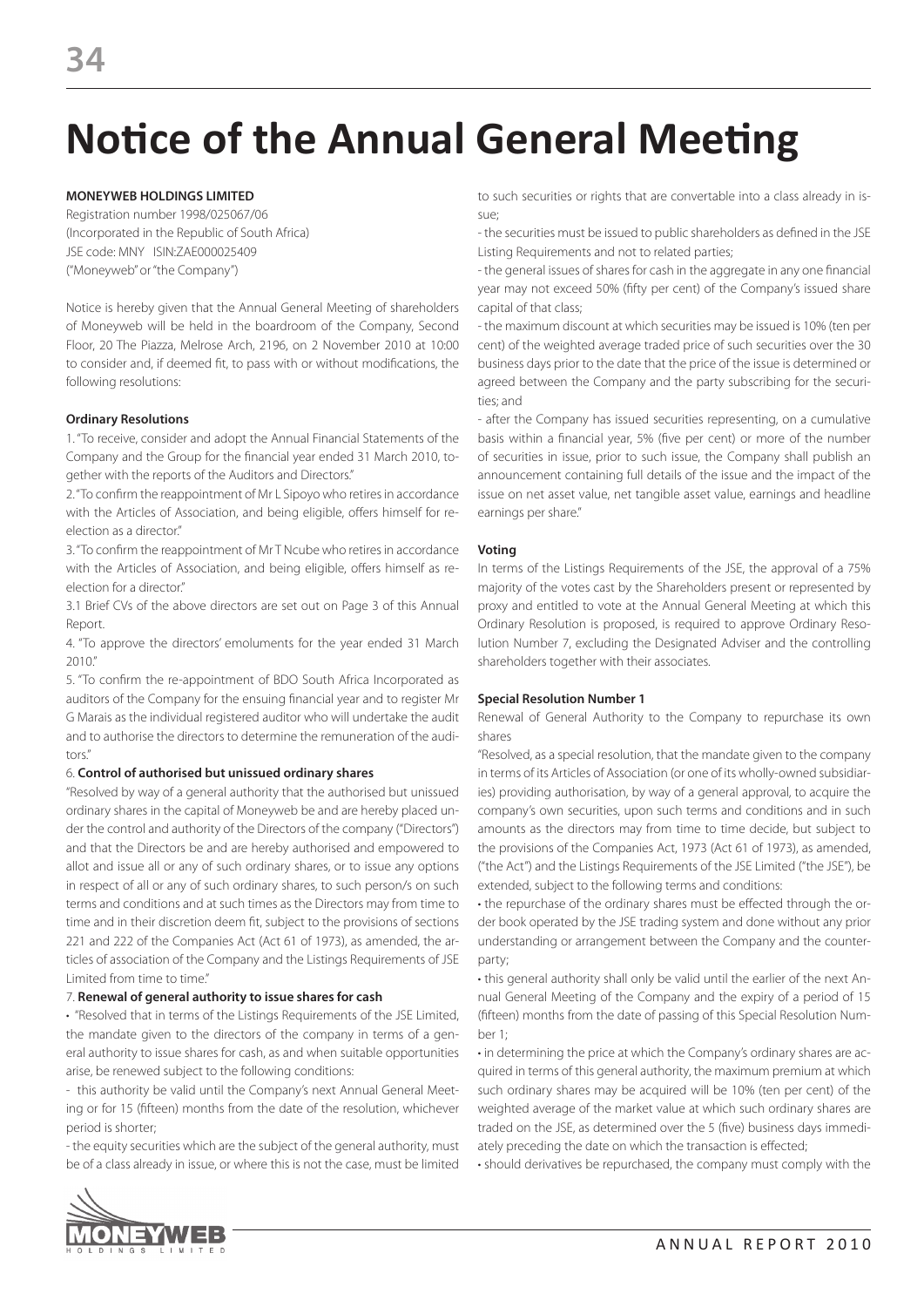relevant paragraphs of the JSE Listings Requirements; subject to any exemptions and/or additions contained therein;

• at any point in time, the Company may only appoint one agent to effect any repurchases on its behalf;

• the repurchase may only be effected, if the shareholder spread requirements as set out in the JSE Listings Requirements are still met after such repurchase;

• Repurchases may not be made by the company and/or its subsidiaries during a prohibited period as defined by the Listings Requirements of the JSE unless a repurchase programme is in place where the dates and quantities of securities to be traded during the relevant period are fixed and full details of the programme have been disclosed in an announcement over SENS prior to the commencement of the prohibited period;

• the repurchase of ordinary shares in the aggregate in any one financial year may not exceed 20% (twenty per cent) of the Company's issued ordinary share capital at the date of passing this special resolution or 10% of the Company's issued share capital in case of an acquisition of shares in the Company by a subsidiary of the Company;

• when the Company has cumulatively repurchased 3% of the number of the ordinary shares in issue at the time that this general authority is granted ("initial number"), and for each 3% in aggregate of the initial number acquired thereafter, an announcement will be made; and

• the company may not enter the market to proceed with the repurchase of its ordinary shares until the company's designated adviser has confirmed the adequacy of the company's working capital for the purpose of undertaking a repurchase of securities in writing to the JSE."

The directors are of the opnion that, after considering the effect of the maximum repurchase permitted and for a period of 12 months after the date of the notice of the annual general meeting:

- the Company and the Group will be able to repay its debts in the ordinary course of business;
- the assets of the Company and the Group will be in excess of the liabilities of the Company and the Group. For this purpose, the assets and the liabilities should be recognised and measured in accordance with the accounting policies used in the latest audited group annual financial statements;
- the share capital and reserves of the Company and Group will be adequate for ordinary business purposes; and
- the working capital of the Company and the Group will be adequate for ordinary business purposes.

#### **Reason for and effect of Special Resolution Number 1**

The effect of the special resolution and the reason therefor is to extend the general authority given to the directors in terms of the Act and the JSE Listings Requirements for the acquisition by the company and/or its subsidiaries of the company's securities, which authority shall be used at the directors' discretion during the course of the period so authorised. The Directors of the Company do not have any specific intentions for utilising the General Authority at the date of the Annual General Meeting. It is the intention of the Directors of the Company to use such authority should prevailing circumstances, such as market conditions, in their opinion warrant it and will take into account the long term cash needs of the Company and the Group and their interests.

#### **Other disclosures in terms of paragraph 11.26 of the JSE Listings Requirements**

The JSE Listings Requirements require the following disclosures which are

contained in the Annual Report of which this Notice of Annual General Meeting forms part:

| Directors                          | Page 3                        |
|------------------------------------|-------------------------------|
| Major shareholders of Moneyweb     | Page 15                       |
| Directors' interests in securities | Page 16                       |
| Share capital of the Company       | Page 20 and Page 29 (note 10) |

#### **Material Changes**

There have been no material changes in the financial or trading positions of the Company and its subsidiaries since the Company's financial yearend and the signature date of this Annual Report.

#### **Directors' Responsibility Statement**

The Directors, whose names are given on page 3 of the Annual Report, collectively and individually accept full responsibility for the accuracy of the information pertaining to Special Resolution Number 1 and certify that to the best of their knowledge and belief there are no facts that have been omitted which would make any statement false or misleading, and that all reasonable enquiries to ascertain such facts have been made and that this resolution contains all such information required by the JSE.

#### **Litigation Statement**

Neither Moneyweb nor its subsidiaries are party to any legal or arbitration proceedings, including any proceedings that are pending or threatened of which Moneyweb is aware, which may have or have had in the previous 12 months a material effect on the Group's financial position.

#### **Voting and proxies**

Certificated shareholders and dematerialised shareholders who hold shares in "own name" registration who are unable to attend the Annual General Meeting and who wish to be represented thereat, must complete the form of proxy as attached to this Annual Report, in accordance with the instructions contained therein and return it to the office of the transfer secretaries, Computershare Investor Services (Proprietary) Limited, Ground Floor, 70 Marshall Street, Johannesburg, 2001 (PO Box 61051, Marshalltown, 2107), to be received by no later than 10:00 on Monday, 1 November 2010.

Dematerialised shareholders, other than those with "own name" registration who wish to attend the Annual General Meeting, must inform their Central Securities Depository Participant ("CSDP") or broker of their intention to attend and request their CSDP or broker to issue them with the relevant Letter of Representation to attend the Annual General Meeting in person and vote, or, if they do not wish to attend the Annual General Meeting in person, but wish to be represented thereat, provide their CSDP or broker with their voting instructions in terms of the relevant custody agreement entered into between them and their CSDP or broker in the manner and cut-off time stipulated therein.

By order of the board 14 September 2010 A Smith – Executive Chairman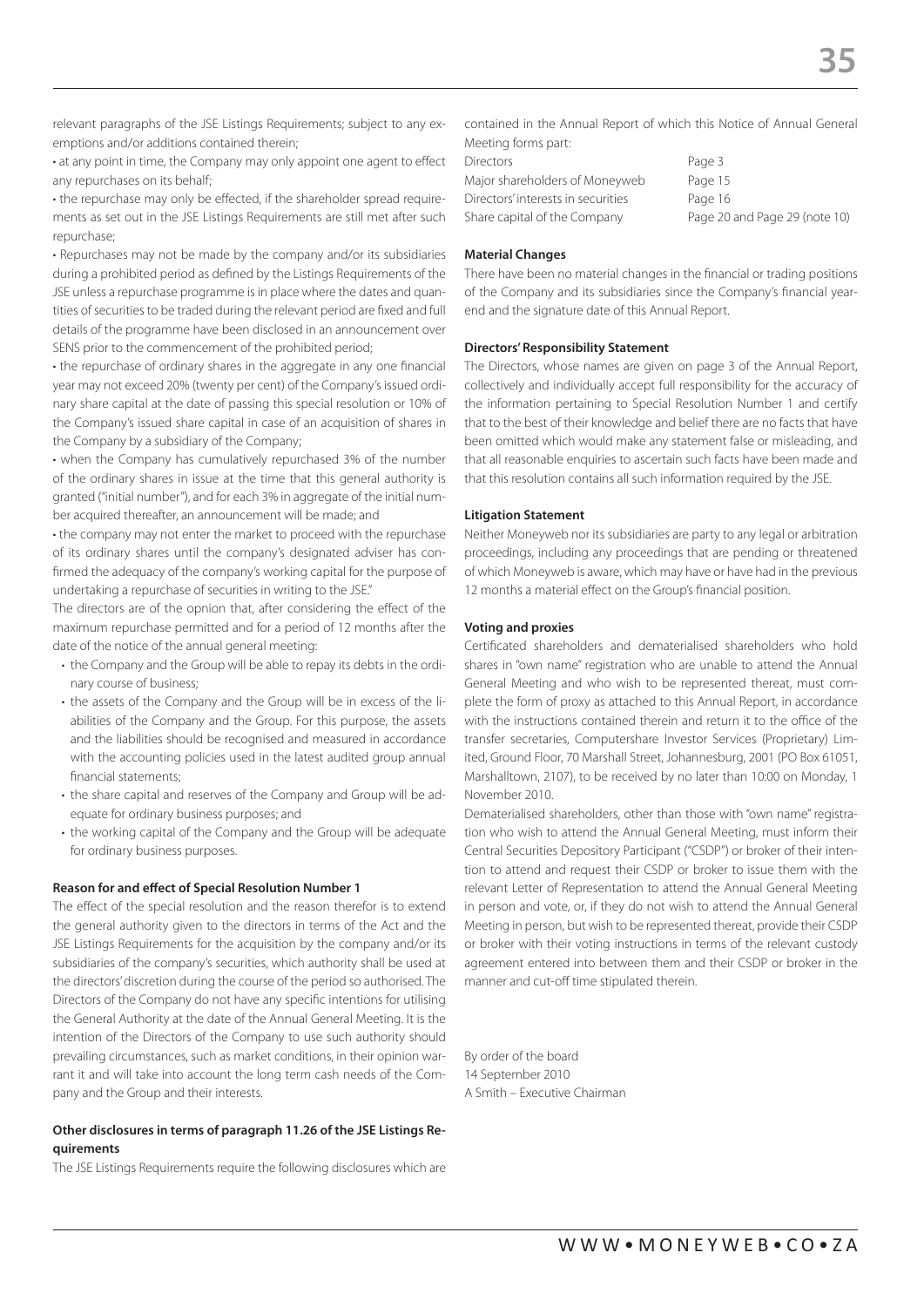### MONEYWEB HOLDINGS LIMITED

Registration Number 1998/025067/06 Incorporated in the Republic of South Africa

#### **Registered Office**

Second floor 20 The Piazza Melrose Arch, 2196 Tel: 011 344 8600 Fax: 011 344 8601

#### **Postal Address**

PO Box 8 Melrose Arch 2076

#### **Directors**

AB Hogg LM Hogg\* DG Wessels EA Jay\* T Ncube\* L Sipoyo\* A Smith (Chairman & CEO) \* Non-Executive Director

#### **Audit Committee**

E Jay\* T Ncube\* (Chairman) \* Non-Executive Director

#### **Remuneration Committee**

EA Jay\* L Sipoyo A Smith (Chairman) \* Non-Executive Director

#### **Company Secretary**

DG Wessels

#### **Transfer Secretaries**

Computershare Investor Services (Pty) Ltd (Registration number 2004/003647/07) 70 Marshall Street Johannesburg, 2001 South Africa (PO Box 61051 Marshalltown, 2107 South Africa)

#### **Auditors**

BDO South Africa Incorporated 13 Wellington Rd Parktown, 2193

#### **Attorneys**

Edwin Jay (Membership number: M06246) Ground floor, MUAI House, 26 Sturdee Avenue, Rosebank, 2196 (PO Box 413012, Craighall, 2024)

#### **Commercial Bank**

First National Bank (Registration number 1929/001225/06) FNB Building Tyrwhitt Avenue Rosebank, 2196 (PO Box 52005, Saxonwold, 2132)

#### **Designated Adviser**

Vunani Corporate Finance Vunani House Athol Ridge Office Park 151 Katherine Street Sandton 2196